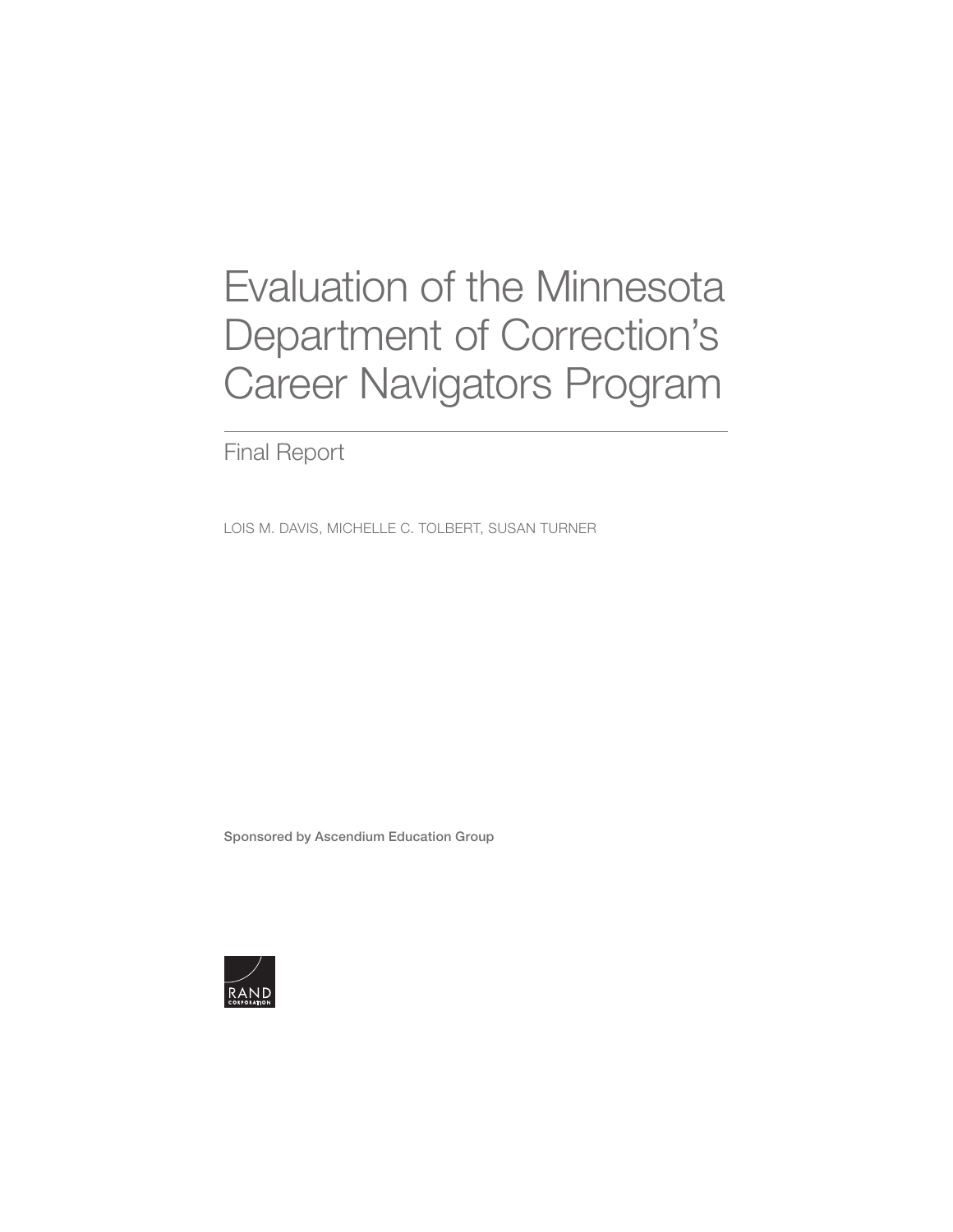For more information on this publication, visit **[www.rand.org/t/RRA1132-1](http://www.rand.org/t/RRA1132-1)**.

#### About RAND

The RAND Corporation is a research organization that develops solutions to public policy challenges to help make communities throughout the world safer and more secure, healthier and more prosperous. RAND is nonprofit, nonpartisan, and committed to the public interest. To learn more about RAND, visit [www.rand.org.](http://www.rand.org)

#### Research Integrity

Our mission to help improve policy and decisionmaking through research and analysis is enabled through our core values of quality and objectivity and our unwavering commitment to the highest level of integrity and ethical behavior. To help ensure our research and analysis are rigorous, objective, and nonpartisan, we subject our research publications to a robust and exacting quality-assurance process; avoid both the appearance and reality of financial and other conflicts of interest through staff training, project screening, and a policy of mandatory disclosure; and pursue transparency in our research engagements through our commitment to the open publication of our research findings and recommendations, disclosure of the source of funding of published research, and policies to ensure intellectual independence. For more information, visit [www.rand.org/about/principles.](http://www.rand.org/about/principles)

RAND's publications do not necessarily reflect the opinions of its research clients and sponsors.

Published by the RAND Corporation, Santa Monica, Calif. © 2022 RAND Corporation RAND<sup>®</sup> is a registered trademark.

#### Limited Print and Electronic Distribution Rights

This publication and trademark(s) contained herein are protected by law. This representation of RAND intellectual property is provided for noncommercial use only. Unauthorized posting of this publication online is prohibited; linking directly to its webpage on rand.org is encouraged. Permission is required from RAND to reproduce, or reuse in another form, any of its research products for commercial purposes. For information on reprint and reuse permissions, please visit [www.rand.org/pubs/permissions.](http://www.rand.org/pubs/permissions)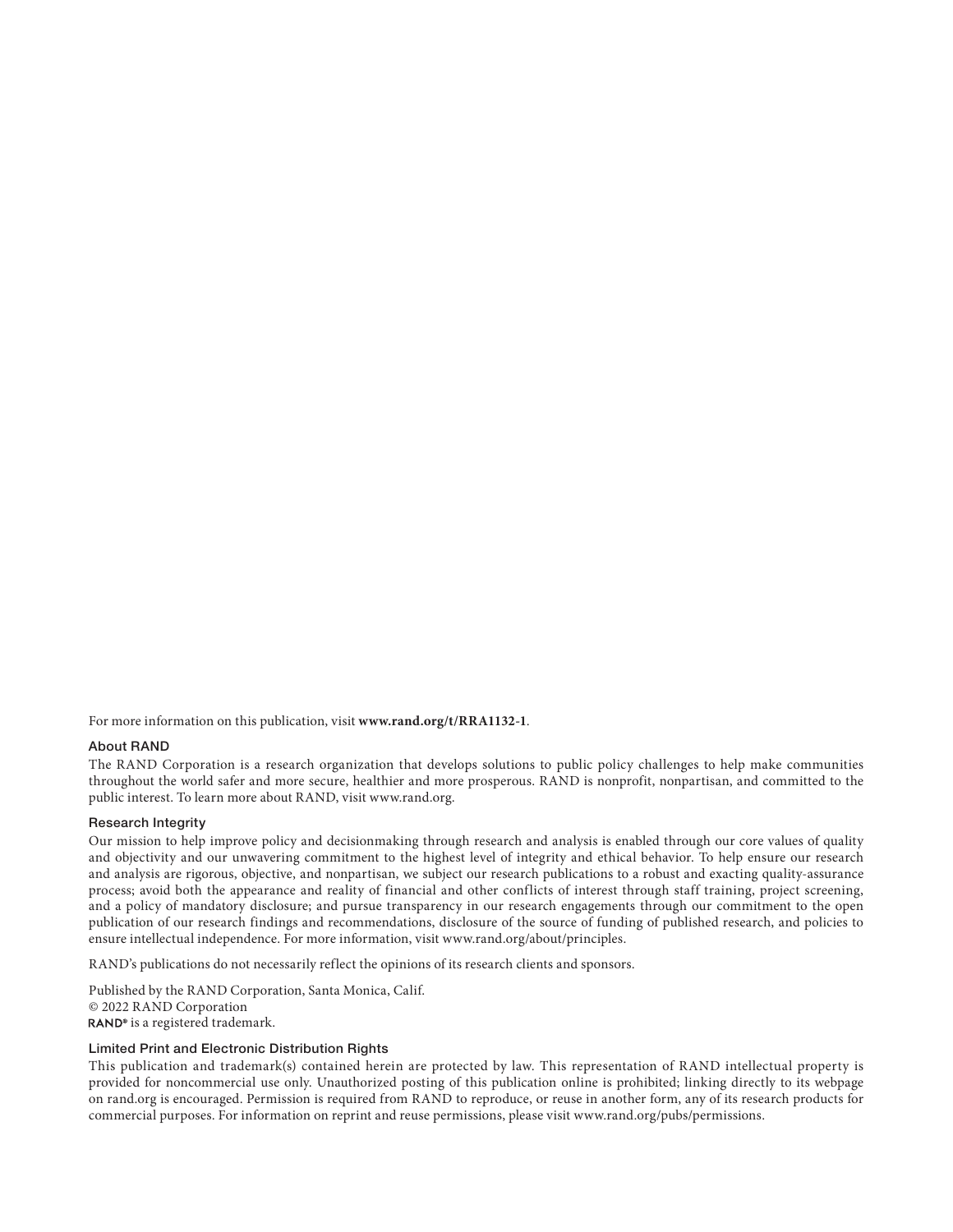## About This Report

In the context of the corrections system, career navigators assist people with college and training opportunities at the front end of the corrections process (while they are still incarcerated) and when they return to the community, identifying academic education and career technical education programs that align with their interests and that will enable them to earn certificates or degrees in their chosen fields. In recent years, career navigators have been increasingly viewed as an important part of correctional education, particularly given the significant increase in postsecondary education opportunities for incarcerated individuals.

The Minnesota Department of Corrections (MNDOC) recognized a key gap in its education strategic plan—the lack of career navigators—and conceived the Career Navigators (CN) program to address this gap. The Ascendium Education Group (formerly the Great Lakes Higher Education Guaranty Corporation) awarded a grant to the RAND Corporation, in partnership with RTI International, to conduct an independent evaluation of the MNDOC's CN program.

This research report presents the final findings from RAND's evaluation of the CN program. This report should be of interest to educators who develop and provide education programs for incarcerated adults, subject-matter experts who study correctional education, and to policymakers.

## Justice Policy Program

RAND Social and Economic Well-Being is a division of the RAND Corporation that seeks to actively improve the health and social and economic well-being of populations and communities throughout the world. This research was conducted in the Justice Policy Program within RAND Social and Economic Well-Being. The program focuses on such topics as access to justice, policing, corrections, drug policy, and court system reform, as well as other policy concerns pertaining to public safety and criminal and civil justice. For more information, email [justicepolicy@rand.org.](mailto:justicepolicy@rand.org)

## RAND Education and Labor

This study was also jointly undertaken by RAND Education and Labor, a division of the RAND Corporation that conducts research on early childhood through postsecondary education programs, workforce development, and programs and policies affecting workers, entrepreneurship, and financial literacy and decisionmaking. This study was sponsored by the Ascendium Education Group, a 501(c)(3) nonprofit organization committed to helping people reach the education and career goals that matter to them. Ascendium invests in initiatives designed to increase the number of students from low-income backgrounds who complete postsecondary degrees, certificates and workforce training programs, with an emphasis on first-generation students, incarcerated adults, rural community members, students of color, and veterans. For more information, visit [www.ascendiumphilanthropy.org](http://www.ascendiumphilanthropy.org)

More information about RAND can be found at rand.org. Questions about this report should be directed to [Lois\\_Davis@rand.org,](mailto:Lois_Davis@rand.org) and questions about RAND Education and Labor should be directed to [education](mailto:educationandlabor@rand.org) [andlabor@rand.org.](mailto:educationandlabor@rand.org)

### Acknowledgments

We appreciate the MNDOC Educational administrators and staff, career navigators, and other program staff, as well the program participants, who facilitated data collection and participated in in-person and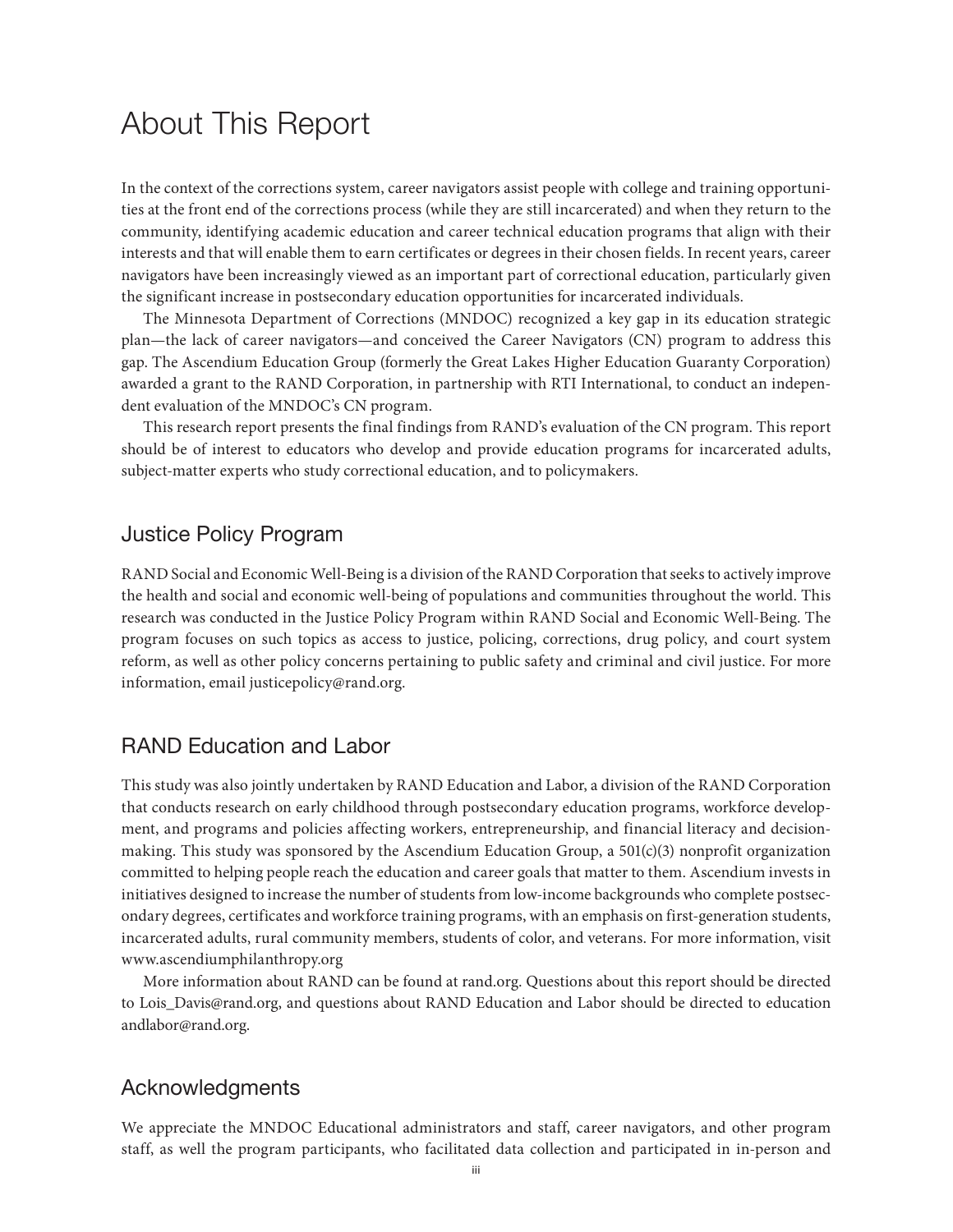phone interviews and focus groups, shared materials, and provided feedback on the different aspects of our research.

We also wish to thank Richard Donohue at RAND and Margaret diZerega at the Vera Institute of Justice for their thoughtful review of this report.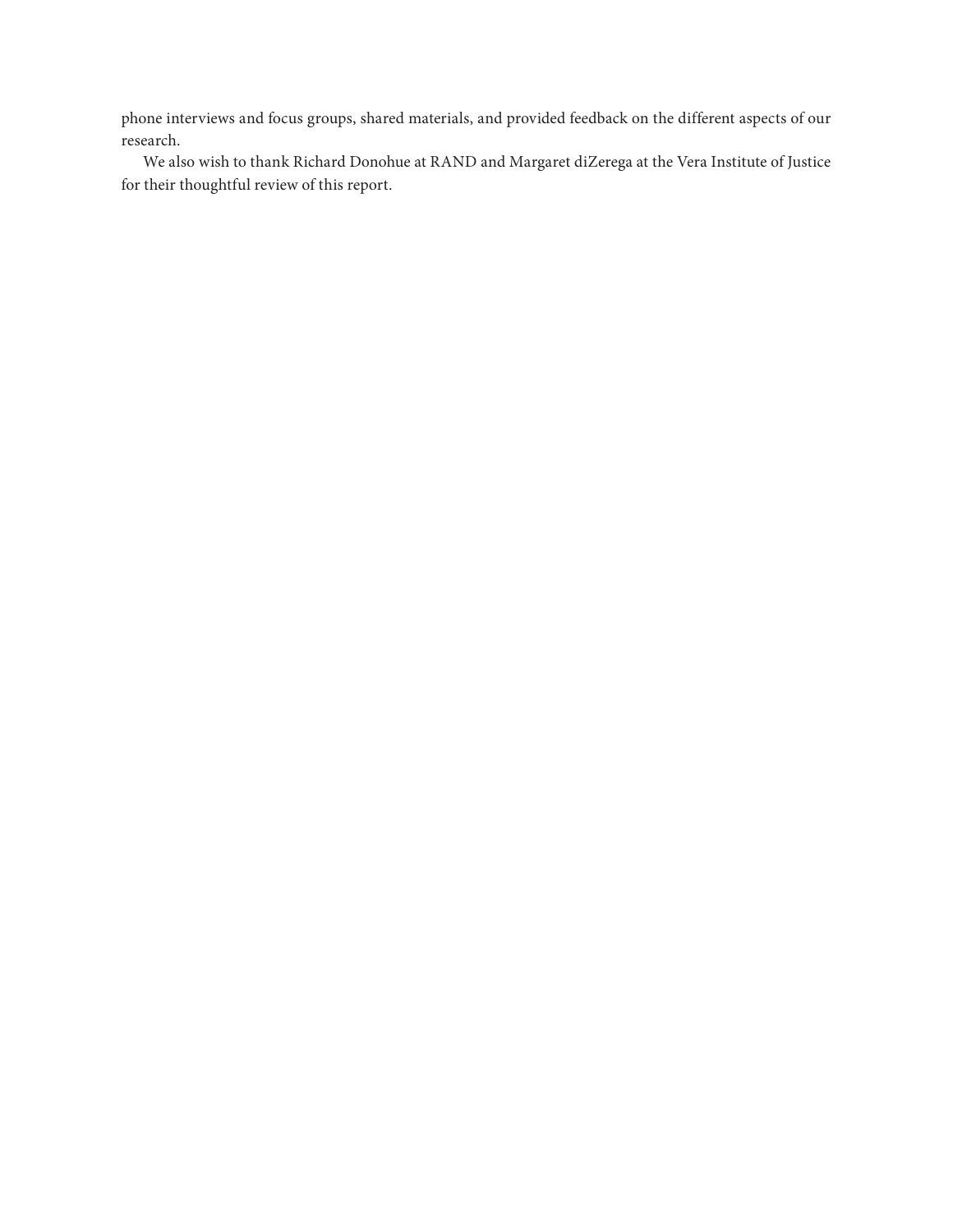## **Summary**

## Introduction

*Career navigators* assist individuals with college and training opportunities when they return to the community and at the front end of the corrections process (while they are incarcerated) to identify academic education and career technical education (CTE) programs that align with their interests and that will enable them to earn certificates or degrees in their chosen fields. In recent years, career navigators have been increasingly viewed as an important part of correctional education, particularly given the significant increase in postsecondary education opportunities for incarcerated individuals. As a result, there is growing recognition of a need for career navigators. Much of the focus in the corrections system to date has been on *reentry navigators*—people who help incarcerated individuals with the reentry process when they leave prison and return to their communities.

The Minnesota Department of Corrections (MNDOC) recognized a key gap in its education strategic plan—the lack of career navigators—and conceived the Career Navigators (CN) program to address this gap. As part of CN program, MNDOC hired four career navigators to serve at six MNDOC correctional facilities, with the goal of serving up to 650 participants per year. In addition, the MNDOC agreed to participate in an evaluation process, including tracking, documenting, and providing the necessary data. The Ascendium Education Group (formerly the Great Lakes Higher Education Guaranty Corporation) awarded a grant to the RAND Corporation, in partnership with RTI International, to conduct an independent process and outcomes evaluation of the MNDOC's CN program.

The process and outcomes evaluations assessed the implementation of the CN program, including who accessed CN services, how successful incarcerated individuals were in developing education and CTE plans and in completing their programs, and how successful released individuals who received CN services were in finding employment in the fields they were trained in. Additionally, the assessment of the CN program also reviewed how successful people interested in pursuing an associate's or higher degree were in enrolling in community colleges to continue their education. We discuss the results of the process and outcomes evaluations in the next subsections.

This report presents the final findings from the process and outcomes evaluation of the CN program.

### Process Evaluation Results

To conduct the evaluation, we undertook a qualitative data-collection effort in 2019–2020, including 29 interviews (with the career navigators, state staff, facility wardens, education directors, and CTE instructors) and focus groups with 30 incarcerated students. Here, we summarize the qualitative results across categories.

Although MNDOC Education consulted with other state staff in its design of the CN program, those who oversaw the EMPLOY1 and transition coordinator programs felt that they should have been more involved in identifying gaps in services, determining how best to avoid duplication, and leveraging existing resources.

 $1$  The MNDOC's industry program is called MINNCOR Industries. MINNCOR's EMPLOY program helps people capitalize on the work skills and training obtained while incarcerated to find suitable employment after release (see National Institute of Justice, 2017).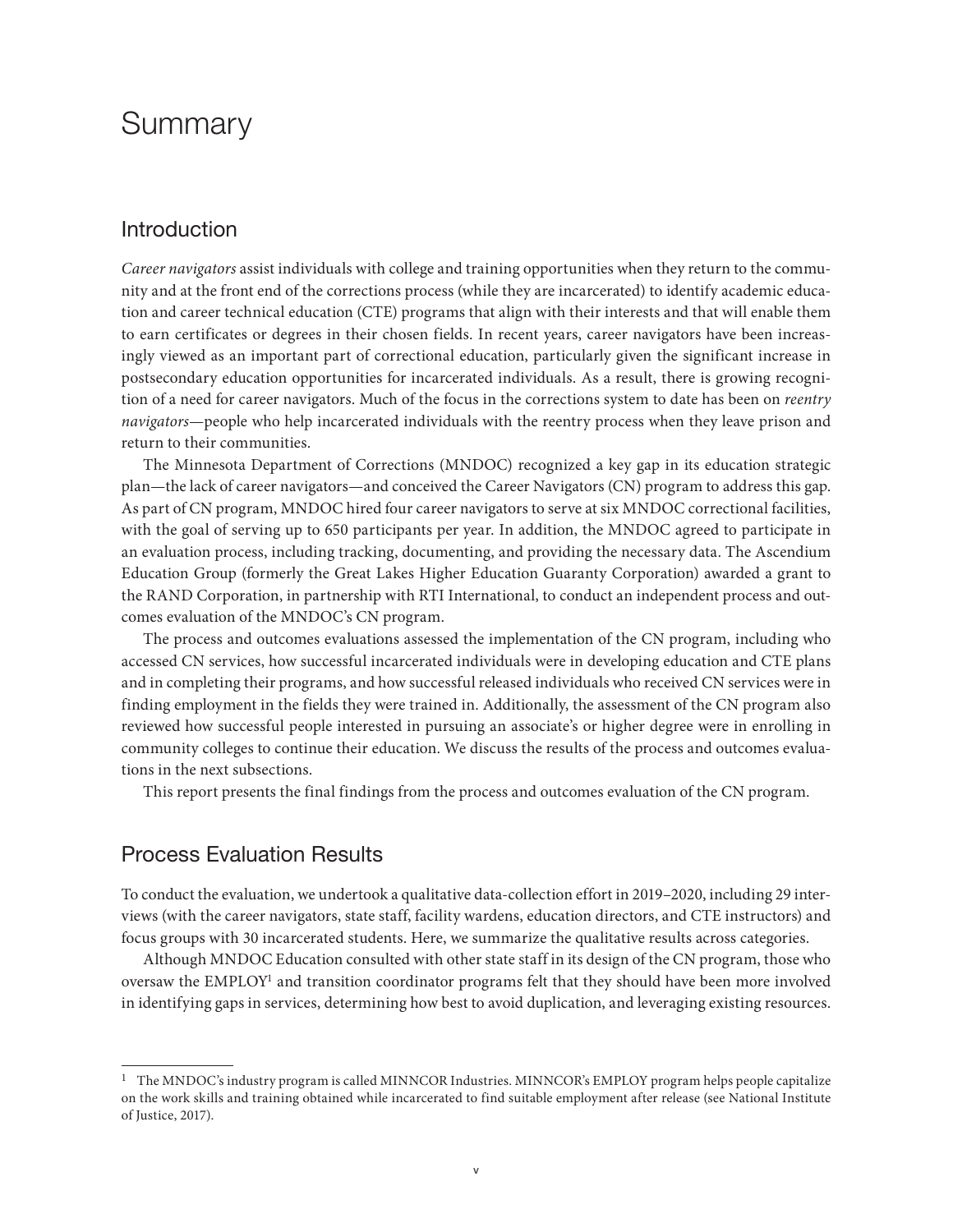Some staff felt that the career navigators should have focused primarily on education rather than employment, instead of employment assistance, which was a focus of the EMPLOY program.

Still, a range of facility staff noted that the CN program fit well with the mission of the MNDOC, provided needed help to incarcerated individuals transitioning back into the community, and addressed a gap in the MNDOC's ability to track individuals after release. Students also reported a need for CN's services, with some expressing concerns that their current CTE programs did not align with their career interests and many expressing concerns about finding employment after release. They felt that the CN services would help address both sets of concerns.

There were several communication and coordination challenges in the first year of the initiative. Because the career navigators had to be hired through the Minnesota Department of Employment and Economic Development instead of the MNDOC, they were initially not seen as part of the education team.

There was also confusion about the role of the career navigators. Although facility administration and staff were briefed about their role, there was still confusion among EMPLOY staff and transition coordinators when the career navigators initially started working in the facilities. The students also did not seem to know the difference between career navigators and other service providers. The development of the CN handbook helped the career navigators solidify the different aspects of their job and determine how their roles and responsibilities aligned with other supports available at the facilities and in the communities.

Lack of a common student tracking system meant that the career navigators, EMPLOY staff, and transition coordinators did not know who was meeting with which students and when appointments were scheduled. The EMPLOY staff and career navigators also were not coordinating their contacts with employers.

Despite early implementation challenges, the CN program was beginning to address gaps in services and shortcomings noted by other facility staff. There were also plans to expand the CN program's target population to include adult education students and services to include a greater emphasis on supporting transition to postsecondary education after release. The CN supervisor also hoped the career navigators could begin supporting the American Job Centers in the facilities. However, the CN program was unable to make these changes before the end of the grant funding. The end of the program meant that the career navigators were only able to follow students out in the community until early summer 2020. This, in turn, had implications for the outcomes analysis.

Delays in implementing the CN program had implications for the full implementation of the CN model. Although the grant period began in 2018, the six-month delay in hiring meant that the four career navigators were not put into place until March 2019. It then took several months for the CN program to develop a CN handbook and to clarify the roles and responsibilities of the career navigators. The CN program did not begin recruitment of CTE students and service provision until July–August 2019. Furthermore, because of an incident in one facility, which resulted in the death of a correctional officer, all CTE programming was suspended for some time, so the CN program was no longer viable to provide services to students in that facility.

The result was that the career navigators were only able to provide services to program participants from April–May 2019 to approximately May 2020. This meant that many CN program participants received services upon release from prison for only for a few months. Only 44 percent of CN participants had been released by August 2020, when the CN program ended. Because of this, it was difficult to assess the program as a whole, per original intentions.

### Outcomes Evaluation Results

Our analyses of the outcomes for CN program participants and comparison groups revealed few members of the comparison group (20 percent [or 60 out of 238 people]) had been released from prison. As a result, as discussed in Chapter Five, we were unable to conduct planned propensity score matching to statistically control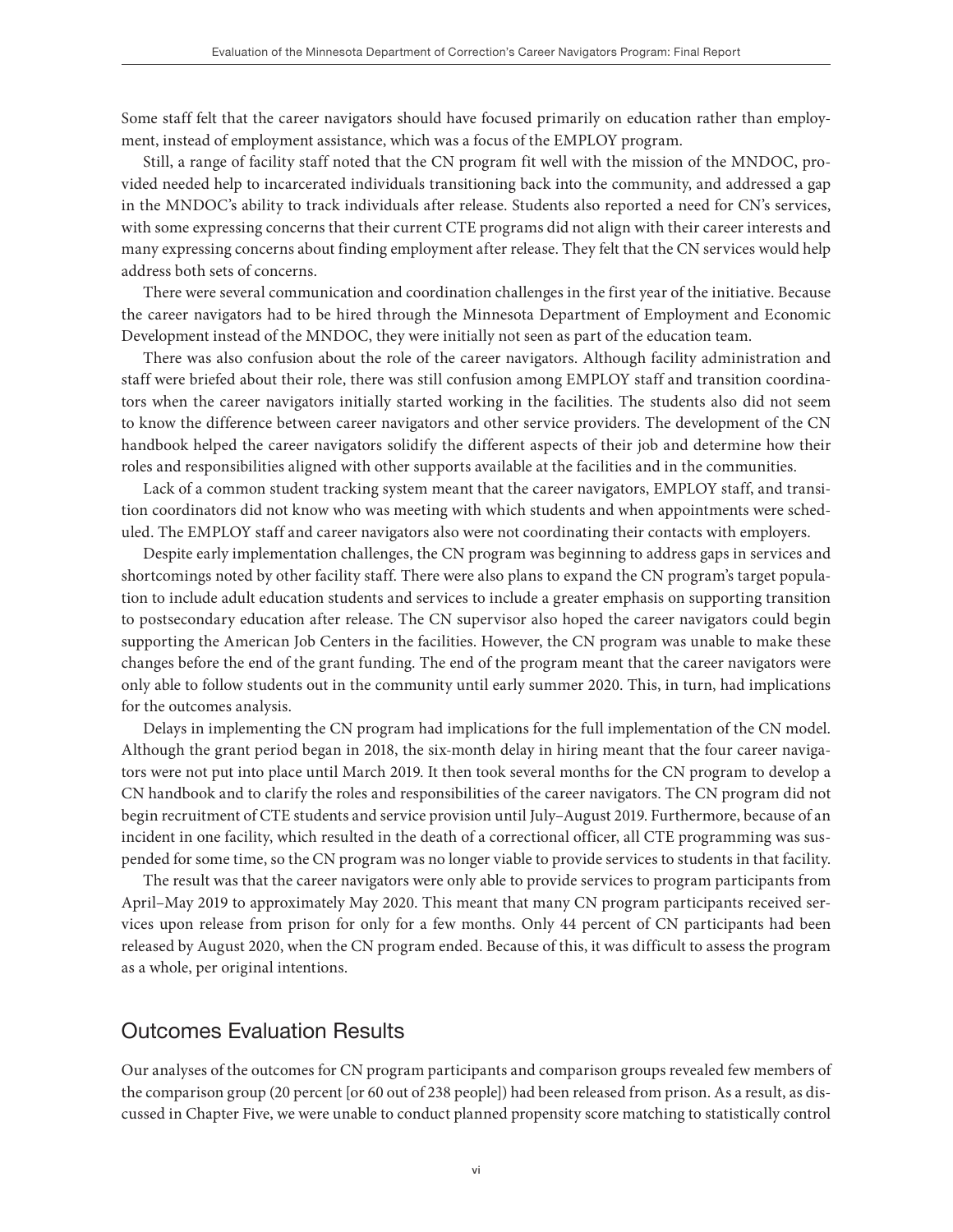for differences among the groups. Results are thus descriptive analyses. Our findings on recidivism reveal no differences between CN program participants and comparison group members—either in the percentage who return to prison or the type of return. Employment findings are also similar for both groups. About half of the people in each group were employed at some point during the first year after their release from prison. Individuals participated in a variety of employment sectors, including construction, food service, and retail trade. Earnings for those who were employed averaged between \$10,000 and \$12,000 for the year.

## **Conclusions**

The concept of the career navigators helped fill an important gap in the overall educational plan for MNDOC. Our evaluation was affected by challenges throughout program implementation and by the early termination of the program. As a result, we were unable to conduct a robust outcomes evaluation of the CN program. Although we were unable to measure the effectiveness of the CN program in the context of no significant implementation delays, we believe the insights from the process evaluation provide important lessons learned. The experience of MNDOC in implementing the CN program is instructive for other states considering implementing a similar type of program for students who are incarcerated. For example, the MNDOC's experience underscored the importance of obtaining buy-in from other staff providing educational and reentry services, as well as ensuring close coordination and communication to enable the career navigators to become an integral part of the overall rehabilitative process.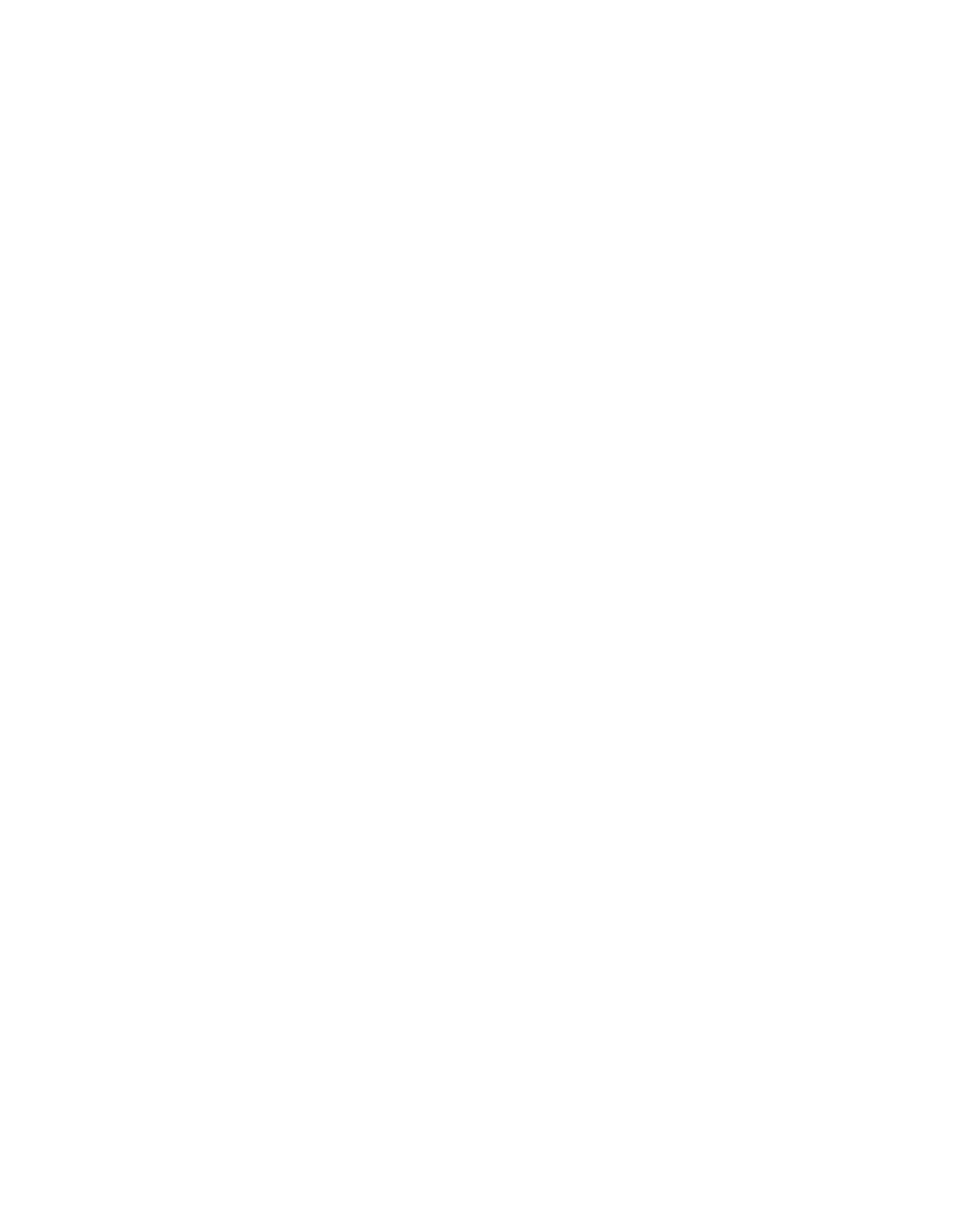## Contents

| <b>CHAPTER ONE</b>                                                                       |
|------------------------------------------------------------------------------------------|
|                                                                                          |
|                                                                                          |
|                                                                                          |
|                                                                                          |
|                                                                                          |
|                                                                                          |
|                                                                                          |
| <b>CHAPTER TWO</b>                                                                       |
|                                                                                          |
|                                                                                          |
|                                                                                          |
| <b>CHAPTER THREE</b>                                                                     |
|                                                                                          |
|                                                                                          |
|                                                                                          |
|                                                                                          |
|                                                                                          |
| Process Evaluation Results: Implementation Challenges, Successes, and Lessons Learned 18 |
|                                                                                          |
|                                                                                          |
|                                                                                          |
|                                                                                          |
|                                                                                          |
| <b>CHAPTER FOUR</b>                                                                      |
| 23                                                                                       |
|                                                                                          |
|                                                                                          |
|                                                                                          |
|                                                                                          |
|                                                                                          |
|                                                                                          |
|                                                                                          |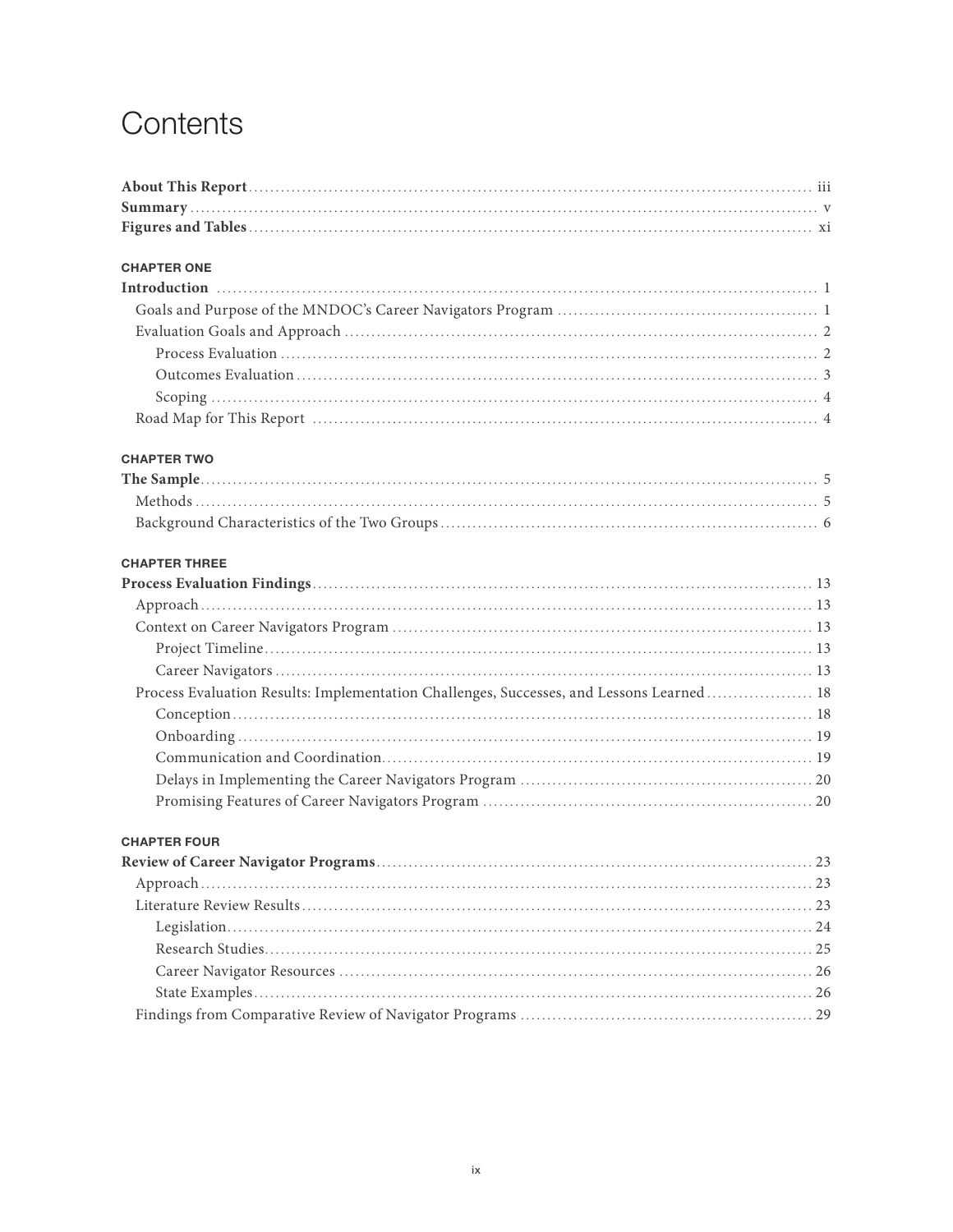#### **CHAPTER FIVE**

#### **CHAPTER SIX**

| Comparison of the MNDOC's Career Navigators Program with Other Types of Career Navigators 36 |  |
|----------------------------------------------------------------------------------------------|--|
|                                                                                              |  |
|                                                                                              |  |

#### **APPENDIXES**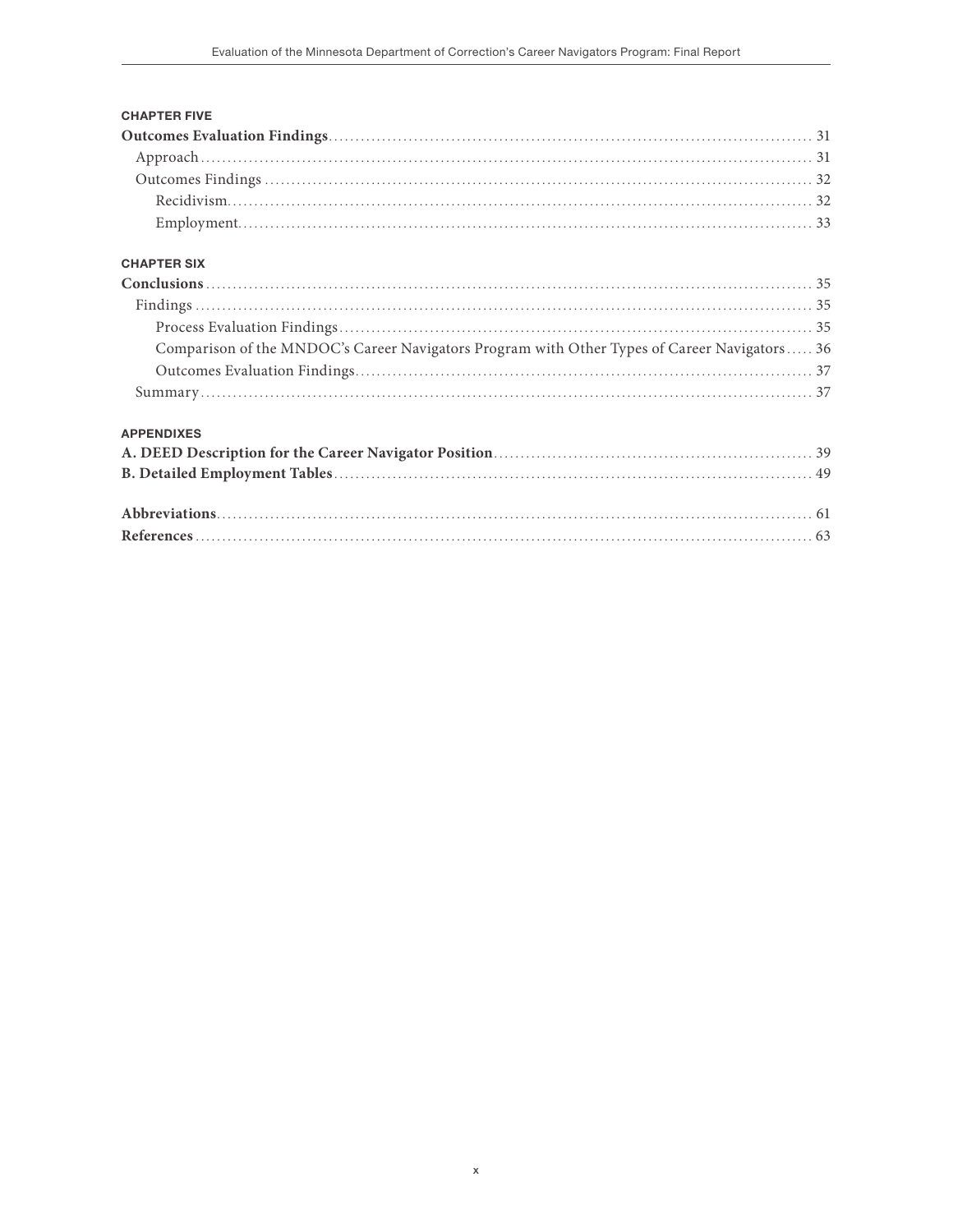# Figures and Tables

## Figures

| 3.2. Section of MNDOC Adult Education Flow Chart Highlighting Need for Career Coach  15 |  |
|-----------------------------------------------------------------------------------------|--|

## Tables

| 1.1. |                                                                                       |  |
|------|---------------------------------------------------------------------------------------|--|
| 2.1. | Background Characteristics of the Career Navigator Program Participants               |  |
|      |                                                                                       |  |
| 2.2. | Background Characteristics-Risk, Commitment County, and Offense Categories:           |  |
|      |                                                                                       |  |
| 4.1. |                                                                                       |  |
| 4.2. | Common Career Navigator Roles, Responsibilities, and Hiring and Training Practices 29 |  |
| 5.1. |                                                                                       |  |
| 5.2. |                                                                                       |  |
| 5.3. |                                                                                       |  |
| 5.4. |                                                                                       |  |
| B.1. | Detailed Employment Results for Individuals Employed After Release  49                |  |
|      |                                                                                       |  |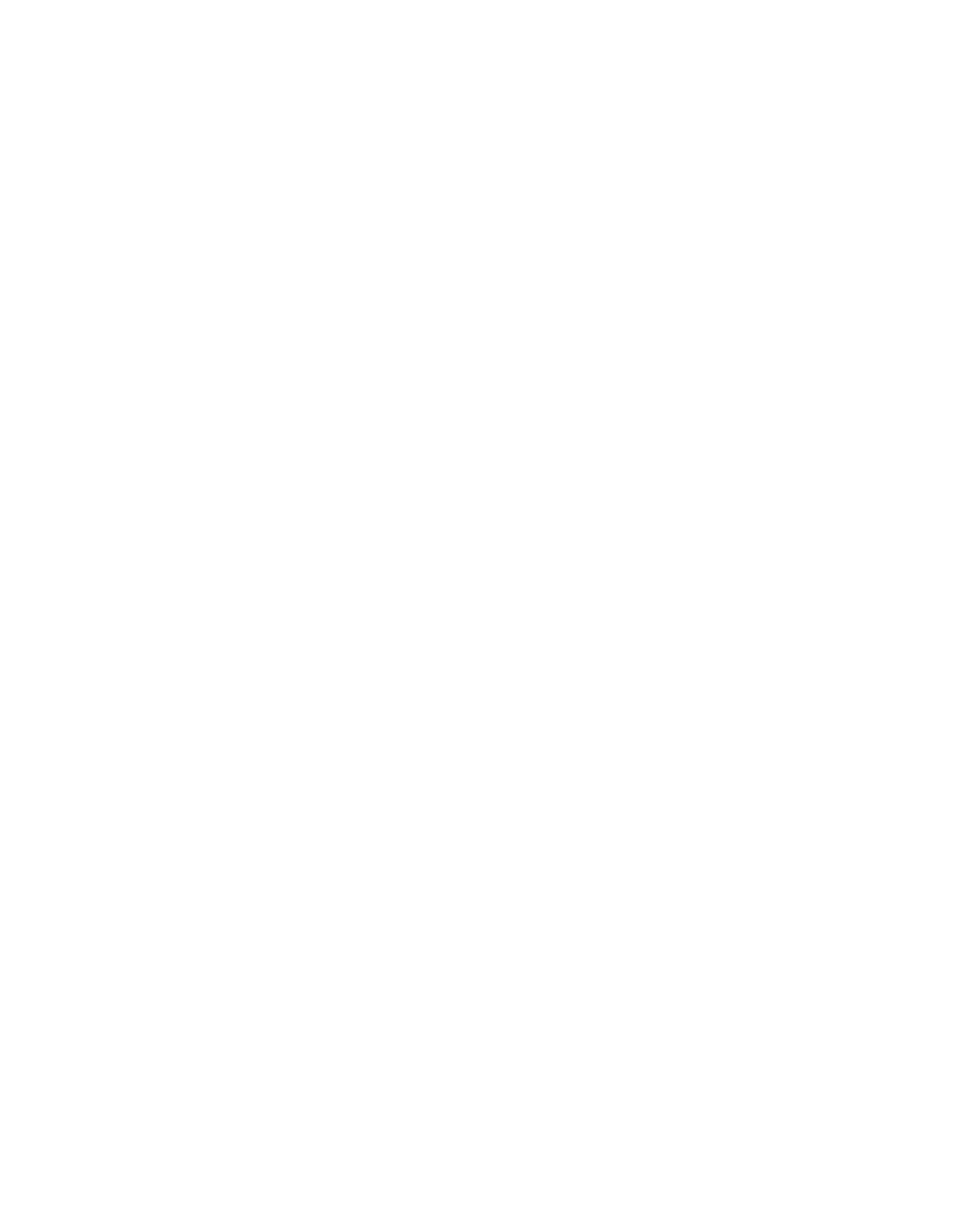## Introduction

*Career navigators* assist people with college and training opportunities when they return to the community and at the front end of the corrections process (while they are still incarcerated) to identify academic education and career technical education (CTE) programs that align with their interests and that will enable them to earn certificates or degrees in their chosen fields. In recent years, career navigators have been increasingly viewed as being an important part of correctional education, particularly given the significant increase in postsecondary education opportunities for individuals who are incarcerated. Much of the focus in correctional systems to date has been on r*eentry navigators*—people who help incarcerated individuals traverse the reentry process when they leave prison and return to their communities. Career navigators, however, can help with the reentry process and continue to provide support in the community. This work is contingent on developing partnerships with education providers, prison and community corrections staff, workforce development agencies, employers, and support service providers.

The Minnesota Department of Corrections (MNDOC) recognized a key gap in its education strategic plan—the lack of career navigators—and conceived the Career Navigator (CN) program to address this gap. The Ascendium Education Group (formerly the Great Lakes Higher Education Guaranty Corporation) awarded a grant to the RAND Corporation, in partnership with RTI International, to conduct an independent process and outcomes evaluation of the MNDOC's CN program. This report presents the final findings of the process and outcomes evaluation of the CN program.

## Goals and Purpose of the MNDOC's Career Navigator Program

According to the MNDOC's proposal to the Ascendium Education Group, the CN program was intended to provide academic and career guidance to incarcerated individuals enrolled in CTE programs or those wanting to enroll in a CTE program. Career navigators were to get those individuals into CTE programs that aligned with their career interests. When students completed the programs needed or were soon to be released from prison, career navigators would then assist them with a plan to transition to employment. In this phase, the career navigators would help all CTE participants connect with employers and with the process of creating résumés, preparing for interviews, and securing employment. The MNDOC hired four career navigators to serve the six MNDOC correctional facilities, with the goal of serving up to 650 participants per year. In addition, the MNDOC agreed to participate in the evaluation process, including tracking, documenting, and providing the necessary data to RAND for a process and outcomes evaluation.

Table 1.1 describes the six correctional facilities where the CN program was implemented.1 They included the only women's prison in the state—Shakopee—as well as facilities with varying security levels.

<sup>1</sup> Originally, seven facilities were considered for the CN program.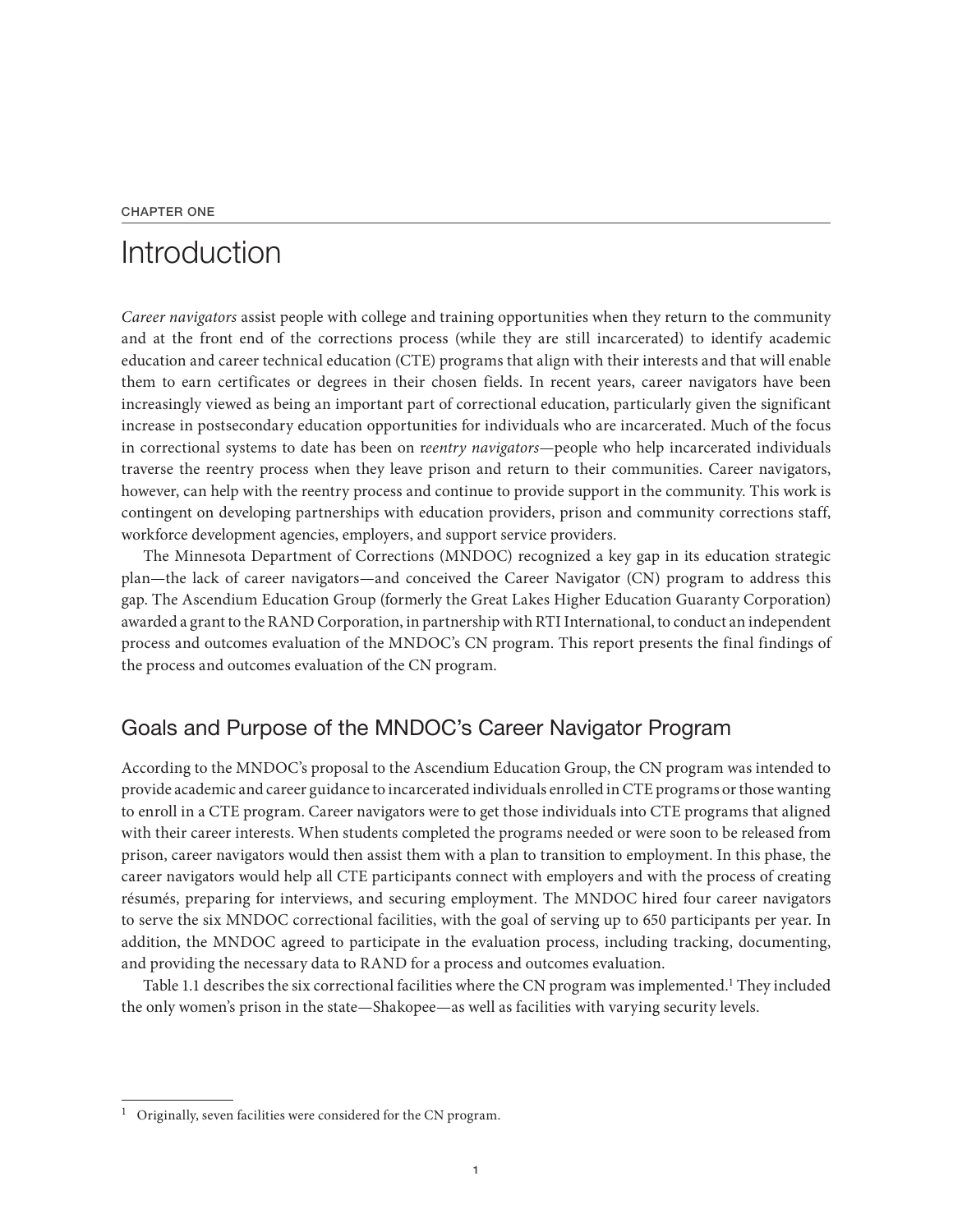| Minnesota<br>Correctional<br><b>Facilities (MCF)</b> | Description                                                                                                                                                                                                                                                                                                                                                                                                     |
|------------------------------------------------------|-----------------------------------------------------------------------------------------------------------------------------------------------------------------------------------------------------------------------------------------------------------------------------------------------------------------------------------------------------------------------------------------------------------------|
|                                                      |                                                                                                                                                                                                                                                                                                                                                                                                                 |
| Faribault                                            | • Custody level: Level 2 minimum, Level 3 medium<br>• 2,000 men, medium-security facility<br>• Faribault, the largest facility in the MDNOC system, contains a medium-security facility and two<br>minimum-security units located outside the secure perimeter.                                                                                                                                                 |
| <b>Rush City</b>                                     | • Custody level: Level 4 close<br>• Rush City houses 1,000 adult males in a high-security setting. The Minnesota Department of<br>Corrections industries program (MINNCOR) at the facility focuses on providing production space<br>and offender labor to the business community through subcontract services. Rush City opened in<br>2000 and is the MNDOC's newest facility.                                  |
| Stillwater                                           | • Custody level: Level 2 minimum, Level 4 close<br>• Built in 1914, Stillwater is the state's largest close-security institution for adult male felons. The<br>facility has seven living units inside and a minimum-security unit outside the main perimeter.<br>• As of September 22, 2020, Stillwater had a total of 1,279 adult offenders currently at this facility.                                        |
| Lino Lakes                                           | • Custody level: Level 2 minimum, Level 3 medium<br>• 1,300 men, medium-security facility<br>• This facility has the highest concentration of educational and treatment programs. In many cases,<br>offenders serve the final phase of their sentences at Lino Lakes so they can obtain the services<br>they need to prepare for release.                                                                       |
| Shakopee<br>(women-only<br>facility)                 | • Custody level: All security levels<br>$\bullet$ 621 women<br>• Since 1911, Minnesota has housed all its female offenders at this facility.                                                                                                                                                                                                                                                                    |
| Moose Lake/<br><b>Willow River</b>                   | • Custody level: Level 3 medium, Level 2 minimum<br>• There are more than 1,000 male inmates at a Level 3 medium security prison off Highway 73 in<br>Moose Lake and another 180 minimum-security inmates at the Challenge Incarceration Program<br>(CIP) facility in Willow River.<br>• Moose Lake is the former Moose Lake Regional Treatment Center. Conversion to a correctional<br>facility began in 1988. |

#### TABLE 1.1 Minnesota Correctional Facilities with the Career Navigators Program

SOURCE; MNDOC, undated-a.

## Evaluation Goals and Approach

The process and outcomes evaluations assessed the implementation of the CN program, including who accessed career navigator services, how successful incarcerated individuals were in developing education and CTE plans and in completing their programs, how successful released individuals who received career navigator services were in finding employment in the fields they were trained in. Additionally, the assessment of the CN program also reviewed how successful people interested in pursuing an associate's or higher degree were in enrolling in community colleges to continue their educations. We discuss each evaluation in the next subsections.

## Process Evaluation

The process evaluation aimed to assess and document the MNDOC Education's experience in designing and implementing the CN program. Our goal was to capture information on who receives career navigator services, the type of services and guidance received, students' progress in CTE and other education programs, and reentry planning and linkage to employment and colleges. As part of the process evaluation, we also documented successes and challenges, adjustments made to the program, and lessons learned. We were also interested in CN participants' perceptions of the program and their experiences with the program and reentry.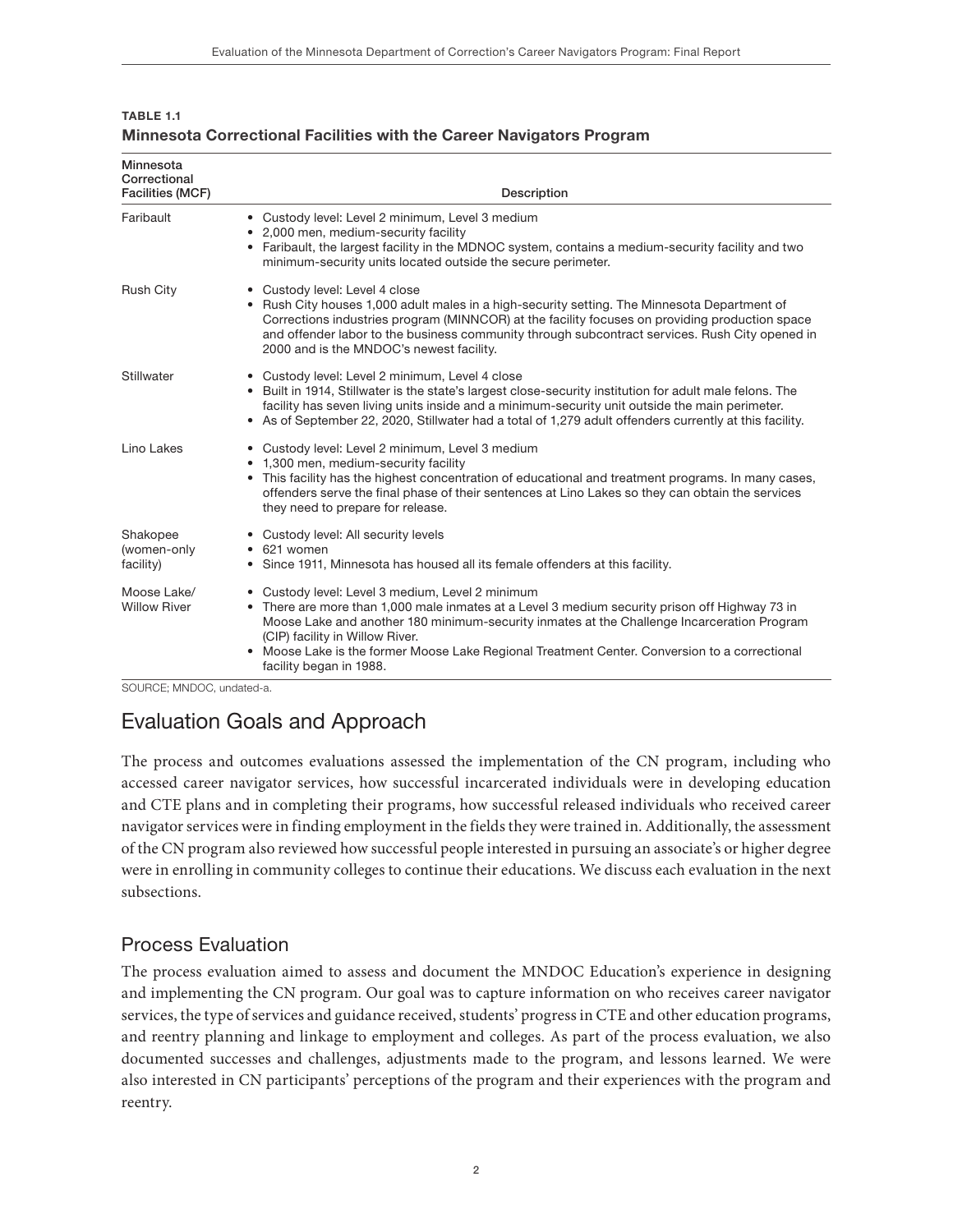To conduct the process evaluation, we originally planned two site visits to the correctional facilities where the CN program was primarily being implemented in years 1 and 2. For each site visit, we also planned to conduct focus groups with individuals who were accessing career navigator services to learn about their goals, experiences with the program, progress toward their CTE and educational goals, and experiences with reentry. In addition, we wanted to obtain their input on how the program might be improved. We also planned to conduct interviews with career navigators, MNDOC Educational staff, employment firms and community colleges, and other community partners involved with the program.

The coronavirus disease 2019 (COVID-19) pandemic affected our ability to fully conduct the process evaluation per our original plans. Specifically, we were unable to conduct the second in-person site visit planned for summer 2020. This meant that we were unable to conduct the second round of focus groups with CN participants. Our hope was to focus on those CN participants who had returned to the community to learn about their experiences with reentry and the program, their support needs, and suggestions for improving the program. Thus, we obtained participants' perspectives that represent only the early phases of the CN program. Also, if we had been able to conduct the second site visit planned for 2020, our goal was to conduct interviews with employers who were involved with the CN program.

Unfortunately, the COVID-19 pandemic prevented us from obtaining their perspective. However, we were able to conduct in-person interviews with the career navigators at an American Correctional Association meeting in January 2020 and during telephone interviews in September 2020 to obtain an update on the activities of the career navigators and on their feedback about the program and lessons learned. We also conducted telephone interviews with MNDOC Education staff in charge of the CN program both in spring and summer 2020 to similarly obtain an update on the program, to obtain program data, and to capture their lessons learned and perspectives about what worked well and where there were opportunities for improvement.

#### Outcomes Evaluation

The aim of the outcomes evaluation was to assess whether individuals were employed post-release and whether participation in the CN program impacted post-release recidivism. The outcomes evaluation involved working closely with MNDOC to identify key outcome measures and to undertake data collection for the outcomes study. The primary outcomes of interest post-release from prison were (1) employment outcomes (e.g., post-release employment) and (2) criminal justice (CJ) outcomes (e.g., reduction in return to custody compared with those who did not participate in the CN program). Randomization to the CN program was not possible, and our original plan was to use propensity score matching  $(PSM)^2$  to identify a comparison group among those who had participated in CTE during the study period but had not received CN services. As we discuss in Chapter Five, too few comparison group members had been released from prison during our study period to use PSM. To measure post-release outcomes, a student would have been in the community for, ideally, one year post-release to assess the impact of the CN pilot program on improving employment outcomes and reducing recidivism. All members of the outcomes-analysis sample had at least six months of follow-up time in the community; the majority had 12 months of follow-up.

#### Review of Career Navigator Programs

To develop a more comprehensive understanding of the career navigator position, we conducted a comparative analysis of other navigator programs in spring and summer 2021, comparing and contrasting them with

<sup>2</sup> *Propensity score matching* is a quasi-experimental approach that statistically creates an artificial comparison group for a treatment group and helps allow stronger causal inference (Rosenbaum and Rubin, 1983).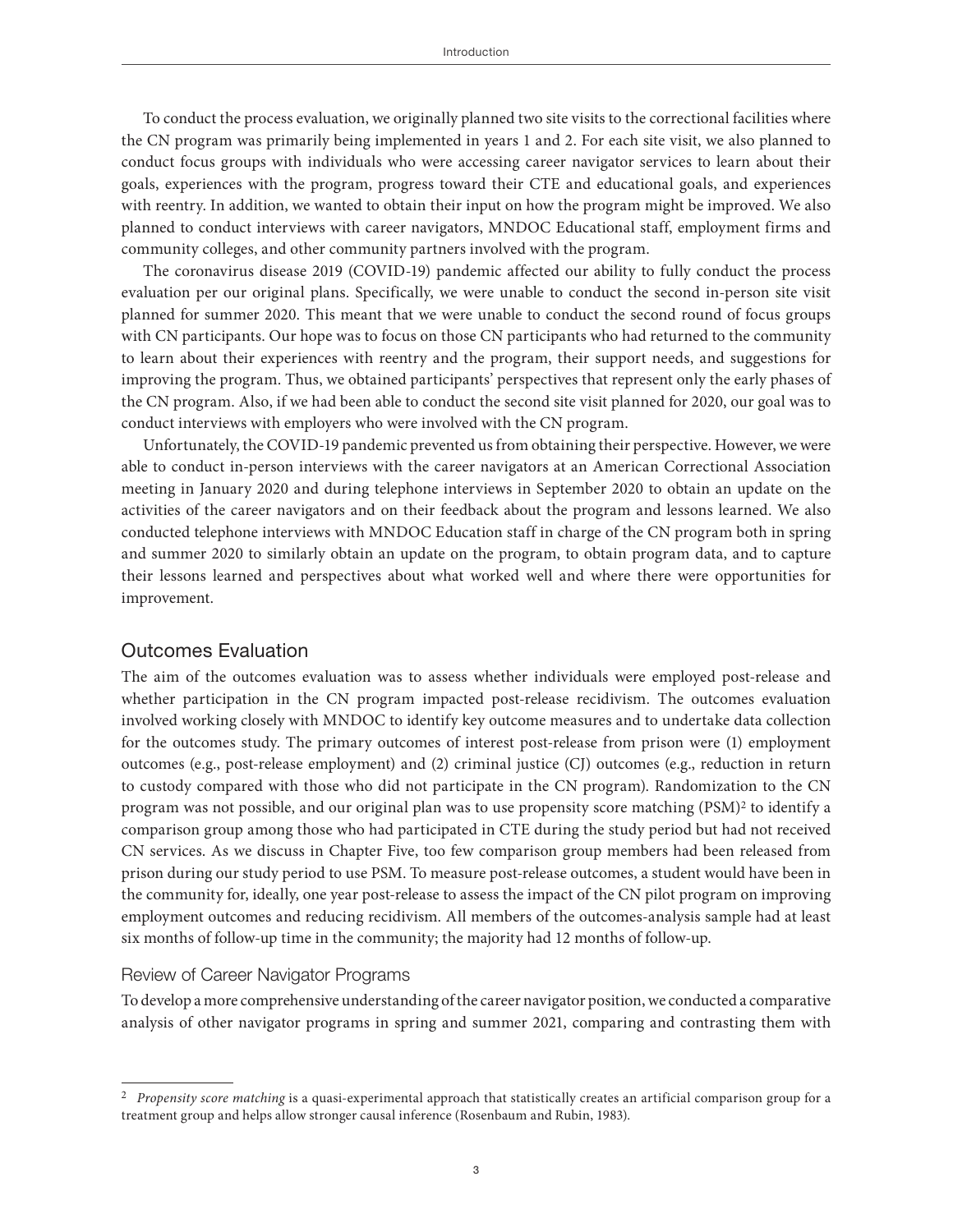the MNDOC CN program and drawing out the broader lessons learned across these programs to help inform people interested in implementing similar types of programs.

To do the analysis, we conducted a targeted literature review of federal legislation, research studies, online manuals, job profiles, and a career navigator certification program. We also interviewed two state program directors, in Indiana and Washington, who oversee similar reentry-focused career navigator staff. The interviews were guided by a semistructured interview protocol that addressed the following topics: roles and responsibilities of navigator staff; hiring and training of navigators; program infrastructure; and successes, challenges, and lessons learned.

## **Scoping**

Several challenges and early termination of the program affected our evaluation. The start of the CN program was delayed because of a violent incident at one of Minnesota's prisons, which suspended all programming for months. In addition, delays in hiring career navigators because of their employment classification and earlier-than-expected termination of the program precluded an examination of a full-fledged program operating over a stable period of time, with outcomes examined for a robust sample. We were, however, able to document key implementation experiences and challenges and provide short-term outcome information for a number of program participants.

## Road Map for This Report

In Chapter Two, we provide an overview of the sample that would be analyzed for the outcomes analysis and descriptive statistics comparing CN program participants with the comparison group (i.e., those individuals who participated in CTE programming during the relevant time period but did not receive CN services). In Chapter Three, we summarize our findings from the process evaluation. In Chapter Four, we present the results of our review of CN programs and how the CN program compares with other efforts in this area. Chapter Five presents the results of the outcomes analysis. Chapter Six summarizes key findings and lessons learned for stakeholders from other states that might be interested in implementing similar CN programs for this population.

To provide an understanding of what career navigator positions typically entail, we include the Department of Employment and Economic Development (DEED) description for the career navigator position in Appendix A. Appendix B presents the detailed employment findings for the numbers of individuals who were employed after release from prison, by quarter; the number employed during the first year after release; and their earnings.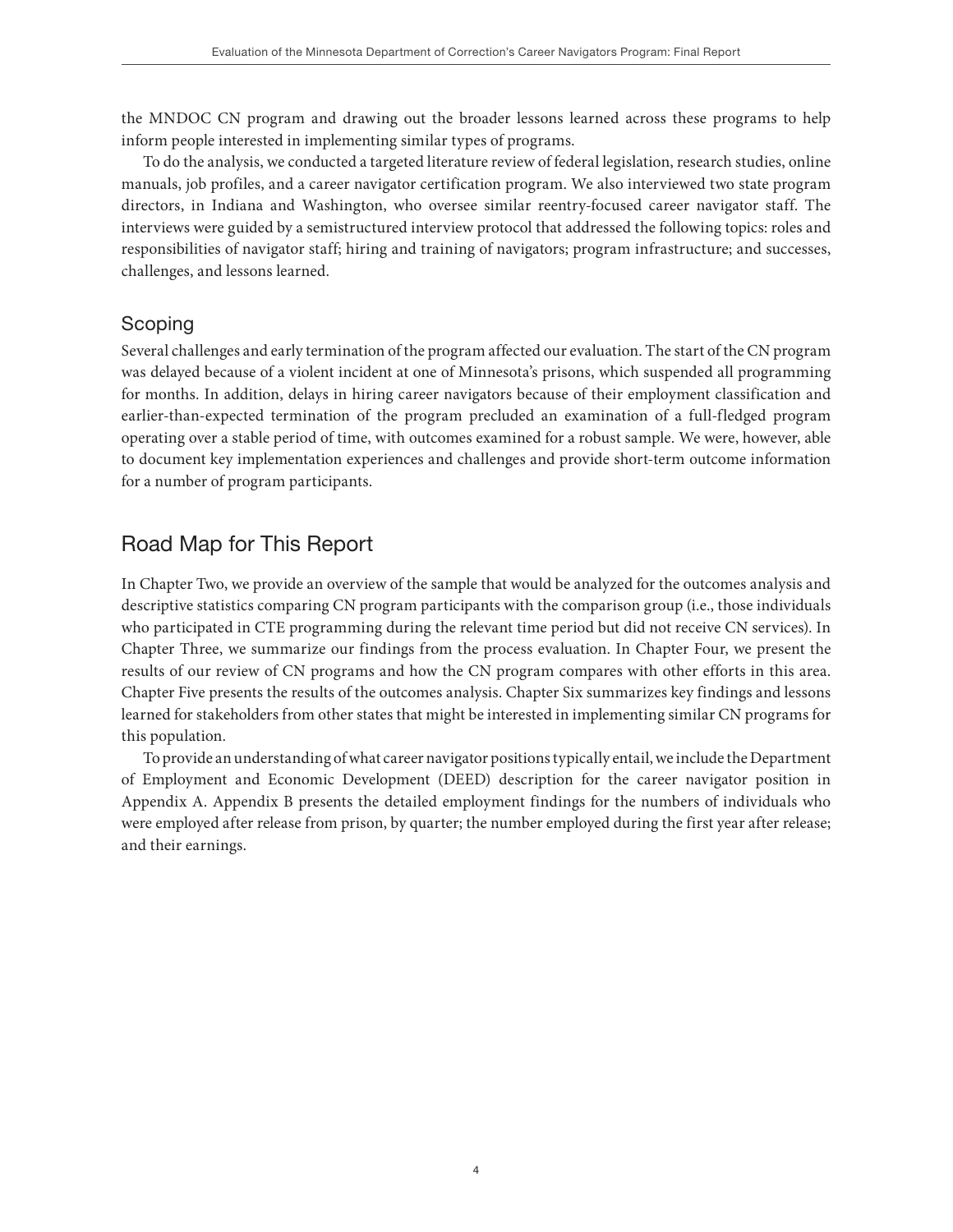## The Sample

Ultimately, we want to know about the CN program's effectiveness in terms of services delivered and recidivism and employment outcomes after participants are released back to the community. Recall that one of the noted strengths of the CN program is that it would provide three years of follow-up once an individual has returned to the community—much longer than current EMPLOY<sup>1</sup> services, which were operational before the start of the CN program. To understand the effectiveness of the CN program, we need to compare the program with a business-as-usual or another comparison group to see how the CN outcomes differ. Ideally, a random-assignment research design, in which eligible participants are assigned to either the CN program or a comparison group on an equal-probability basis, would be used. In this way, the only difference between the two groups would be the program itself—not differences in the background characteristics of the two groups, which might be responsible for any observed differences in outcomes. However, we were unable to use a random-assignment design; instead, we used a quasi-experimental design for our current evaluation in which we "matched" the CN participants with comparison group participants who participated in CTE programs during a window between March 2019 through June 30, 2020.2

In this chapter, following a discussion of our methods, we provide an overview of the sample used for the outcomes evaluation results presented in Chapter Five. Specifically, we present the descriptive statistics on the background characteristics of the CN program participants and the comparison group.

## **Methods**

For the comparison of background characteristics, we first needed to determine who was in the CN program participant study and the comparison group. CN program staff members provided us with an Excel file that contained information they compiled about individuals for the program using lists of people assigned to CTE programs. Career navigators approached individuals in CTE programs to determine their interest in receiving CN services. During the evaluation, some of these individuals were participating in CTE programs but were not approached by the CN program about their interest; some of those the career navigators approached declined to participate; others agreed to participate but later dropped out; and others continued in the CN program. Therefore, for the study sample, we included individuals who had agreed to participate in the CN program and who partook of at least some of the CN services provided from March 2019 through June 2020. This resulted in 373 participants. The CN program database contained a number of variables, including the location of the prison, date of release, career field of interest, CTE class list and certifications, and recommended services.

<sup>1</sup> MINNCOR's EMPLOY program helps offenders capitalize on their work skills and training they obtained while incarcerated to find suitable employment after release (see MNDOC, 2011).

<sup>2</sup> CNs began recruiting individuals into the program in March 2019.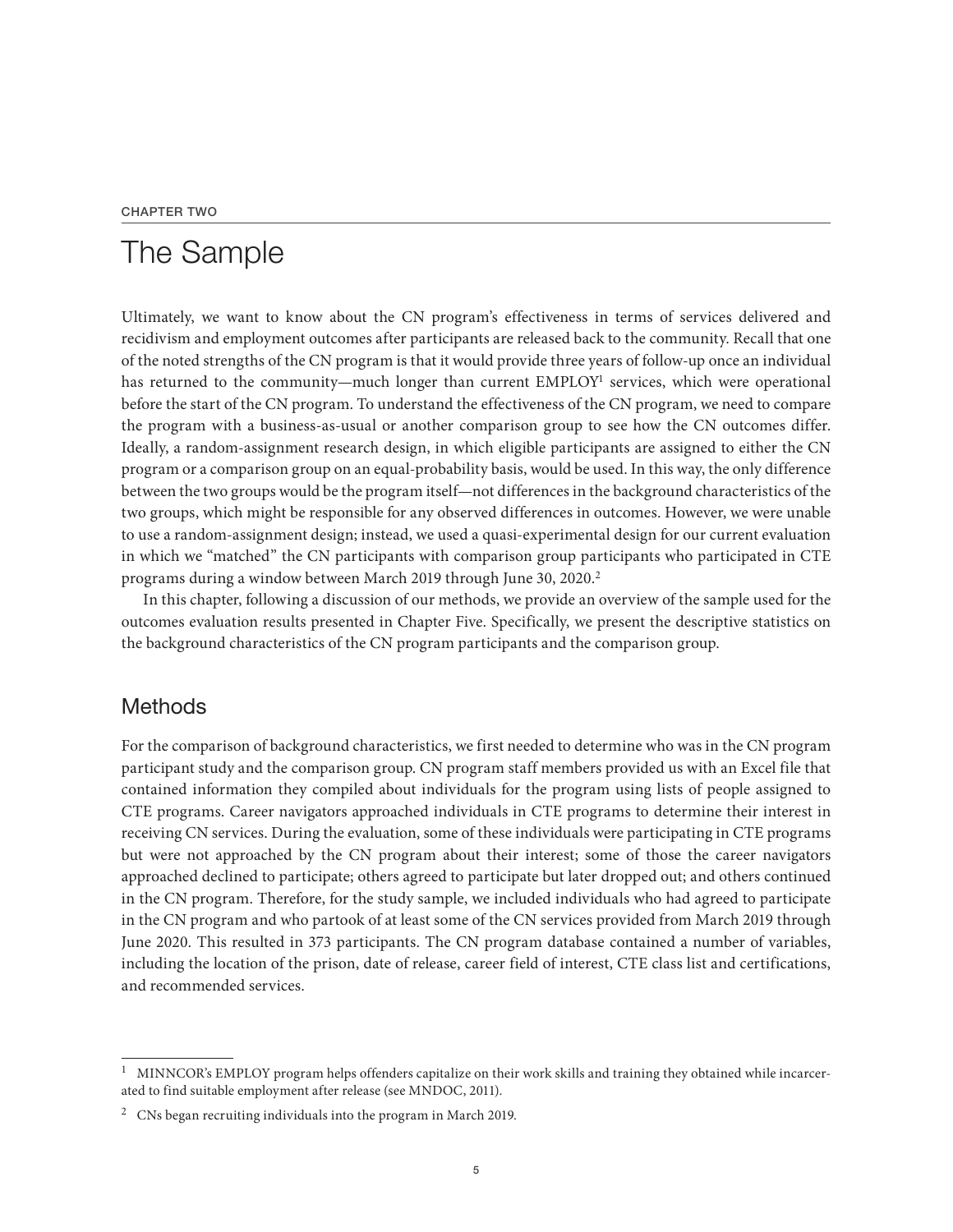For our comparison group, we requested data from the MNDOC Research and Performance Office on all individuals who had participated in CTE between March 2019 and June 2020. Individuals who were in this database, who did not participate in any CN services, were defined as the comparison group. Variables provided by the Research and Performance Office on CN program participants and the comparison group included a number of background demographic variables, prior records, current offenses, and risk levels captured primarily by the Minnesota Screening Tool Assessing Recidivism Risk (MnSTARR).3

## Background Characteristics of the Two Groups

Table 2.1 presents the background characteristics of CN program participants and the comparison group between March 2019 and June 2020. We begin with a discussion of the characteristics of CN program participants shown in Tables 2.1 and 2.2 followed by a discussion of the comparison group.

The vast majority of CN program participants were men, with a median age of 33 (Table 2.1). Almost two-thirds of participants were White, while 28 percent were Black. About 5 percent were of Hispanic ethnicity. The vast majority of CN program participants were not married (92.2 percent). Almost all CN program participants had completed a secondary education degree, with almost three-quarters having a postsecondary degree. Although the CN program was provided in six prison facilities, almost 40 percent of the participants were at Faribault prison, 16.6 percent at Moose Lake, 12.1 percent at Shakopee, and 11.3 percent at Rush City. Very small percentages of CN program participants were at other prison facilities in the state.

|                                             | Group                                            |                           |                      |                       |
|---------------------------------------------|--------------------------------------------------|---------------------------|----------------------|-----------------------|
|                                             | <b>CN Program</b><br>Participants<br>$(N = 373)$ | Comparison<br>$(N = 298)$ | Total<br>$(N = 671)$ | p value               |
| Age                                         |                                                  |                           |                      | 0.8456a               |
| Mean (SD)                                   | 34.5 (9.16)                                      | 34.6 (9.84)               | 34.6 (9.46)          |                       |
| Median                                      | 33.0                                             | 33.0                      | 33.0                 |                       |
| Range                                       | 19.0, 68.0                                       | 19.0, 71.0                | 19.0, 71.0           |                       |
| Gender (n, %)                               |                                                  |                           |                      | < 0.0001 <sup>b</sup> |
| Women                                       | 45 (12.1%)                                       | 10 (3.4%)                 | 55 (8.2%)            |                       |
| Men                                         | 328 (87.9%)                                      | 288 (96.6%)               | 616 (91.8%)          |                       |
| Race $(n, %)$                               |                                                  |                           |                      | 0.2342 <sup>b</sup>   |
| American Indian or Alaskan<br><b>Native</b> | 27 (7.2%)                                        | 23 (7.7%)                 | 50 (7.5%)            |                       |
| Asian or Pacific Islander                   | $4(1.1\%)$                                       | 8(2.7%)                   | 12 (1.8%)            |                       |

#### TABLE 2.1 Background Characteristics of the Career Navigator Program Participants and Comparison Group

<sup>3</sup> MNDOC began using MnSTARR in 2013 to assess recidivism risk for its prison population (Duwe and Rocque, 2019).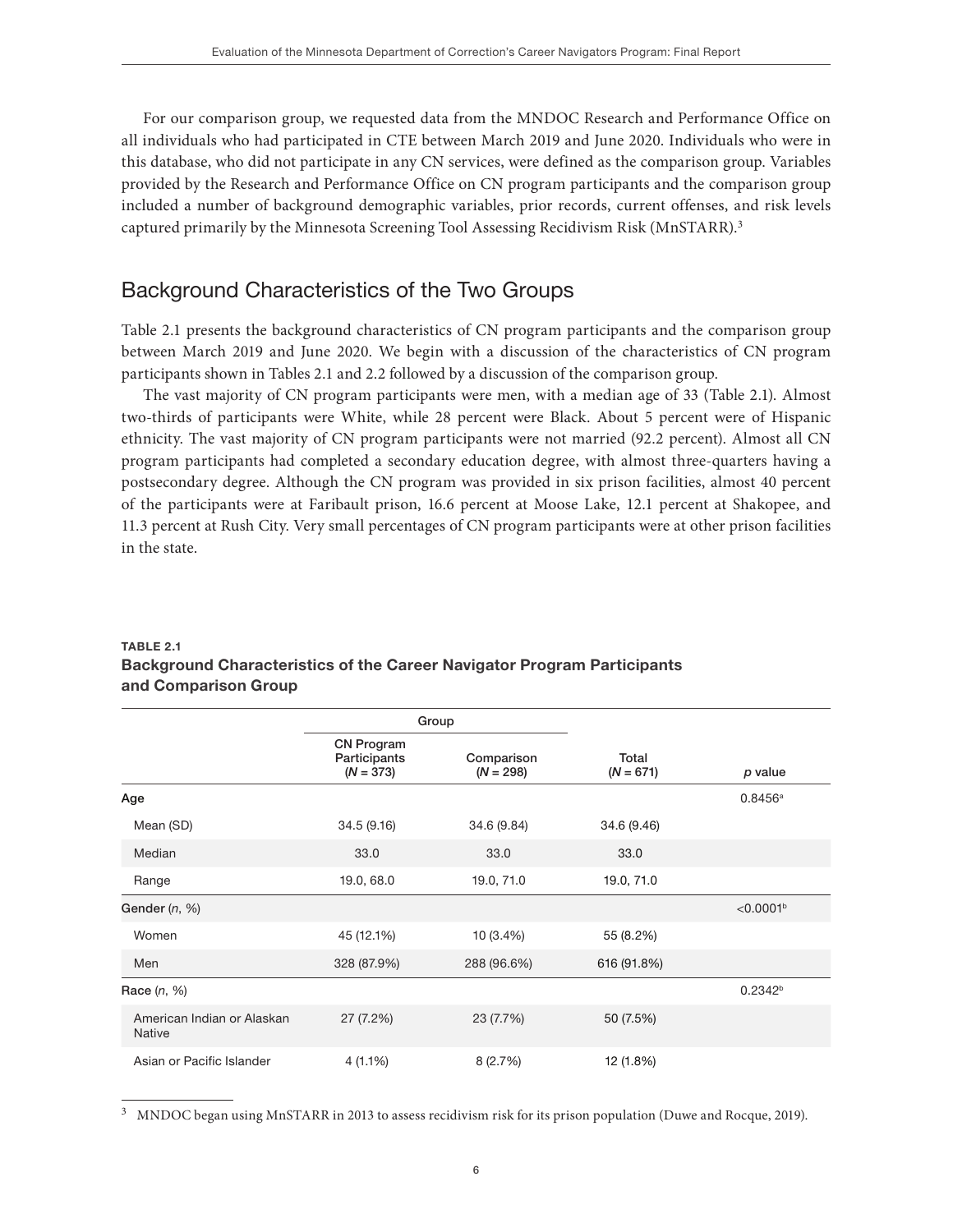#### TABLE 2.1—CONTINUED

|                              | Group                                            |                           |                      |                         |
|------------------------------|--------------------------------------------------|---------------------------|----------------------|-------------------------|
|                              | <b>CN Program</b><br>Participants<br>$(N = 373)$ | Comparison<br>$(N = 298)$ | Total<br>$(N = 671)$ | p value                 |
| <b>Black</b>                 | 106 (28.4%)                                      | 96 (32.2%)                | 202 (30.1%)          |                         |
| Unknown                      | $0(0.0\%)$                                       | $1(0.3\%)$                | $1(0.1\%)$           |                         |
| White                        | 236 (63.3%)                                      | 170 (57.0%)               | 406 (60.5%)          |                         |
| Ethnicity (n, %)             |                                                  |                           |                      | 0.5519 <sup>b</sup>     |
| Hispanic                     | 20 (5.4%)                                        | 13 (4.4%)                 | 33 (4.9%)            |                         |
| Non-Hispanic                 | 353 (94.6%)                                      | 285 (95.6%)               | 638 (95.1%)          |                         |
| Married (n, %)               |                                                  |                           |                      | 0.1426 <sup>b</sup>     |
| 0. No                        | 344 (92.2%)                                      | 265 (88.9%)               | 609 (90.8%)          |                         |
| 1. Yes                       | 29 (7.8%)                                        | 33 (11.1%)                | 62 (9.2%)            |                         |
| Secondary degree (n, %)      |                                                  |                           |                      | 0.0326 <sup>b</sup>     |
| 0. No                        | 6(1.6%)                                          | 13 (4.4%)                 | 19 (2.8%)            |                         |
| 1. Yes                       | 367 (98.4%)                                      | 285 (95.6%)               | 652 (97.2%)          |                         |
| Postsecondary degree (n, %)  |                                                  |                           |                      | < 0.0001 <sup>b</sup>   |
| 0. No                        | 103 (27.6%)                                      | 167 (56.0%)               | 270 (40.2%)          |                         |
| 1. Yes                       | 270 (72.4%)                                      | 131 (44.0%)               | 401 (59.8%)          |                         |
| Facility (n, %)              |                                                  |                           |                      | $<$ 0.0001 <sup>b</sup> |
| Faribault                    | 143 (38.3%)                                      | 108 (36.2%)               | 251 (37.4%)          |                         |
| Faribault Minimum            | 7 (1.9%)                                         | $0(0.0\%)$                | 7 (1.0%)             |                         |
| Lino Lakes                   | 43 (11.5%)                                       | $9(3.0\%)$                | 52 (7.7%)            |                         |
| Moose Lake                   | 62 (16.6%)                                       | 5(1.7%)                   | 67 (10.0%)           |                         |
| Oak Park Heights             | $1(0.3\%)$                                       | $0(0.0\%)$                | $1(0.1\%)$           |                         |
| <b>Red Wing</b>              | $1(0.3\%)$                                       | $0(0.0\%)$                | $1(0.1\%)$           |                         |
| <b>Rush City</b>             | 42 (11.3%)                                       | 18 (6.0%)                 | 60 (8.9%)            |                         |
| Shakopee                     | 45 (12.1%)                                       | 4(1.3%)                   | 49 (7.3%)            |                         |
| St. Cloud                    | $1(0.3\%)$                                       | $0(0.0\%)$                | $1(0.1\%)$           |                         |
| Stillwater                   | 19 (5.1%)                                        | 7 (2.3%)                  | 26 (3.9%)            |                         |
| Stillwater Minimum           | $1(0.3\%)$                                       | 2(0.7%)                   | 3(0.4%)              |                         |
| Togo                         | $3(0.8\%)$                                       | $0(0.0\%)$                | 3(0.4%)              |                         |
| <b>Willow River</b>          | 5(1.3%)                                          | 4 (1.3%)                  | 9(1.3%)              |                         |
| Facility information missing | $0(0.0\%)$                                       | 141 (47.3%)               | 141 (21.0%)          |                         |

NOTE: SD = standard deviation. a Kruskal-Wallis *p* value.

b Chi-square *p* value. Under "facility," we list more than the six prisons where the CN program was implemented because the comparison group could also come from other facilities.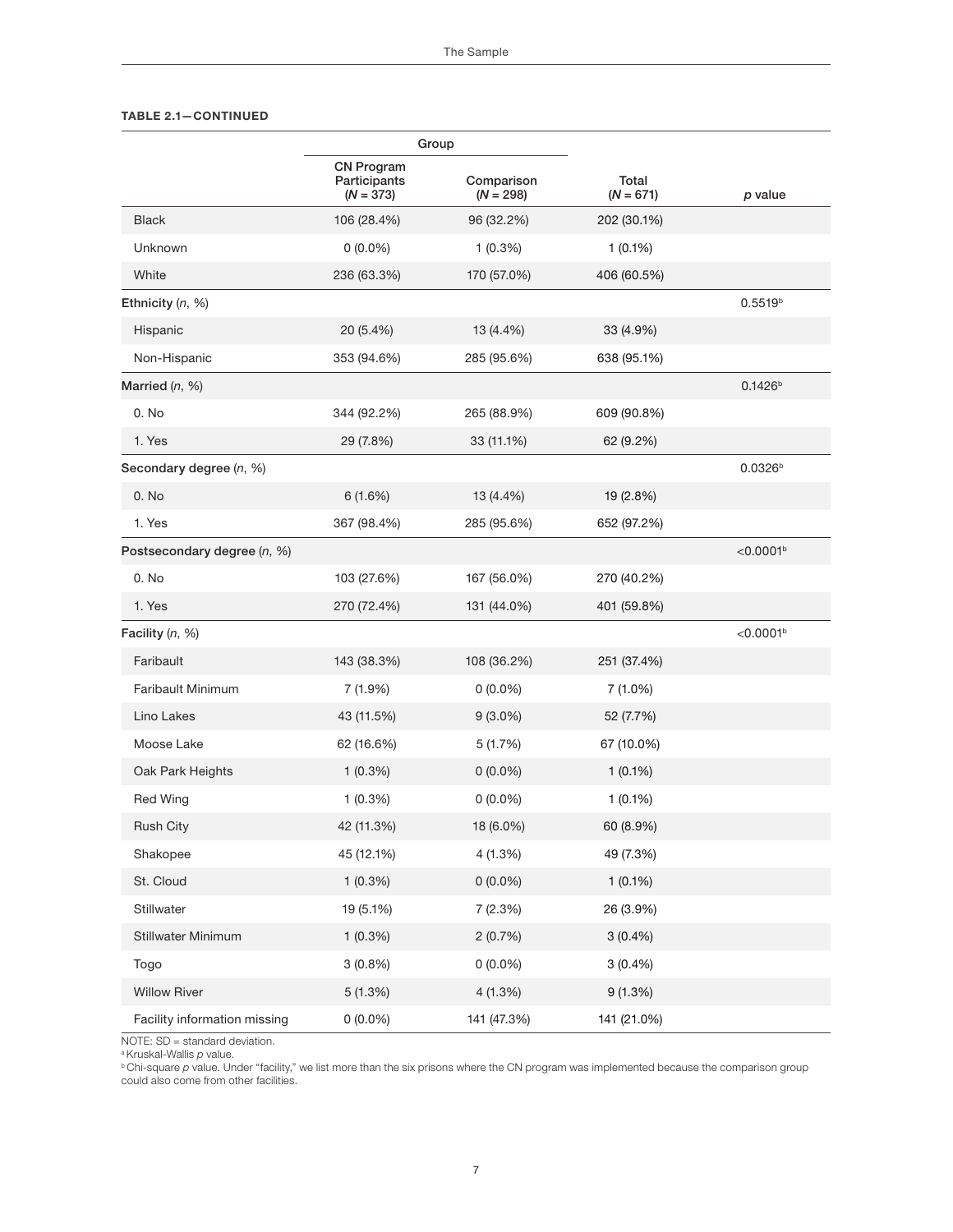CN program participants represented all risk levels—almost one-quarter of CN program participants were represented in the four groups defined as low, medium, high, and very high (Table 2.2).<sup>4</sup> CN program participants have substantial prior records. More than half had 12 or more total convictions, with almost half having five or more felony convictions. Table 2.2 presents the percentage of participants who have convictions for different crime types (e.g., violent, drug, property), as well as the quantity of prior convictions. Almost three-quarters had a violent prior conviction; more than half had a prior drug conviction; and nearly two-thirds had a property offense conviction. Forty-four percent had juvenile convictions in their prior record, and more than half experienced prison-discipline convictions. Half of the CN program participants had been sentenced to their current terms for violent offenses (about 35 percent for nonsexual violent offenses and almost 15 percent for sexually violent offenses). About 15 percent had been sentenced for drug offenses, and almost 10 percent for property offenses.

A comparison of the background characteristics shown in Tables 2.1 and 2.2 of CN program participants with the constructed comparison group shows that, although the comparison and CN program participants are similar in terms of age, race, ethnicity, and marital status, the two groups differ on many background characteristics, especially related to prior records. CN program participants appear to be higher risk and have more prior drug and property convictions. The current offenses of CN program participants are more likely to be drug offenses. CN program participants have fewer violent convictions and prison disciplinary convictions. CN program participants are also more likely to have completed secondary education and much more likely to have received a postsecondary degree. The distribution of CN program participants and the comparison group is also different, but this most likely reflects the location of career navigators at their assigned prisons.

These differences in background characteristics should be taken into account when conducting the outcomes evaluation and providing outcomes for CN program participants and the comparison group. The original plan was to control for these differences using propensity score analyses, which effectively smooth out differences between the two groups to obtain the best estimate of the effect of the CN program on ultimate participant outcomes. As shown in the subsequent chapter about outcomes, too few individuals had been released from prison, especially from the CN program, to conduct any other analyses than descriptive analyses.

<sup>4</sup> Risk level was calculated by the MNDOC Research and Performance Office and is one of the variables in MnSTARR. Risk levels are determined by the recidivism probability or probabilities that meet(s) or exceed(s) the highest risk level cut point (MNDOC, undated-b).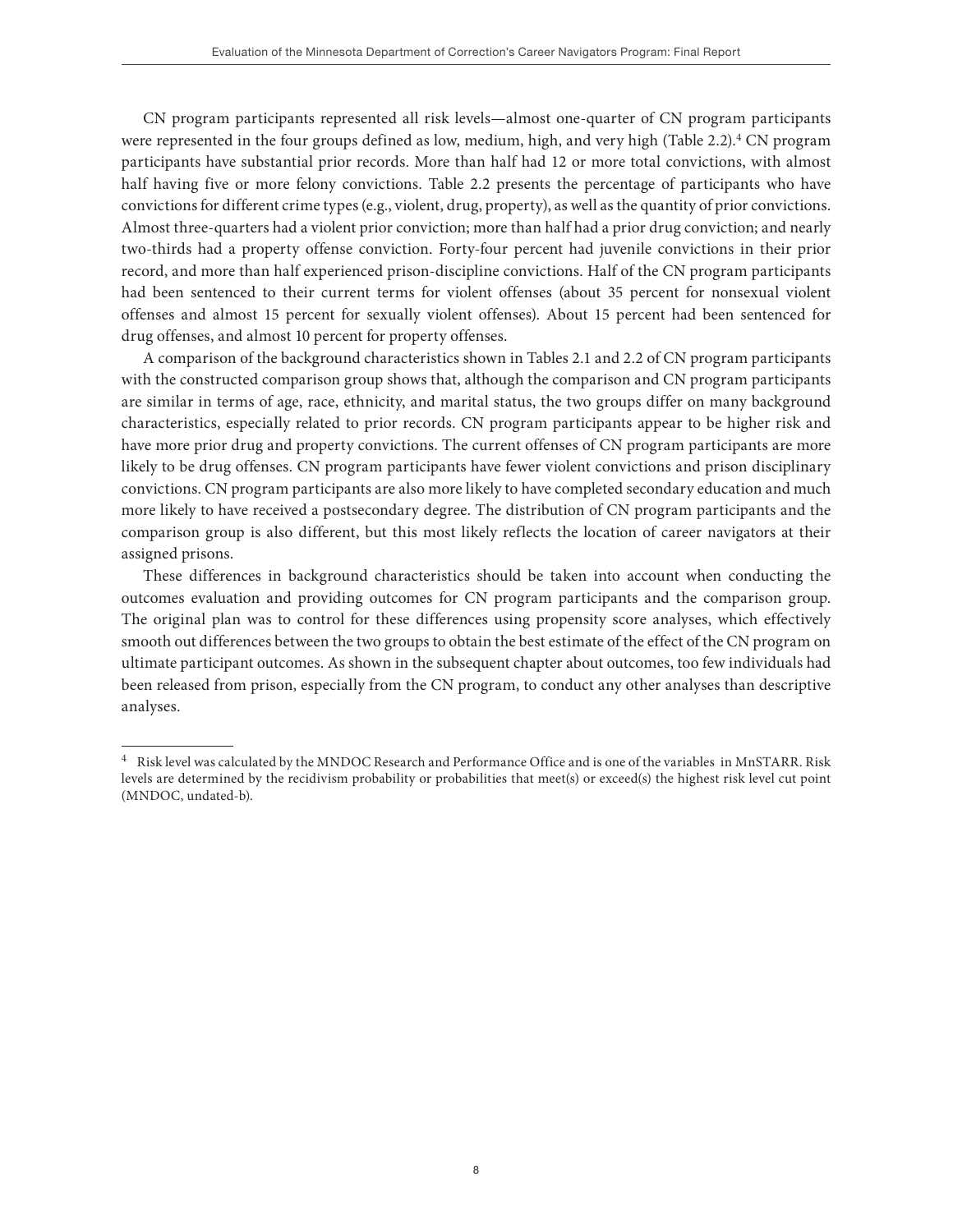## Background Characteristics—Risk, Commitment County, and Offense Categories: Career Navigator Program Participants and Comparison Group

| Group                                |                                                  |                           |                      |            |  |
|--------------------------------------|--------------------------------------------------|---------------------------|----------------------|------------|--|
|                                      | <b>CN Program</b><br>Participants<br>$(N = 373)$ | Comparison<br>$(N = 298)$ | Total<br>$(N = 671)$ | p value    |  |
| Risk level (n, %)                    |                                                  |                           |                      | 0.0022a    |  |
| High                                 | 91 (24.4%)                                       | 54 (18.1%)                | 145 (21.6%)          |            |  |
| Low                                  | 93 (24.9%)                                       | 108 (36.2%)               | 201 (30.0%)          |            |  |
| Medium                               | 94 (25.2%)                                       | 53 (17.8%)                | 147 (21.9%)          |            |  |
| Very high                            | 95 (25.5%)                                       | 83 (27.9%)                | 178 (26.5%)          |            |  |
| Commit county/metro indicator (n, %) |                                                  |                           |                      | $0.6816^a$ |  |
| 0. No                                | 106 (28.4%)                                      | 89 (29.9%)                | 195 (29.1%)          |            |  |
| 1. Yes                               | 267 (71.6%)                                      | 209 (70.1%)               | 476 (70.9%)          |            |  |
| Suicidal history (n, %)              |                                                  |                           |                      | 0.0654a    |  |
| 0. No                                | 278 (74.5%)                                      | 240 (80.5%)               | 518 (77.2%)          |            |  |
| 1. Yes                               | 95 (25.5%)                                       | 58 (19.5%)                | 153 (22.8%)          |            |  |
| Total convictions $(n, %)$           |                                                  |                           |                      | 0.0699a    |  |
| $1 - 6$                              | 88 (23.6%)                                       | 86 (28.9%)                | 174 (25.9%)          |            |  |
| $7 - 11$                             | 96 (25.7%)                                       | 68 (22.8%)                | 164 (24.4%)          |            |  |
| $12 - 20$                            | 84 (22.5%)                                       | 81 (27.2%)                | 165 (24.6%)          |            |  |
| $21+$                                | 105 (28.2%)                                      | 63 (21.1%)                | 168 (25.0%)          |            |  |
| Felony convictions (n, %)            |                                                  |                           |                      | $0.6211^a$ |  |
| $1 - 2$                              | 87 (23.3%)                                       | 82 (27.5%)                | 169 (25.2%)          |            |  |
| $3 - 4$                              | 99 (26.5%)                                       | 73 (24.5%)                | 172 (25.6%)          |            |  |
| $5 - 7$                              | 100 (26.8%)                                      | 73 (24.5%)                | 173 (25.8%)          |            |  |
| $8+$                                 | 87 (23.3%)                                       | 70 (23.5%)                | 157 (23.4%)          |            |  |
| Violent conviction $(n, %)$          |                                                  |                           |                      | 0.0986a    |  |
| 0. No                                | 98 (26.3%)                                       | 62 (20.8%)                | 160 (23.8%)          |            |  |
| 1. Yes                               | 275 (73.7%)                                      | 236 (79.2%)               | 511 (76.2%)          |            |  |
| Violent conviction quantity          |                                                  |                           |                      | $0.0247^b$ |  |
| Ν                                    | 373                                              | 298                       | 671                  |            |  |
| Mean (%)                             | 2.0(2.08)                                        | 2.4(2.41)                 | 2.2(2.24)            |            |  |
| Median                               | $1.0$                                            | 2.0                       | 2.0                  |            |  |
| Range                                | 0.0, 16.0                                        | 0.0, 17.0                 | 0.0, 17.0            |            |  |

#### TABLE 2.2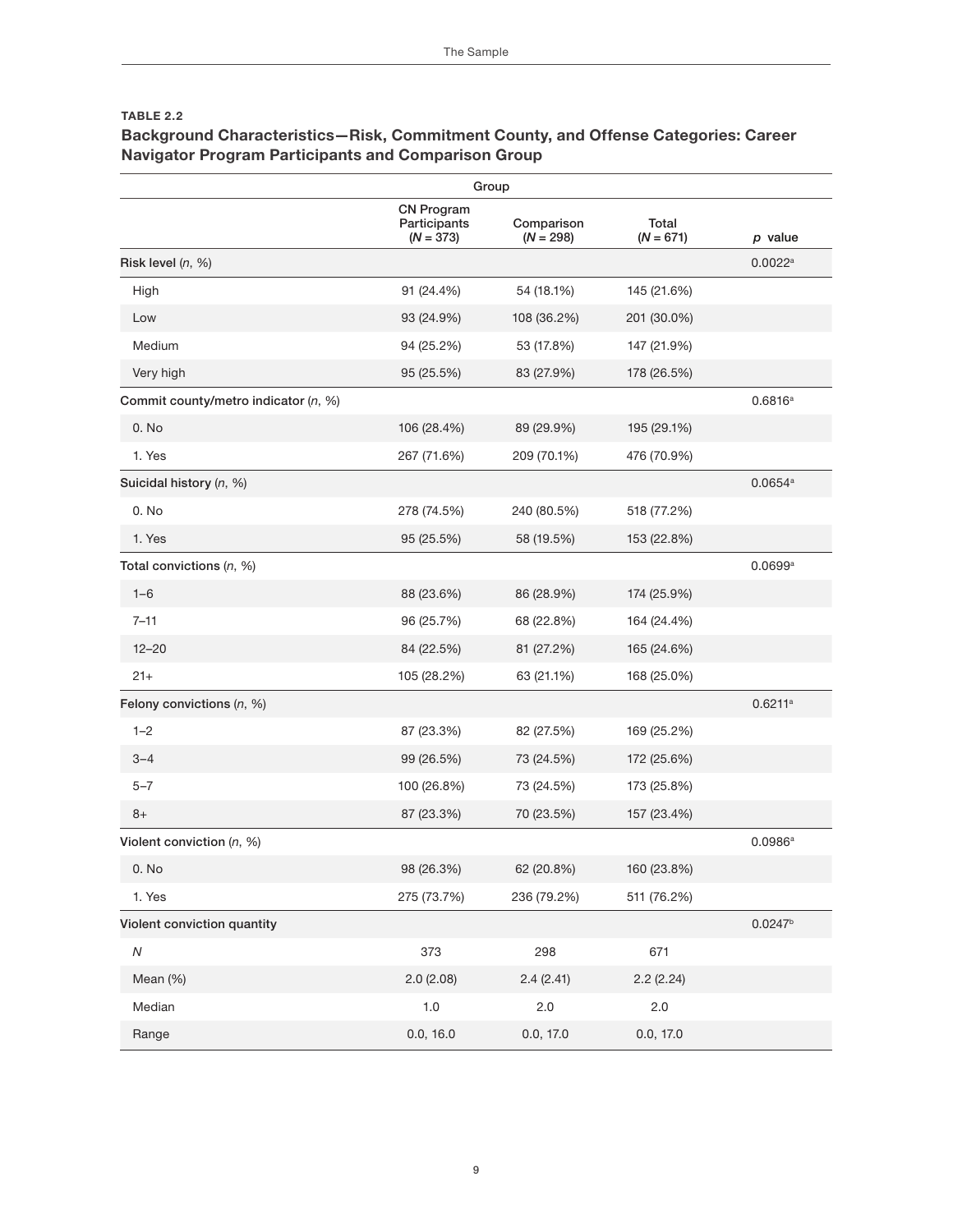#### TABLE 2.2—CONTINUED

| Group                                 |                                                  |                           |                      |                     |
|---------------------------------------|--------------------------------------------------|---------------------------|----------------------|---------------------|
|                                       | <b>CN Program</b><br>Participants<br>$(N = 373)$ | Comparison<br>$(N = 298)$ | Total<br>$(N = 671)$ | p value             |
| Drug conviction (n, %)                |                                                  |                           |                      | 0.0226a             |
| 0. No                                 | 176 (47.2%)                                      | 167 (56.0%)               | 343 (51.1%)          |                     |
| 1. Yes                                | 197 (52.8%)                                      | 131 (44.0%)               | 328 (48.9%)          |                     |
| Drug conviction quantity              |                                                  |                           |                      | 0.0207 <sup>b</sup> |
| Ν                                     | 373                                              | 298                       | 671                  |                     |
| Mean (SD)                             | 1.5(2.03)                                        | 1.2(2.05)                 | 1.4(2.04)            |                     |
| Median                                | 1.0                                              | 0.0                       | 0.0                  |                     |
| Range                                 | 0.0, 13.0                                        | 0.0, 12.0                 | 0.0, 13.0            |                     |
| Property conviction $(n, %)$          |                                                  |                           |                      | 0.0420a             |
| 0. No                                 | 140 (37.5%)                                      | 135 (45.3%)               | 275 (41.0%)          |                     |
| 1. Yes                                | 233 (62.5%)                                      | 163 (54.7%)               | 396 (59.0%)          |                     |
| Property conviction quantity          |                                                  |                           |                      | 0.0256 <sup>b</sup> |
| $\boldsymbol{N}$                      | 373                                              | 298                       | 671                  |                     |
| Mean (SD)                             | 2.7(4.36)                                        | 2.1(3.24)                 | 2.4 (3.92)           |                     |
| Median                                | 1.0                                              | 1.0                       | 1.0                  |                     |
| Range                                 | 0.0, 33.0                                        | 0.0, 20.0                 | 0.0, 33.0            |                     |
| Juvenile conviction $(n, %)$          |                                                  |                           |                      | 0.4306a             |
| 0. No                                 | 209 (56.0%)                                      | 176 (59.1%)               | 385 (57.4%)          |                     |
| 1. Yes                                | 164 (44.0%)                                      | 122 (40.9%)               | 286 (42.6%)          |                     |
| Juvenile conviction quantity          |                                                  |                           |                      | 0.2127 <sup>b</sup> |
| ${\cal N}$                            | 373                                              | 298                       | 671                  |                     |
| Mean (%)                              | 2.1(3.40)                                        | 1.7(3.04)                 | 1.9(3.25)            |                     |
| Median                                | 0.0                                              | 0.0                       | 0.0                  |                     |
| Range                                 | 0.0, 17.0                                        | 0.0, 15.0                 | 0.0, 17.0            |                     |
| Prison discipline conviction $(n, %)$ |                                                  |                           |                      | $0.2171^a$          |
| 0. No                                 | 159 (42.6%)                                      | 113 (37.9%)               | 272 (40.5%)          |                     |
| 1. Yes                                | 214 (57.4%)                                      | 185 (62.1%)               | 399 (59.5%)          |                     |
| Prison discipline conviction quantity |                                                  |                           |                      | 0.0122 <sup>b</sup> |
| ${\cal N}$                            | 373                                              | 298                       | 671                  |                     |
| Mean (SD)                             | 6.3(15.34)                                       | 10.5 (21.03)              | 8.1 (18.20)          |                     |
| Median                                | 1.0                                              | 2.0                       | 2.0                  |                     |
| Range                                 | 0.0, 129.0                                       | 0.0, 132.0                | 0.0, 132.0           |                     |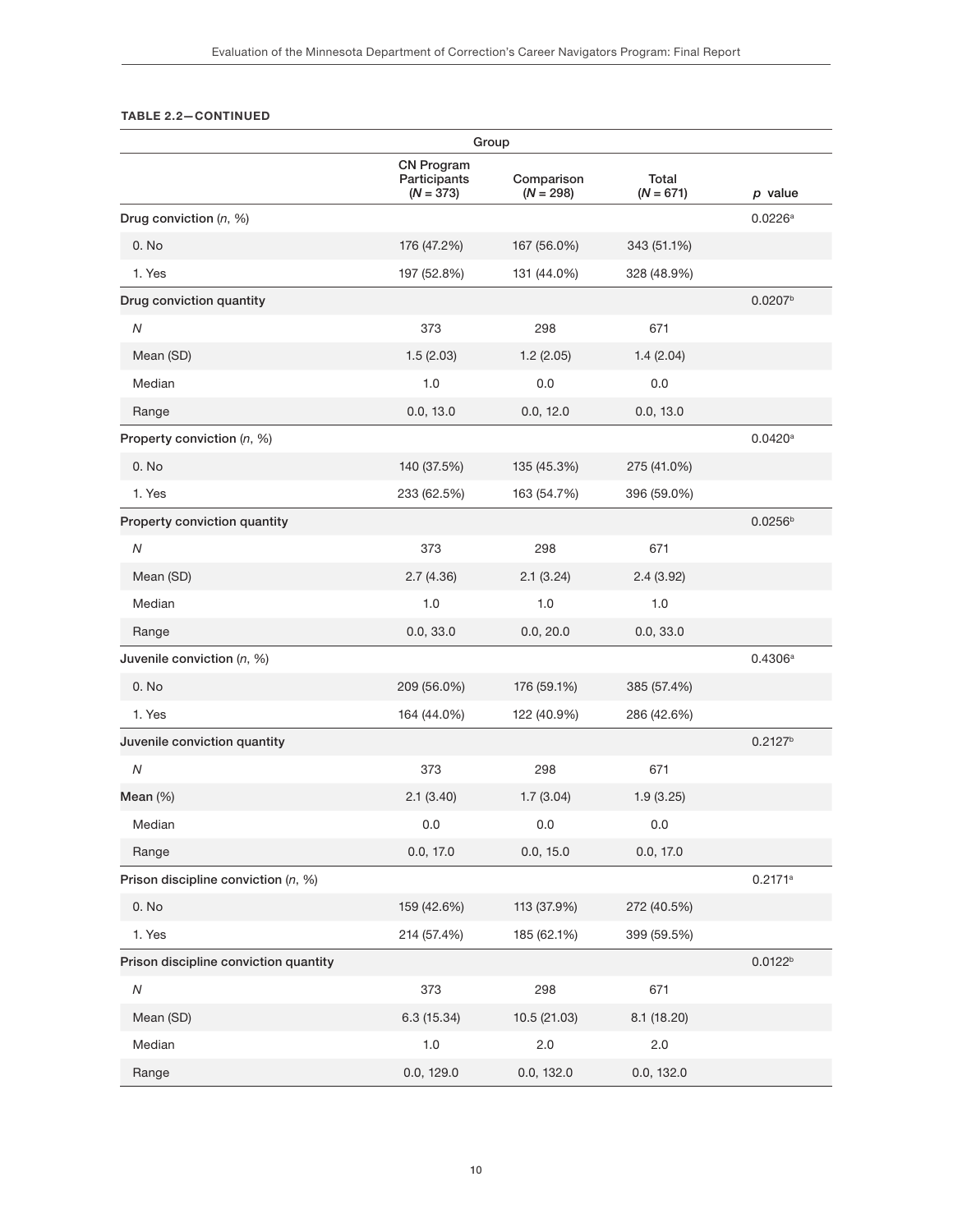#### TABLE 2.2—CONTINUED

| Group                                                     |                                                  |                           |                      |           |
|-----------------------------------------------------------|--------------------------------------------------|---------------------------|----------------------|-----------|
|                                                           | <b>CN Program</b><br>Participants<br>$(N = 373)$ | Comparison<br>$(N = 298)$ | Total<br>$(N = 671)$ | $p$ value |
| Offense category nonsexual violence<br>indicator $(n, %)$ |                                                  |                           |                      | 0.09102   |
| 0. No                                                     | 244 (65.4%)                                      | 176 (59.1%)               | 420 (62.6%)          |           |
| 1. Yes                                                    | 129 (34.6%)                                      | 122 (40.9%)               | 251 (37.4%)          |           |
| Offense category sexual indicator (n, %)                  |                                                  |                           |                      | 0.13362   |
| 0. No                                                     | 319 (85.5%)                                      | 242 (81.2%)               | 561 (83.6%)          |           |
| 1. Yes                                                    | 54 (14.5%)                                       | 56 (18.8%)                | 110 (16.4%)          |           |
| Offense category drug indicator $(n, %)$                  |                                                  |                           |                      | 0.03692   |
| 0. No                                                     | 296 (79.4%)                                      | 255 (85.6%)               | 551 (82.1%)          |           |
| 1. Yes                                                    | 77 (20.6%)                                       | 43 (14.4%)                | 120 (17.9%)          |           |
| Offense category property indicator (n, %)                |                                                  |                           |                      | 0.11062   |
| 0. No                                                     | 338 (90.6%)                                      | 280 (94.0%)               | 618 (92.1%)          |           |
| 1. Yes                                                    | 35 (9.4%)                                        | 18 (6.0%)                 | 53 (7.9%)            |           |
| Offense category DWI indicator (n, %)                     |                                                  |                           |                      | 0.77382   |
| 0. No                                                     | 356 (95.4%)                                      | 283 (95.0%)               | 639 (95.2%)          |           |
| 1. Yes                                                    | 17 (4.6%)                                        | 15 (5.0%)                 | 32 (4.8%)            |           |
| Offense category other indicator $(n, %)$                 |                                                  |                           |                      | 0.57352   |
| 0. No                                                     | 312 (83.6%)                                      | 254 (85.2%)               | 566 (84.4%)          |           |
| 1. Yes                                                    | 61 (16.4%)                                       | 44 (14.8%)                | 105 (15.6%)          |           |

NOTE: DWI = driving while intoxicated.

a Chi-square *p* value.

b Kruskal-Wallis *p* value.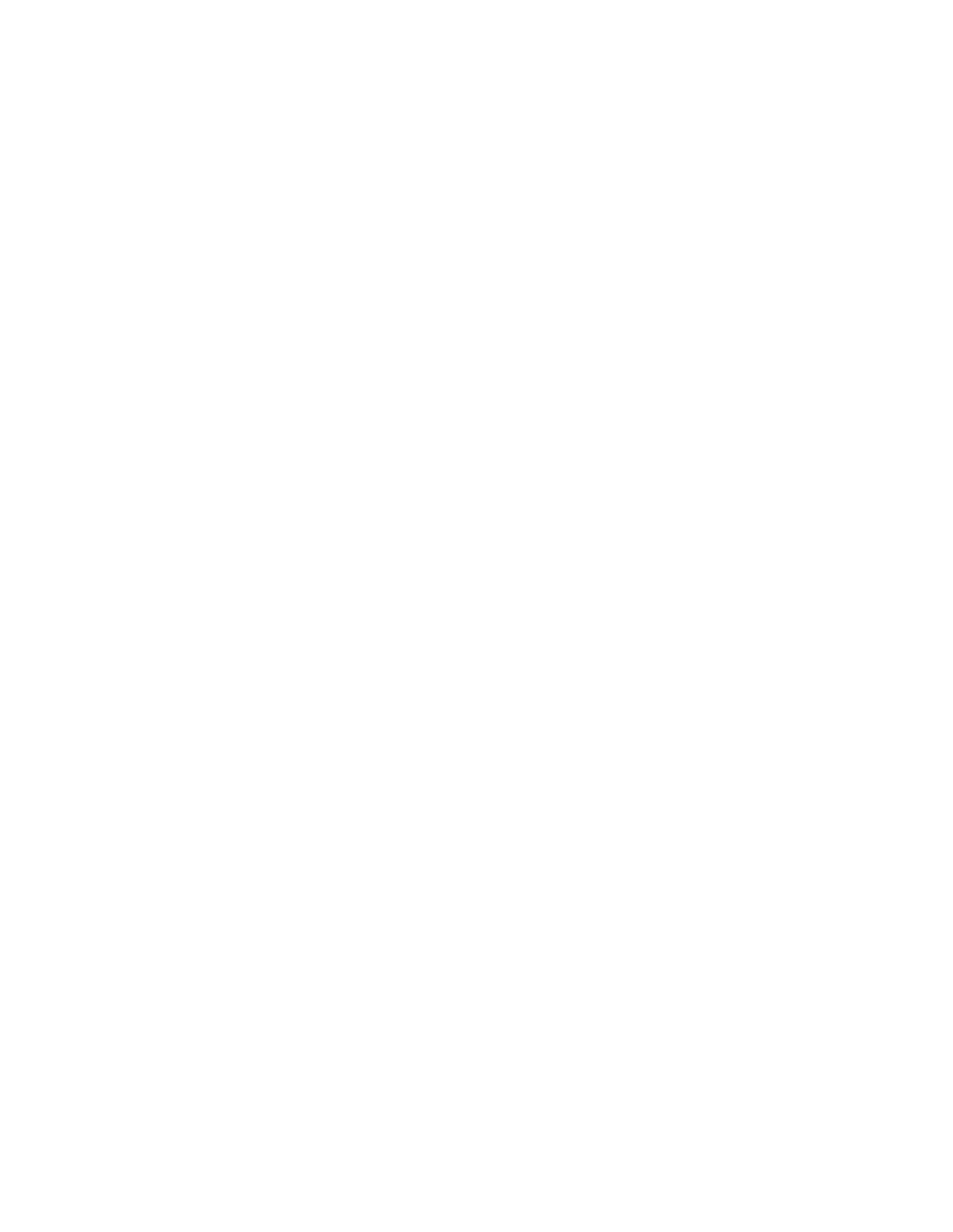## Process Evaluation Findings

In the previous chapter, we provided quantitative descriptive statistics on those in the CN program and those in the comparison group. That quantitative data will be used when we conduct the outcomes evaluation. In this chapter, we discuss the qualitative information we collected that was the basis of our findings from the process evaluation.

### Approach

Qualitative data for the process evaluation were collected through 29 interviews and focus groups with 30 incarcerated students in 2019–2020. Specifically, in 2019, we conducted a two-day site visit in August that focused on the two prison facilities where the CN program was up and running. The site visit was conducted approximately six months after the career navigators were hired and working. During the site visit, we conducted 15 interviews with state staff, career navigators, facility wardens and education directors, and CTE instructors. We also conducted focus groups with 15 students who were receiving CN services and 15 students who had declined CN services, for a total of 30 focus group participants. After the site visit, in November 2019, phone interviews were also conducted with four EMPLOY staff and transition coordinators.

In January 2020, career navigators presented at the American Correctional Association conference in San Diego, California. A member of our project team attended career navigators' presentations and then conducted interviews with four navigators. We also conducted a phone interview with the EMPLOY director. Finally, phone interviews were conducted with two state educational staff in July 2020 and with the three remaining career navigators in November 2020.

From these data-collection efforts, we learned that career navigators were well suited for the services they were providing the CTE students but that more communication and coordination were needed early on to facilitate the career navigators' integration into the existing infrastructure. The following section offers context for the program, and the final section in this chapter provides a summary of the qualitative results, including implementation challenges and lessons learned.

## Context on Career Navigators Program

#### Project Timeline

Figure 3.1 shows the project timeline, including when the career navigators were hired and trained and when CN services began and ended.

#### Career Navigators

MNDOC Education identified the need for the career navigator position when developing its 2016–2018 Master Academic Plan (MAP), which included a flow chart (see Figure 3.2) that highlighted the need for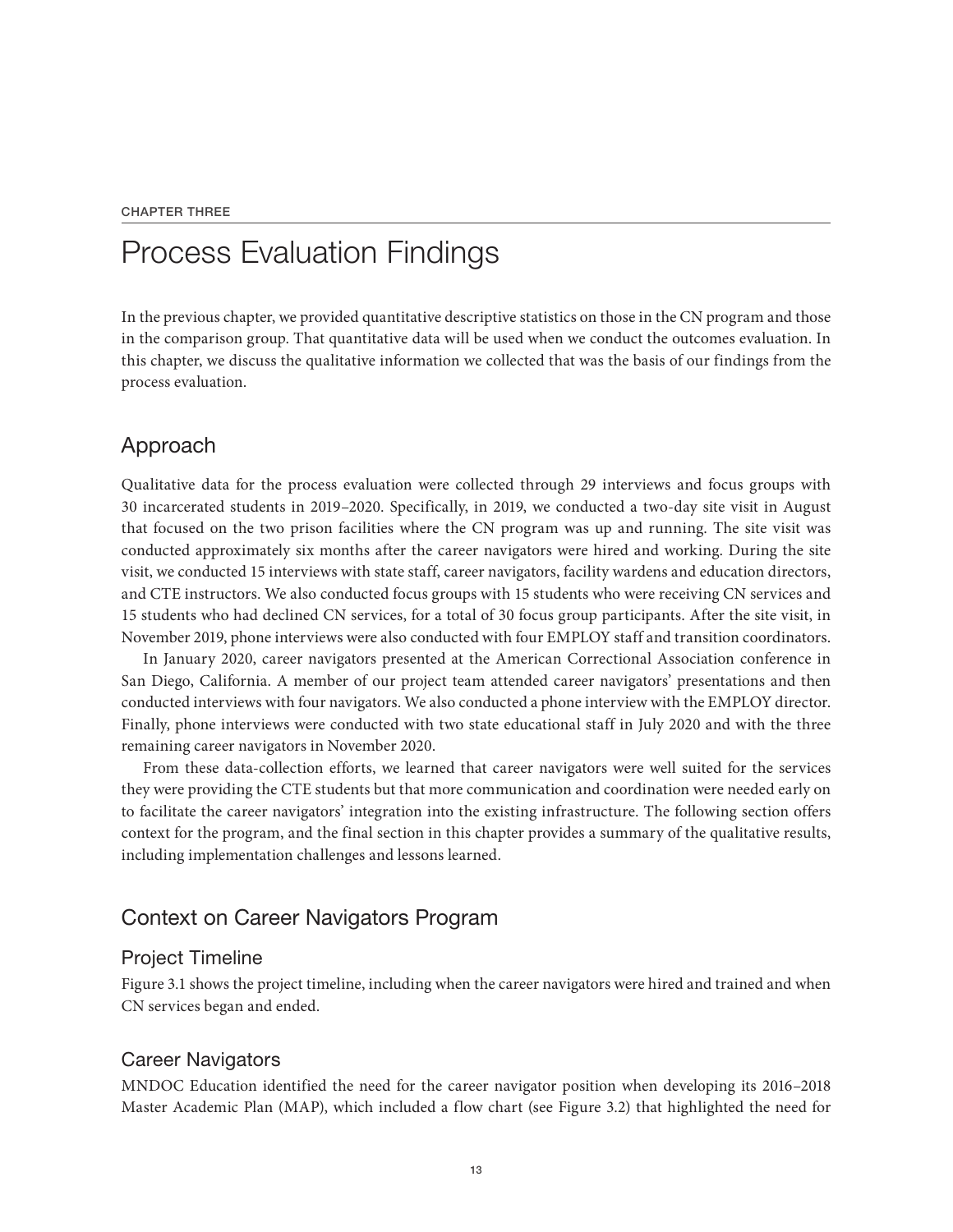

FIGURE 3.1 Project Timeline

a career coach/navigator (Minnesota Correctional Education Center [MCEC], 2016).<sup>1</sup> The prison facilities had some existing supports—case managers, EMPLOY staff, and transition coordinators (see Box 1)—to help incarcerated individuals prepare for release. None of these support staff, however, focused specifically on providing academic and career guidance and post-release employment support to incarcerated CTE students. They also did not focus on collecting data on students' post-release employment outcomes. The career navigators were hired to address this gap.

#### The Hiring Process

In early 2019, the MCEC and MNDOC Education staff selected four career navigators to provide career planning and employment support to incarcerated CTE students at six of its adult state prison facilities— Shakopee, Faribault, Stillwater, Lino Lakes, Rush City, and Moose Lake. The career navigators were hired by the MNDOC's partner, the DEED, because no appropriate MNDOC employment code was available for the newly created position. The DEED position description defined the purpose of the career navigator as follows:

This position will work in a team setting utilizing primary partnerships with other state agencies, including DEED, DHS, and Minnesota state; it will also partner with MNDOC departments, including reentry, parole, case management, MINNCOR EMPLOY, and Transitions.

This position exists to provide advanced, comprehensive career planning, job search, and goal setting with many offenders in the MNDOC facilities to address the gap in the education flowchart. The incumbent will work with offenders as they transition to communities by assisting with the development of career planning and meaningful education goals and provide developmental and career-planning services, leading to the acquisition of employment and or completion of a college degree and/or career technical certification. The incumbent will be responsible for utilizing programming expertise to create appropriate release and employment plans for each participant.

The incumbent will serve as the primary link to employers to connect to job-ready offenders to employment by developing, validating, and qualifying new employment leads, establishing links with community resources and other state agency programs to provide seamless support services, creating partnerships to further expand the employer base in several different industries, and facilitating job placement.

 $^1$  MCEC is the organizational structure for teaching and learning in the MNDOC.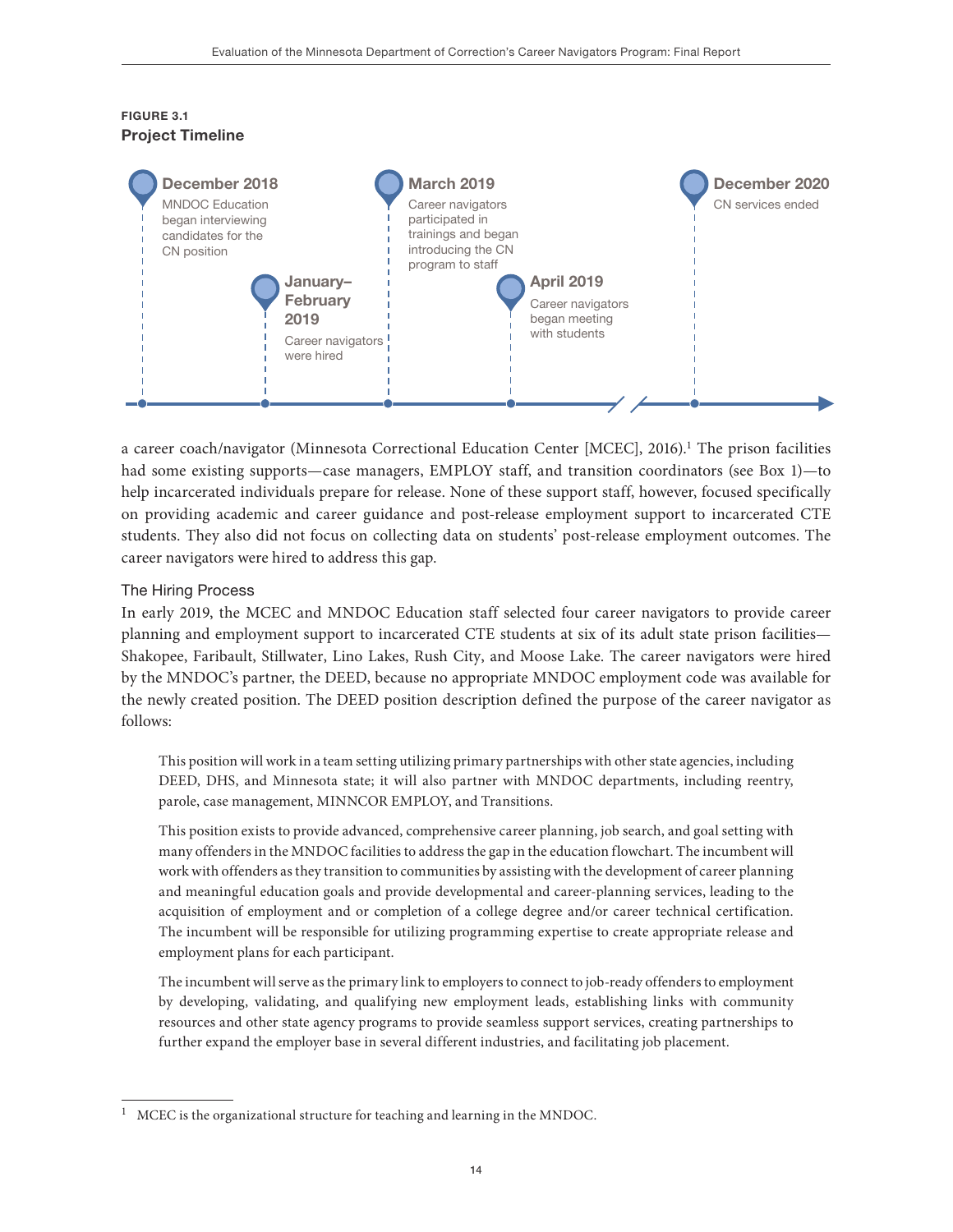



SOURCE: MCEC, 2016, p. 10.

The incumbent will be responsible for coordinating all reentry activities with MNDOC staff, WorkForce Center partners, education agencies, and community-based organizations to assist exoffenders obtain and retain employment.<sup>2</sup>

The position description also identified the following four responsibilities for the career navigators:

[Responsibility #1:] Research, market to, and meet with potential employers on behalf of program participants. Compile, maintain, and report employer data and participant employment data. Create high levels of communication with employment groups and other state agencies on the benefits of hiring exoffenders. Work with partnering agencies and MNDOC Education, DEED, and the Transitions, and Re-entry departments to provide a smooth continuum of service for participants upon release.

See Appendix A for complete description.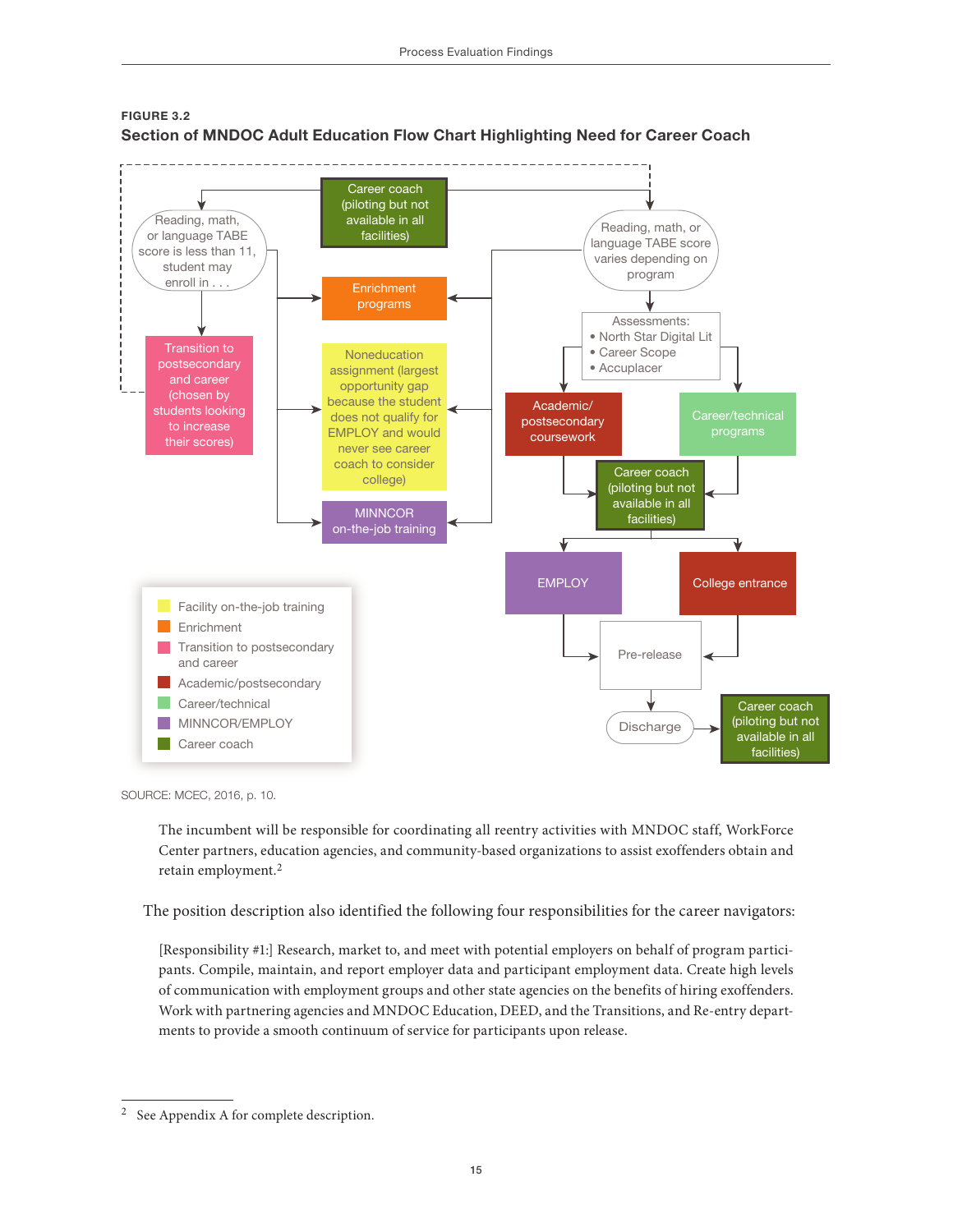[Responsibility #2:] Advising and participant case management: Use expertise in state agency programs and resources to make appropriate referrals for all participants. Provide regular group and/or individual participant contact sessions to address needs and collaborate with MNDOC Education staff and other career navigators to support at-risk participants. Serve as the primary liaison between MNDOC Education, DEED, DHS, Minnesota state, and employer partners to ensure that expectations, goals, and objectives are synchronized.

[Responsibility #3:] Maintain participant records and documentation: Gather and maintain all assigned participant case records and documentation in electronic and hard copy files. Use electronic expertise to ensure retention of data to include enrollment, assessment, support services, contact information, programs of study, and retention activities using DOC, DEED, DHS, U.S. Department of Labor, and local college reporting systems.

[Responsibility 4:] Follow all agency policies, state statutes, and statewide policies. Support the vision, mission, goals, and initiatives of the MNDOC.

MNDOC Education also sought to hire individuals with a mix of expertise in postsecondary education, workforce, corrections, and case management.

The career navigator hiring process was delayed approximately six months because of the MNDOC employment code issue. The career navigator interview process began in December 2018 and was completed in early 2019.

#### Training and Infrastructure

Once hired, each career navigator received 40 hours of MNDOC-required training, job readiness training with DEED, facility-specific training, and two days of MNDOC Education foundations training. The career navigators also received training in motivational interviewing, using the guidance provided in Finding True North – Role of the Navigator course (provided by the National College Transition Network at World Education) and the Offender Workforce Development Specialist program (provided by the National Institute of Corrections). Other onboarding activities included touring the CN-designated prison facilities, meeting with facility education directors, and observing CTE classes to learn about training programs available to incarcerated students.

The infrastructure supporting the career navigators included a supervisor, who was the MNDOC director of CTE, and a coordinator, who was the facility education director at another state prison, Oak Park Heights. The career navigators met twice per week in the beginning of the initiative. One of the meetings focused on developing the CN handbook, which outlined the protocols and processes for the career navigator position (e.g., developing the intake process, the method for electronic tracking, the approach to identifying jobs to match programming/MNDOC policies, materials and information to share with students, and the communication structure with students after release). Drafts of the handbook were then reviewed and approved by supervisor and coordinators. The second weekly meeting focused on reviewing student caseloads and sharing lessons learned. Supervisors and coordinators participated in most meetings by conference call or reviewed meeting minutes. Several months after being hired, the career navigators received cell phones and laptops, which helped them collect data and communicate with their students who were in the community.

#### Roles and Responsibilities

As noted in the position description, a primary responsibility of the career navigators was outreach and recruitment. Although the career navigators initially relied on their supervisor for contacts with employers, employer associations, and other community stakeholders, they were also charged with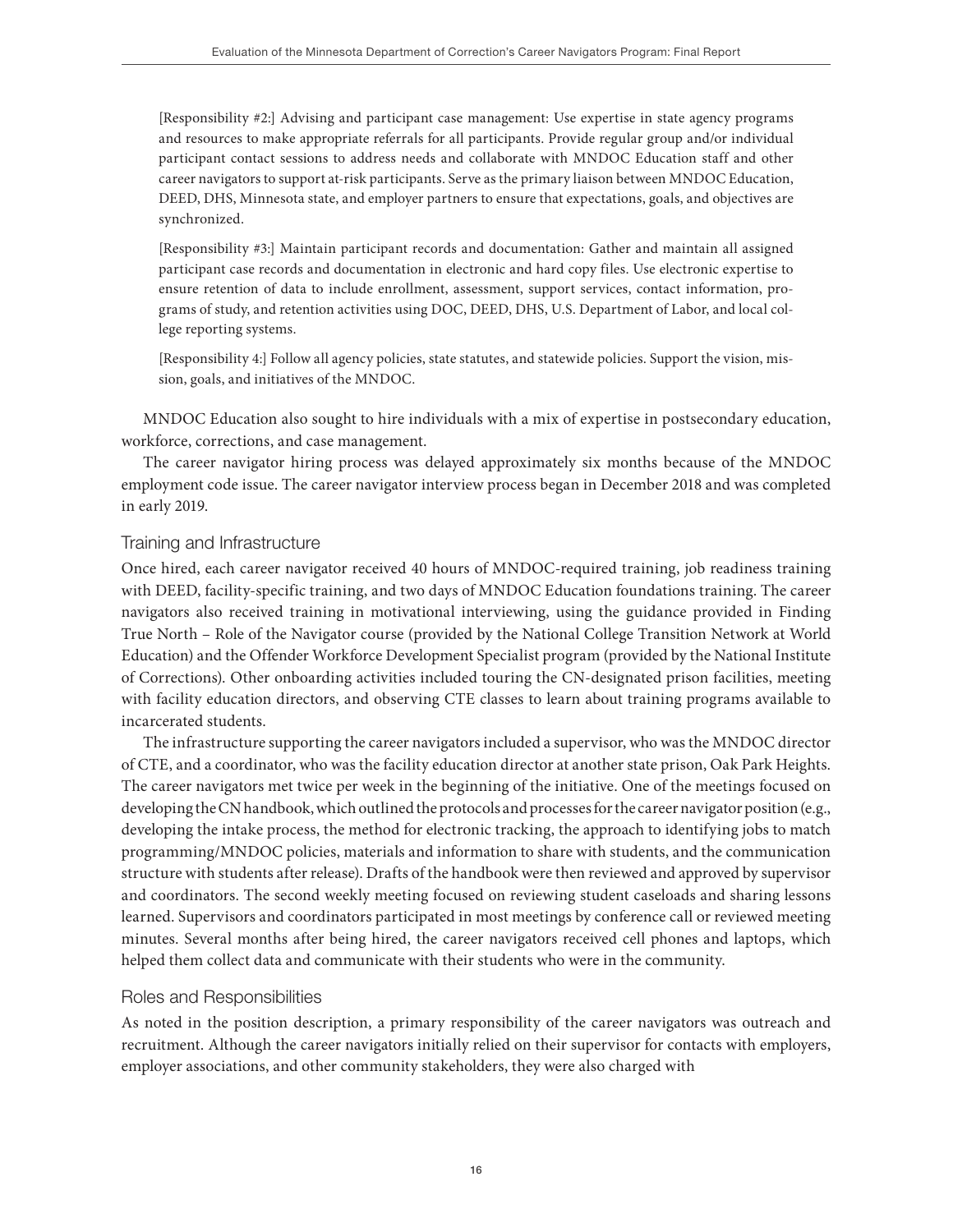- recruiting employers and associations to hold job fairs and interviews in the prison facilities and hire students after release
- developing and maintaining relationships with education directors at the prison facilities and other key staff members to provide support to students
- collaborating with reentry contacts at other state agencies to identify and share best practices
- cultivating strong partnerships with community-based organizations, state agencies, and colleges to help promote student success.

By developing these relationships, the career navigators intended to provide students with internal and external referrals.

Another primary career navigator responsibility was providing the CTE students with academic and career advice and case management support. The career navigators' direct work with the students began with CTE classroom presentations, where they provided an overview of the CN initiative and asked students to sign up for intake appointments. During intake, the career navigators asked students about their career goals and interests, discussed students' barriers and challenges, and, if time allowed, supported them with developing an education and career plan. The career navigators sought to conduct intake appointments with all CTE students, prioritizing those with an early release date. After intake, services were customized to students' needs. Possible services included

- developing/revising students' education and career plans
- providing advice about CTE programs and assisting with program enrollment
- connecting students to correspondence courses, if available CTE programs did not match students' career interests
- facilitating, organizing, and coordinating face-to-face opportunities for participants to meet and interview with employers
- holding mock interviews, assisting with résumé development, and providing other job search support
- assessing students' career interests using the Minnesota Career Information System.

The career navigators also worked with the students to prepare them for release and then kept in regular contact with them after release. The pre-release meeting typically occurred the week before release and was designed to help set expectations, have students complete an information form, and provide students with the career navigator's business cards. After release, the student was expected to call the career navigator. If that did not happen, the career navigator called them. After the initial phone call, the career navigators were required to follow up with students at 30-, 60-, 90-, and 180-day intervals. Had the CN program continued, the career navigators would have also followed up with students at one, two, and three years. The follow-ups initially occurred via email because the career navigators did not want to use their personal cell phones. Once the career navigators received cell phones from the MNDOC, they communicated with the students via text. As needed, the career navigators also would provide the students with support, such as reviewing résumés, making job referrals, and assistance with completing the federal student aid application and college enrollment. They also would connect students to housing assistance, behavioral health treatment, and other supports.

Another primary responsibility of the career navigators was to track participant progress in MNDOC programming and, after the student was released, to document the services they received while incarcerated, referrals that were made, and service-delivery outcomes. In addition to collecting information at the designated follow-up times, the career navigators also regularly followed up with employers to monitor participant progress, confirm employment retention, and address any issues.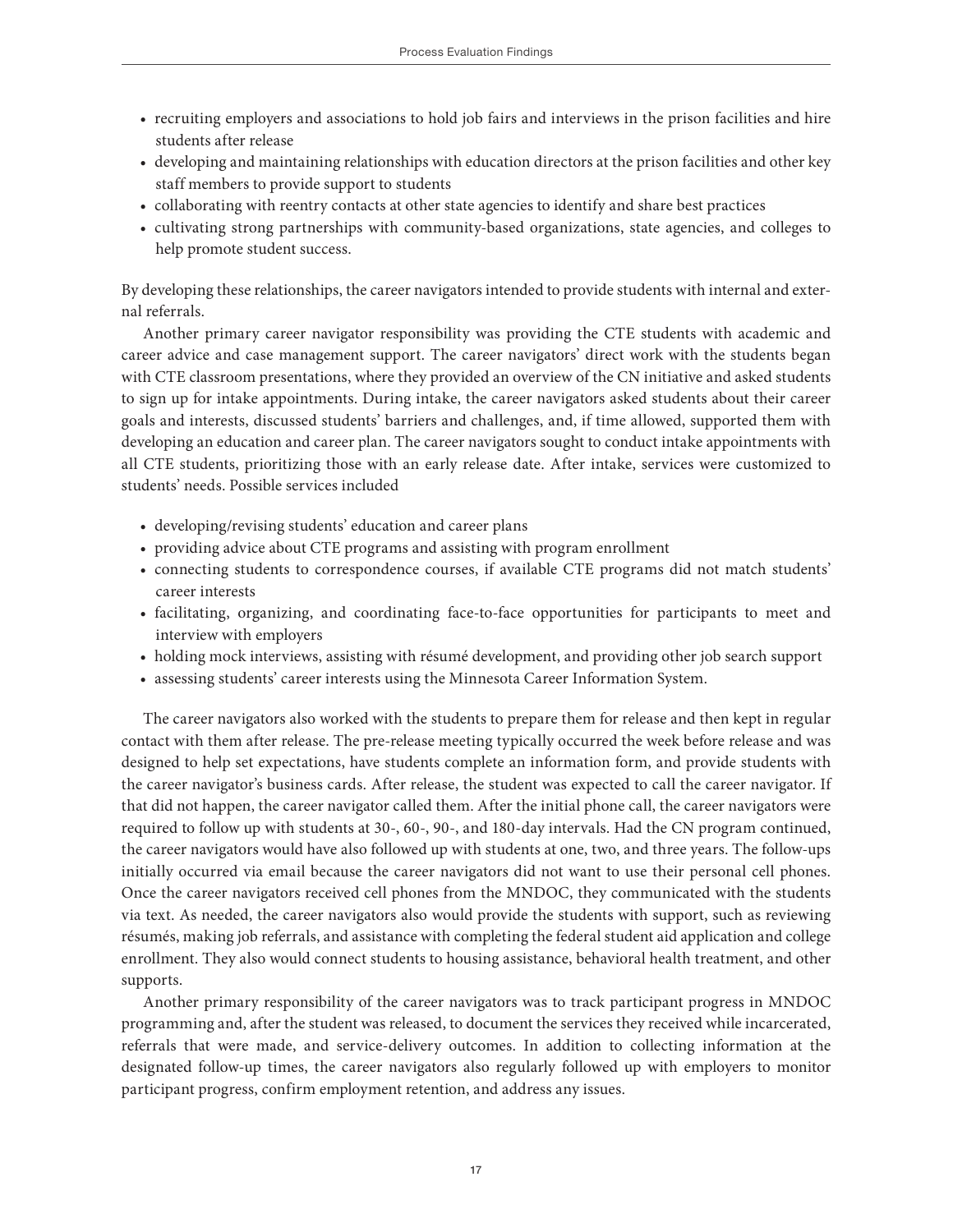#### **Nonparticipants**

Not all CTE students choose to receive CN services after the initial intake appointment. As summarized by the career navigators, reasons for declining services included

- already having a good job waiting for them after release
- being of retirement age and not planning to go back to work
- being transferred to another facility
- having an unrealistic expectation of what the career navigators could do for them.

Standard support services were available to those who declined CN services or who were not eligible to receive services. Standard support services included meeting with a case manager and transition coordinator while incarcerated and, when participating in MINNCOR, receiving support from the EMPLOY staff. Post-release services included working with the assigned parole agent and accessing other public support services, such as American Job Centers.

## Process Evaluation Results: Implementation Challenges, Successes, and Lessons Learned

Over the nearly two years that the career navigators provided services in the facilities and community, MNDOC Education and the career navigators experienced challenges, successes, and lessons learned. The following sections describe these experiences—from the initial conception of the program to what happened once the career navigators began working in the facilities and community. Because of COVID-19, however, most of the qualitative data collected came from the career navigators' experiences in the facilities.

## **Conception**

As mentioned earlier in this chapter, MNDOC Education conceived of the CN position when developing its 2016–2018 MAP. Although MNDOC Education consulted with other state staff, including those who oversaw the EMPLOY and transition coordinator programs, some disconnects remained. EMPLOY staff and transition coordinators, for example, felt that they should have been more involved in the beginning to help with identifying gaps in services, determining how best to avoid duplication, and leveraging existing resources. Had they been more engaged, the EMPLOY staff would have recommended that the career navigators focus primarily on education rather than employment, because employment assistance was a focus of the EMPLOY program.

Despite these criticisms, various facility staff noted that the career navigators fit well with the MNDOC's mission, provided needed help to incarcerated individuals transitioning back into the community, and addressed a gap in the MNDOC's ability to track individuals after release. An associate warden said, "Until now, we haven't had anyone who was tracking these individuals post-release to see if the skills they learned while incarcerated were transferring or resulting in a job." Similarly, a CTE instructor said that the instructors do not have "the luxury" of helping their students with transition and employment after release, so he was glad that the career navigators could play this role.

The incarcerated students also reported a need for the career navigators. Many described being concerned about finding employment after release. Some also said that their current CTE programs did not align with their career interests. When asked if they had received education and career guidance prior to the CN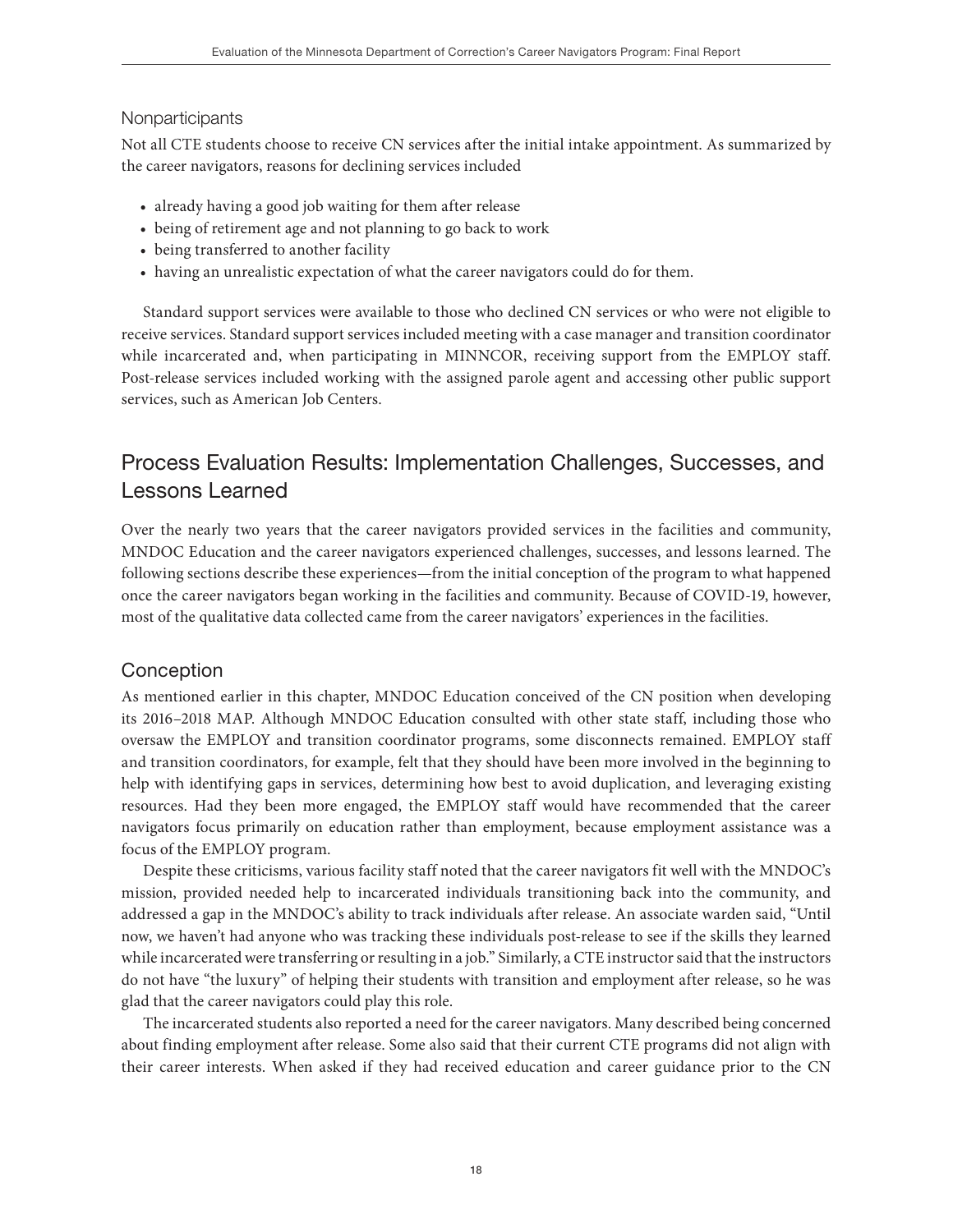program, most students said no. One student indicated that the case managers' caseload was too large for them to provide that level of support.3

#### Onboarding

The onboarding process was hampered from the outset because of the MNDOC employment code issue,<sup>4</sup> which forced MNDOC Education to hire the career navigators through DEED. This meant that the career navigators were DEED employees, not MNDOC employees, which made it more difficult to provide the career navigators with MNDOC identifications, equipment, access to the facilities, and office space. For example, the career navigators said that several months had passed before they received the cell phones and laptops needed to communicate with their students and track program outcomes. MNDOC Education also had to set up an interagency agreement with DEED to pay the career navigators' salaries. The career navigators also said that their DEED designation impeded their integration process at the facilities and with other staff. For instance, the education staff at the facilities had to be reminded that the career navigators were part of the education program and not a separate service.

Despite these challenges, state and facility staff felt that the hiring process resulted in the right people for the job. The staff interviewed felt that only one career navigator hired at the beginning of the initiative was not a good fit, but the other career navigators were well-received by both students and staff. The career navigators' supervisor noted that she believed that the mix of career navigator expertise worked well and resulted in a more comprehensive approach to providing students with support. Some facility staff also believed that the career navigators benefited from being seen by the students as not part of the corrections system.

State and facility staff, as well as the career navigators, also indicated that the training process for the career navigators was appropriate. Several facility staff said they were pleased to hear that the career navigators received training in motivational interviewing. The career navigators' supervisor also thought the MNDOC Education training provided the career navigators with a good foundation, but she recognized that they were "building the plane as they were flying." For example, while working with the students, the career navigators collaborated on developing the CN handbook that detailed the procedures and processes for their job. Although this may have resulted in some ambiguity in the beginning, this handbook work encouraged teamwork and ownership of the job. Other hands-on activities were also helpful, including participating with CTE instructors in career tech training days, spending time in CTE classrooms and with various education staff, attending conferences, participating in other facility staff meetings (e.g., with the transition coordinators and case managers) and community meetings (e.g., with employers and workforce investment boards), and attending job fairs. Despite this range of pre- and in-service training, some facility administrators reported that there was a steep learning curve for some of the career navigators, particularly when it came to understanding the importance of safety within the correctional setting.

#### Communication and Coordination

The career navigators experienced some communication and coordination challenges, particularly in the first year of the initiative but were beginning to make progress with addressing those challenges. Although MNDOC Education briefed facility administration and staff on the role of the career navigator, there was still confusion among EMPLOY staff and transition coordinators when the career navigators initially started

<sup>&</sup>lt;sup>3</sup> As noted in Chapter One, the MNDOC hired four career navigators to serve in the six MNDOC correctional facilities, with the goal of serving up to 650 participants per year.

<sup>&</sup>lt;sup>4</sup> No employment code covered this type of position within the MNDOC.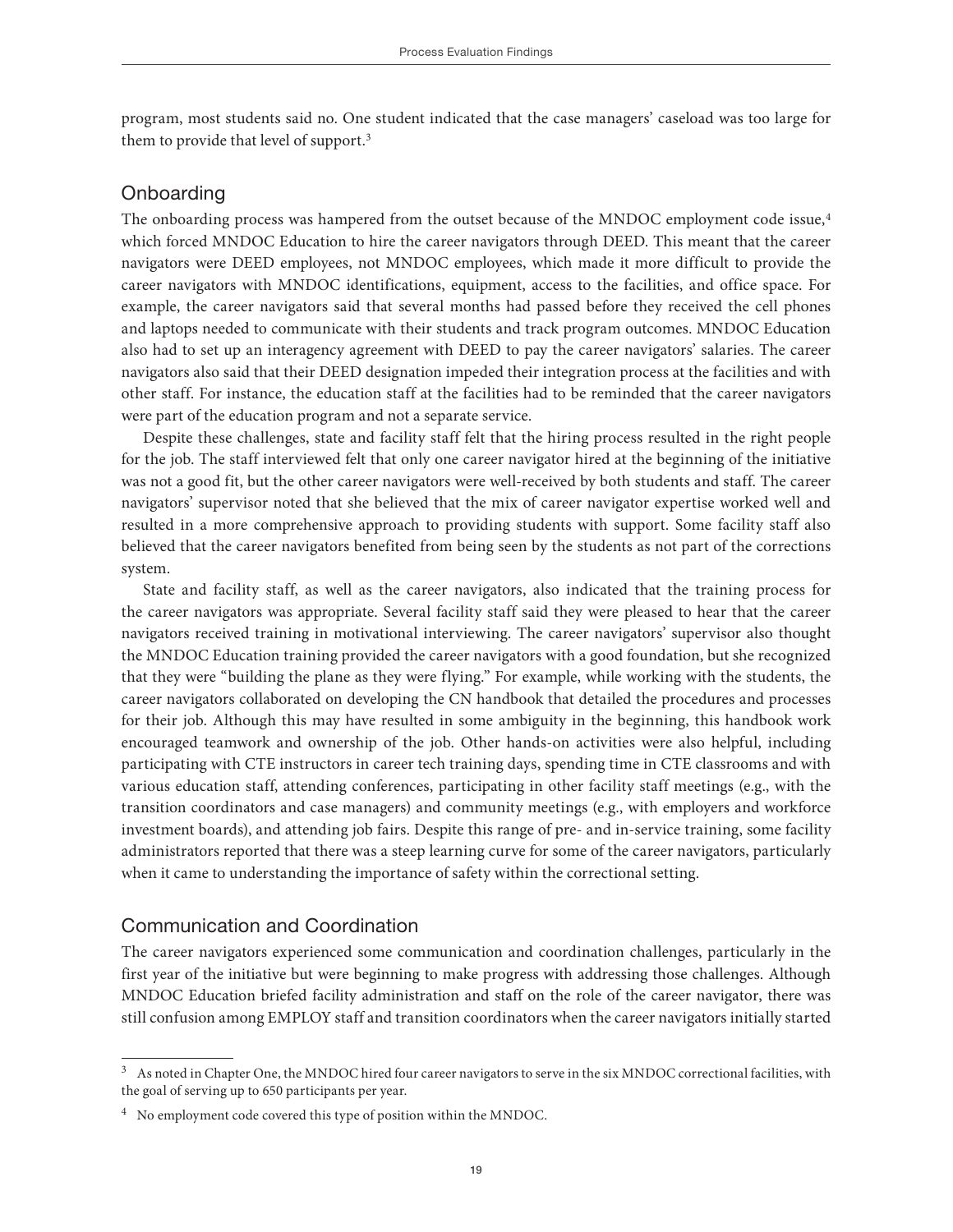working in the facilities. The students also did not seem to know the difference between the career navigators and other service providers. Initially, the career navigators openly admitted to being uncertain as well, but their work on developing the CN handbook helped them think through all aspects of their job and how their roles and responsibilities aligned with other supports available at the facilities and in the communities. The career navigators also noted that sharing office space with other service providers—which was the case in at least one of the facilities—helped facilitate greater communication and coordination.

Another communication and coordination challenge was the lack of a common student tracking system. As a result, the career navigators, EMPLOY staff, and transition coordinators did not know who was meeting with which students and when appointments were scheduled. The EMPLOY staff and career navigators also were not coordinating their contact with employers.

There were some additional initial communication and coordination challenges within the education program. Possibly because the career navigators had to be hired through DEED, the career navigators were not seen as part of the education team. As a result, existing education staff expressed some frustration about having to share internal resources (e.g., office space and computers) and schedules with the career navigators. The career navigators' supervisor had to remind the career navigators, facility education directors, and CTE staff that the career navigators were meant to enhance the education services being provided to the students.

### Delays in Implementing the Career Navigators Program

Although the grant period began in 2018, the six-month delay in hiring meant that the four career navigators were not in place until March 2019 (see Figure 3.1 for the project timeline). It then took several months for the CN program to develop its handbook and to clarify the roles and responsibilities of the career navigators. Thus, the program did not begin recruitment of CTE students and service provision until July–August 2019. Furthermore, because of an incident that resulted in the death of a correctional officer in one facility, all CTE programming was suspended for a period of time, making it impossible to provide CN services to students in that facility.

All these issues resulted in the career navigators being able to provide services to program participants only from April–May 2019 until approximately May 2020. This meant that many CN program participants received services upon release from prison for only for a few months. As noted in Chapter Five, only 44 percent of CN program participants had been released by August 2020, when the CN program effectively ended.

### Promising Features of Career Navigators Program

Despite the early implementation challenges, the CN program was beginning to address gaps in services and shortcomings noted by other facility staff. According to the career navigators' supervisor, the career navigators were "figuring out how to dovetail with the other service providers." There were also plans to expand the CN program's target population to include adult education students and to expand CN services to include a greater emphasis on supporting transition to postsecondary education after release. The career navigators' supervisor also hoped that the career navigators could begin supporting American Job Centers in the facilities.

Unfortunately, the CN program was unable to make these changes prior to the end of the grant. Nonetheless, looking back over their lessons learned and accomplishments, those interviewed as part of our research noted the following successes and promising features of the program:

• **Career navigators' expertise and skills:** The career navigators had the right mix of content expertise postsecondary education, workforce, corrections, and case management—and were skilled at working as a team and engaging with students, employers, and other key stakeholders.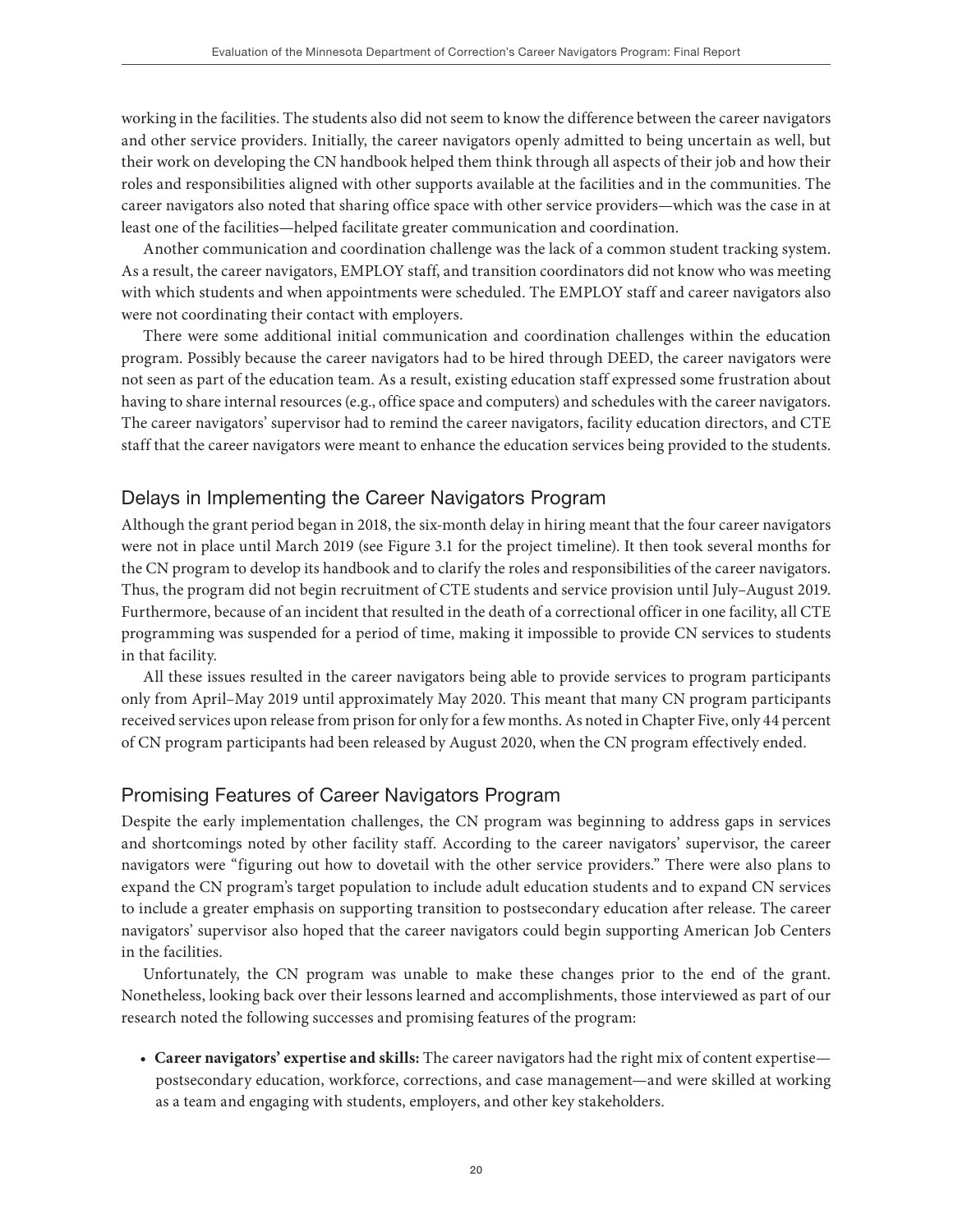- **Career navigators' pre- and in-service training:** The career navigators were able to think through and take ownership of the protocols and process for their position because they received various foundational preservice training and worked on developing the CN handbook.
- **Bridging facility- and community-based services:** The career navigators helped address a gap between facility- and community-based services and provided a means for tracking students for three years after release.
- **Relationship development:** The career navigators worked to develop important relationships with employers, employer associations, workforce development agencies, and other community stakeholders and helped reduce the stigma of hiring someone with a criminal record.

Most important, the benefits of the career navigators did not go unnoticed by the students. As one student noted, the CN program is "just another tool that I can use to succeed."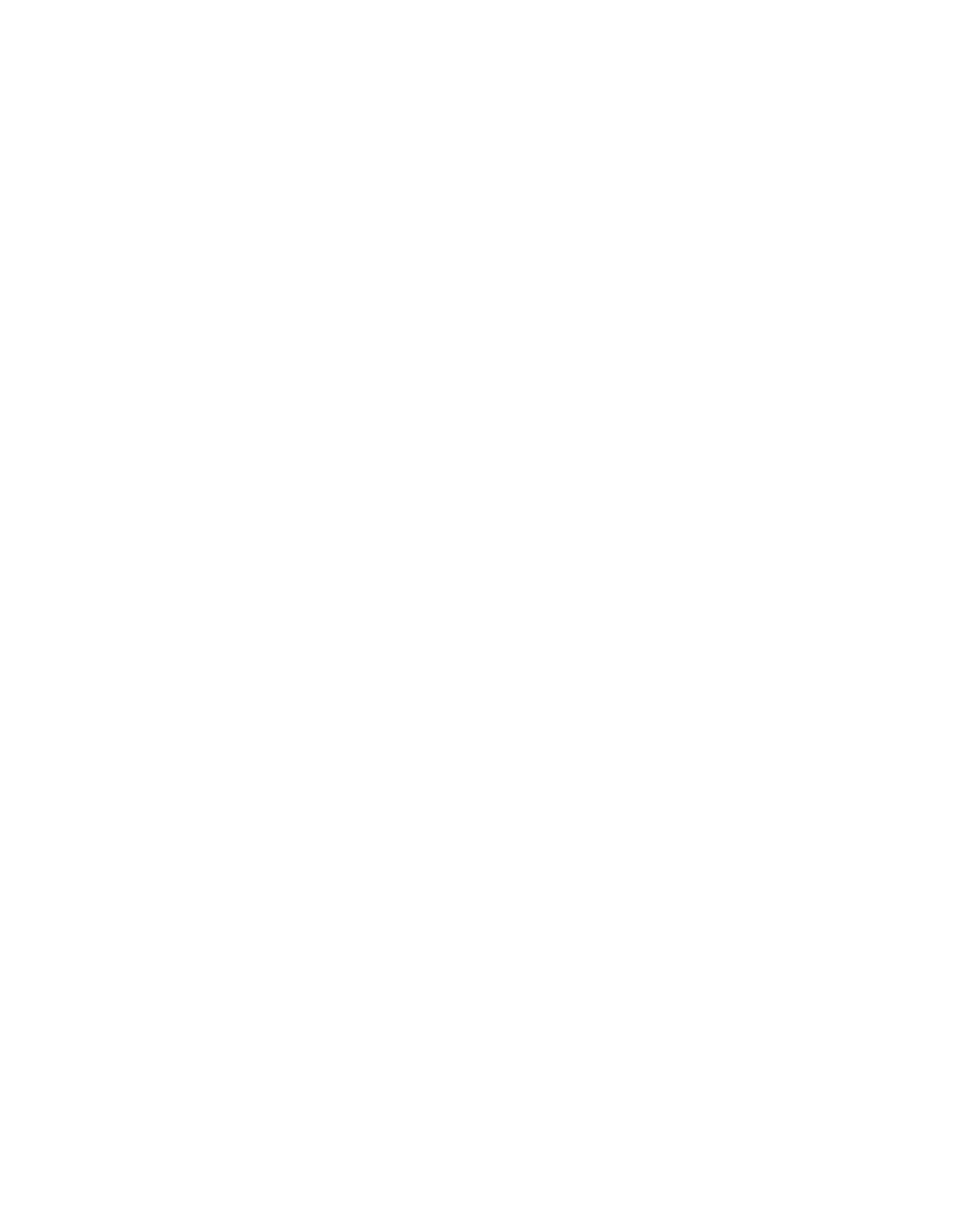## Review of Career Navigator Programs

As noted in Chapter One, there has been a growing recognition in the field of the need for career navigators to assist individuals not only when they are incarcerated to identify and participate in academic education and CTE programs that align with their interests but also with the reentry process and continuing to provide support in the community. Within postsecondary education, the concept of career navigators is not new to community colleges or to other education and training providers, who recognize the value of academic and career counseling in helping students navigate the postsecondary education system. In addition, several states have also implemented these types of programs for incarcerated students. We examined how the MNDOC CN program compared with these other efforts.

The MNDOC's concept for the career navigator role was like the idea for such positions established by other states, education providers, and workforce development organizations: to provide academic and career guidance to their target populations. In this chapter, we review the literature on career navigators for incarcerated individuals and other vulnerable populations, share a few examples of career navigators in other states, and describe the broader lessons learned across these roles that will help inform those interested in creating similar positions to support their incarcerated and recently released students.

## Approach

To develop a more comprehensive understanding of the career navigator position, we conducted a targeted review of the literature, including federal legislation, research studies, online manuals, and training programs. We used the following search terms to identify the literature: career navigators, academic counseling, career counseling, career planning, career guidance, career pathways, guided pathways, job placement services, transitional supports, incarcerated individuals, prisoners, inmates, ex-offenders, prison, reentry, and evaluation.

We also interviewed two state program directors, in Indiana and Washington, who oversee similar reentry-focused career navigator staff. The interviews were guided by a semistructured interview protocol that addressed the following topics: roles and responsibilities of navigator staff, hiring and training of navigators, program infrastructure, and successes, challenges, and lessons learned.

## Literature Review Results

As the rate of incarceration increased over the past century, so too did the rate of individuals being released from prison. Approximately 600,000 individuals are released from state and federal prisons each year. More than two-thirds of these individuals commit parole violations or new crimes within three years of release, and approximately half are reincarcerated (Carson, 2020; Hughes and Wilson, 2003). This high rate of recidivism and reentry began drawing the attention of policymakers in the late 1990s, and, ultimately, resulted in several legislative actions, including the Second Chance Act of 2007: Community Safety Through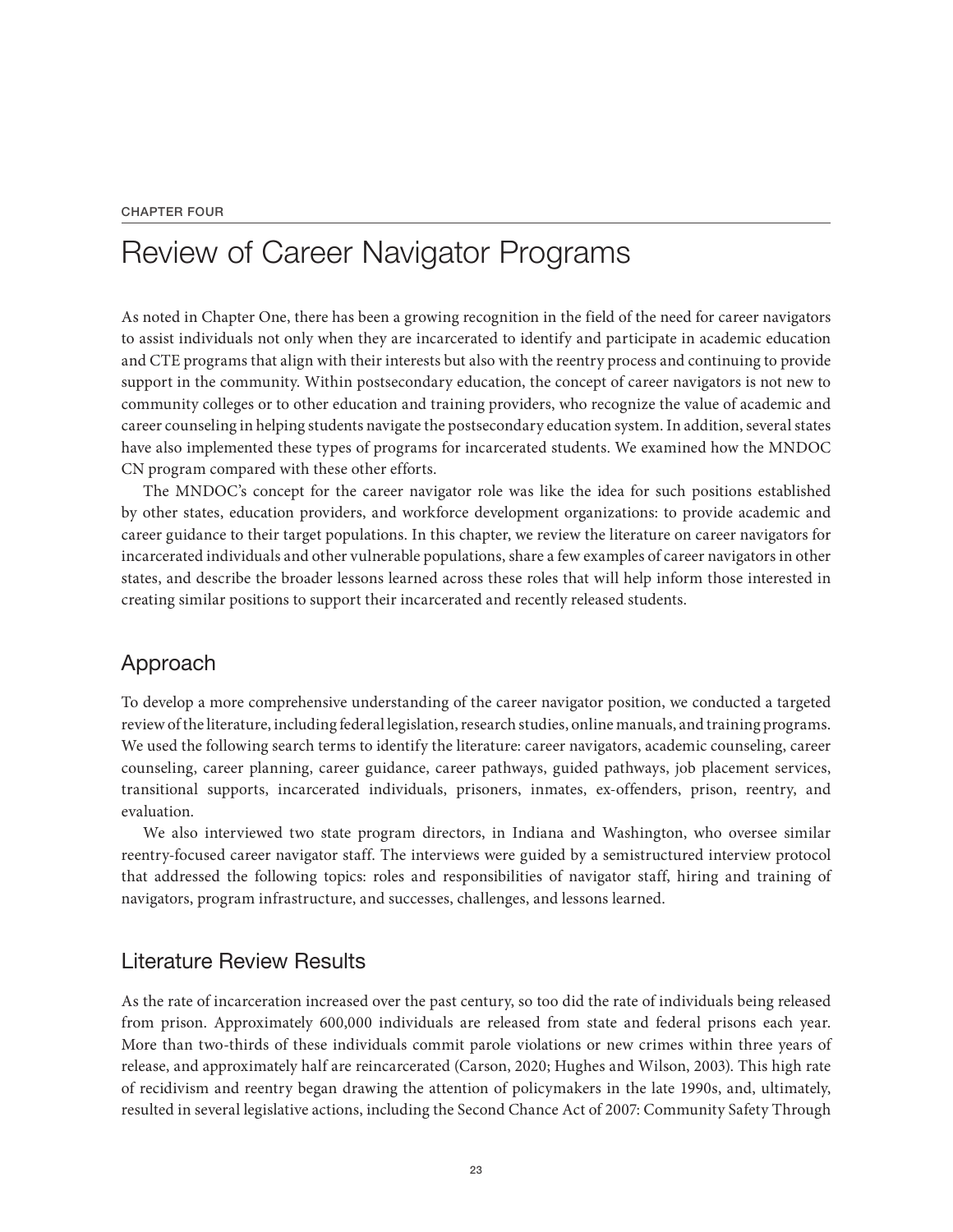Recidivism Prevention (Pub. L. 110-199, 2008), which offered funding and guidance on educating, training, and supporting service providers to help them better prepare incarcerated individuals for release (Travis, Crayton, and Mukamal, 2009). It also drew the attention of researchers and practitioners, who have documented the need for career navigators and developed resources to support these roles.

#### Legislation

The Second Chance Act was first passed in 2007 and reauthorized in 2018 as part of the First Step Act (Pub. L. 115-391, 2018), which authorized, federal investment to improve the reentry process through grant awards to reentry programs serving adults and juveniles to reduce recidivism and increase public safety. These grant awards have funded a variety of reentry services similar to those associated with the MNDOC's CN program, including employment training and assistance, education, mentoring, career counseling and job placement services, and other transitional supports. For example, a recent Second Chance Act grant program, the Correctional Adult Reentry Education, Employment, and Recidivism Reduction Strategies (CAREERRS) program, is designed to help communities establish education, vocation, and job training programs in their correctional systems that address employment challenges that incarcerated youth and adults reentering the workforce face; the CAREERRS program does this by establishing strong partnerships with corrections, parole, probation, education, workforce development, and reentry service providers. Another grant program, the Second Chance Act Community-Based Reentry Program, supports similar partnerships but with the focus on providing comprehensive case management and services aligned with an individual's risk and needs (National Reentry Resource Center, 2018).

In addition to the Second Chance Act, Congress also has passed legislation that strengthens and expands education and career training services and supports provided to individuals who have barriers to employment, including those who are incarcerated. These legislative acts include the Workforce Innovation and Opportunity Act (WIOA) (Pub. L. 113-128, 2014) and the Strengthening Career and Technical Education for the 21st Century Act (Pub. L. 115-224, 2018).

Signed into law in 2014, WIOA supports workforce development activities and workforce-related education, training, and support systems to help job seekers, particularly those with barriers to employment, succeed in the labor market and meet the needs of employers. A major objective of WIOA is to create greater coordination between workforce development agencies, education and training providers, and employers and foster the creation of career pathways and other initiatives to increase student access to education programs and credentials aligned to the needs of high-demand industries. WIOA also encourages support activities, such as career planning, which it defines as

the provision of a client-centered approach in the delivery of services, designed—(A) to prepare and coordinate comprehensive employment plans, such as service strategies, for participants to ensure access to necessary workforce investment activities and supportive services, using, where feasible, computer-based technologies; and (B) to provide job, education, and career counseling, as appropriate during program participation and after job placement (Pub. L. 113-128, 2014, Sec. 3).

Similarly, the Strengthening Career and Technical Act (also known as Perkins V), which supports career and technical education programs designed to prepare individuals for a profession, promotes collaboration among secondary, postsecondary, and business and industry partners; career pathways; and the "improvement of career guidance and academic counseling programs that assist students in making informed academic and career and technical education decisions, including academic and financial aid counseling" (Pub. L. 115-224, 2018, Sec. 124). The act also underscores the importance of providing these services to special populations, which it defines as individuals in one of the following groups: individuals with disabilities; low-income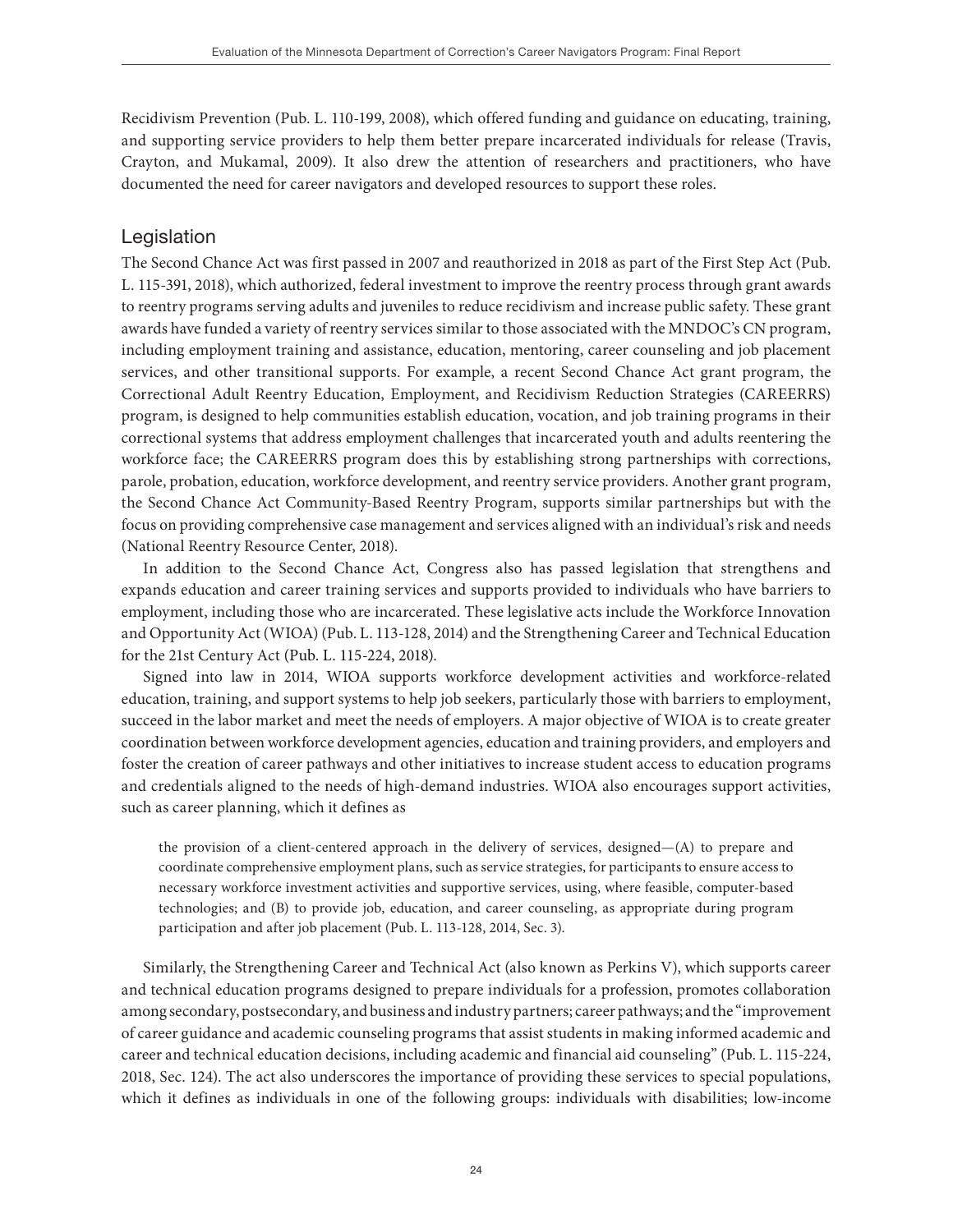youth and adults; individuals preparing for nontraditional fields; single parents, including single pregnant women; out-of-workforce individuals; English learners; homeless individuals; youth who are in, or have aged out of, the foster care system; and youth with a parent who is an active-duty member of the armed forces. Although incarcerated individuals or those with criminal histories are not specifically recognized in this definition, they typically fall in one or more of the identified special populations.

#### Research Studies

The legislative actions described in the previous section were informed by research and the experience of community colleges and other education and training providers that have documented the benefits of academic and career counseling with helping students navigate the postsecondary education system and support services and obtain the skills and credentials needed to be successful in the labor market (Community College Research Center, 2021; Jenkins, Lahr, and Fink, 2017). For example, a four-year evaluation of career navigators' role at community colleges found that students were more likely to enroll in college if they received support with enrollment and financial aid and help with making connections between school and work. These colleges, therefore, hired career navigators to provide comprehensive support to students, particularly those considered underrepresented or underserved, with all phases of their postsecondary education experience, including applying to college, selecting courses, earning credentials, and finding employment. The navigators were also responsible for connecting students with support services at the college and in the community and forming relationships with employers (Sylvester and Myran, 2020). Another study of several CN models found that they were most successful when they customized their services to the labor market and an individual's needs; had knowledge of education and training options; formed partnerships with community-based organizations, colleges, and employers; and were trained in adult learning theory and methods to motivate students (Choitz, Soares, and Pleasants, 2010).

Numerous studies have also looked at the career pathway model, which provides students with clear sequences of education courses and credentials aligned to the needs of high-demand industries. These studies showed that students with the greatest barriers to education and employment need additional support and resources to achieve their education and workforce goals (Prins et al., 2017). For this reason, many community colleges and other education providers are moving toward a guided pathways model, which provides more active advising and case management support that engages students in creating individual education plans that align with their career interests, supports the development of the skills students need to be successful in college and careers, offers experimental learning opportunities, and monitors student progress (Jenkins, Lahr, and Mazzariello, 2021).

The importance of providing academic and career guidance to incarcerated individuals has also been studied but to a lesser degree. Incarcerated individuals face many of the same education and employment challenges as other underrepresented and underserved populations but have some unique challenges, such as understanding job and licensing restrictions related to their convictions and addressing employers' concerns about hiring individuals with a criminal record and gaps in their work history. One study examined different approaches that counselors have used to help formerly incarcerated individuals make positive academic and career decisions. The most successful approaches addressed common career issues these individuals face, including lack of employability skills, limited job opportunities, negative career attitudes, and lack of motivation and perseverance with finding legal employment (Chen and Shields, 2020). Another study of an employment-focused group counseling intervention for men who were incarcerated found that activities designed to help with self-efficacy and goal setting led to greater engagement in vocational education and employment searches (Fitzgerald et al., 2012). According to a study of community colleges in Michigan that collaborated to strengthen career pathways in manufacturing, adults with a criminal history benefited from having career coaches, assistance with job searches and placement, and referrals to employers who knew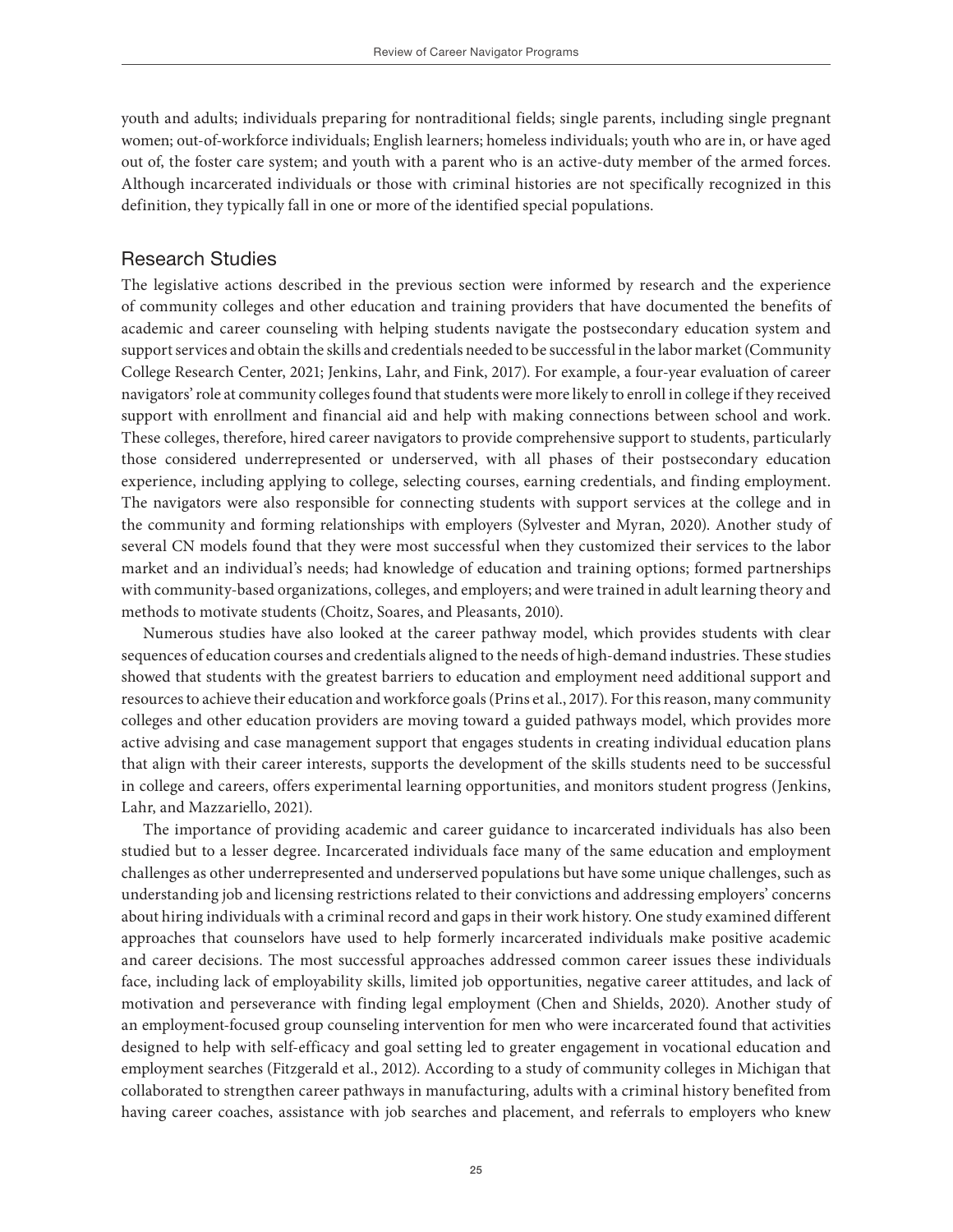ahead of time about their records (Lewis-Charp, 2017). An evaluation of the NYC Justice Corps program, which was designed for youth and young adults, also documented the importance of providing case management and support with navigating education, workforce development, and social services (Cramer et al., 2019).

# Career Navigator Resources

To support career navigators, numerous national organizations, state agencies, education providers, and other stakeholders have developed frameworks, manuals, and training programs. Many of these resources, such as the "College and Career Readiness: A Guide for Navigators" (FHI 360, 2019), are designed for counselors working with middle and high school students to develop education and career plans and the skills and knowledge needed to be successful in postsecondary education and employment. Others, such as the Aspen Institute's "Resource Guide for College/Career Navigators or Those Interested in Starting a Navigator Program" (The Aspen Institute, 2017), the National College Transition Network's College and Career Navigator Train*er* Manual (Goodman, 2014), and World Education's "Finding True North – Role of the Navigator" (World Education, undated), focus on staff working with underrepresented or underserved populations and include guidance relevant to navigators working with justice-involved individuals. Some resources are also designed specifically for those working with the corrections population. They include, but are not limited to, the following:

- Offender Workforce Development Specialist training (Kansas Department of Corrections, 2021): Initially developed for the National Institute of Corrections in the early 2000s and more recently adapted by the Kansas Department of Corrections, this training is for staff helping adults prepare for transition from incarceration to the community and employment. It focuses on helping adults make informed decisions about jobs and career paths, improving their knowledge and skills, and finding and retaining employment. Upon successful completion of the program, participants are certified as offender workforce development specialists.
- Career Navigator Toolkit (Denver Opportunity Youth Initiative, undated): Drawing from recommendations from a 2014 environmental scan, the Denver Opportunity Youth Initiative developed this toolkit to provide guidance to career navigators coaching youth to be successful in the workplace. It teaches career navigators about problem-solving, motivational interviewing, community organizing, and other approaches and activities to support youth.
- Community Navigators program: As part of its CJ investment initiative, the Manhattan District Attorney's Office created this program in 2017 to train a network of community navigators to coordinate existing services and resources to ensure that people in contact with the CJ system get the support they need to achieve their education and workforce goals and avoid further engagement in criminal activity.
- Jails to Jobs initiative: Launched in 2018 and expanded in 2019, Jails to Job was created by the New York City mayor's office to provide counseling support and tailored programming in the jail that continues after release. Services include peer navigators, transitional employment, and support with earning credentials needed for career advancement.

# State Examples

The literature on career navigators reflects the experiences of similar programs in Indiana and Washington state, which were selected to be reviewed as part of our research because they are well-established programs. For nearly a decade, the Hoosier Initiative for Re-Entry (HIRE) has been providing job-readiness training and placement services to individuals incarcerated in Indiana's state prisons. For approximately five years,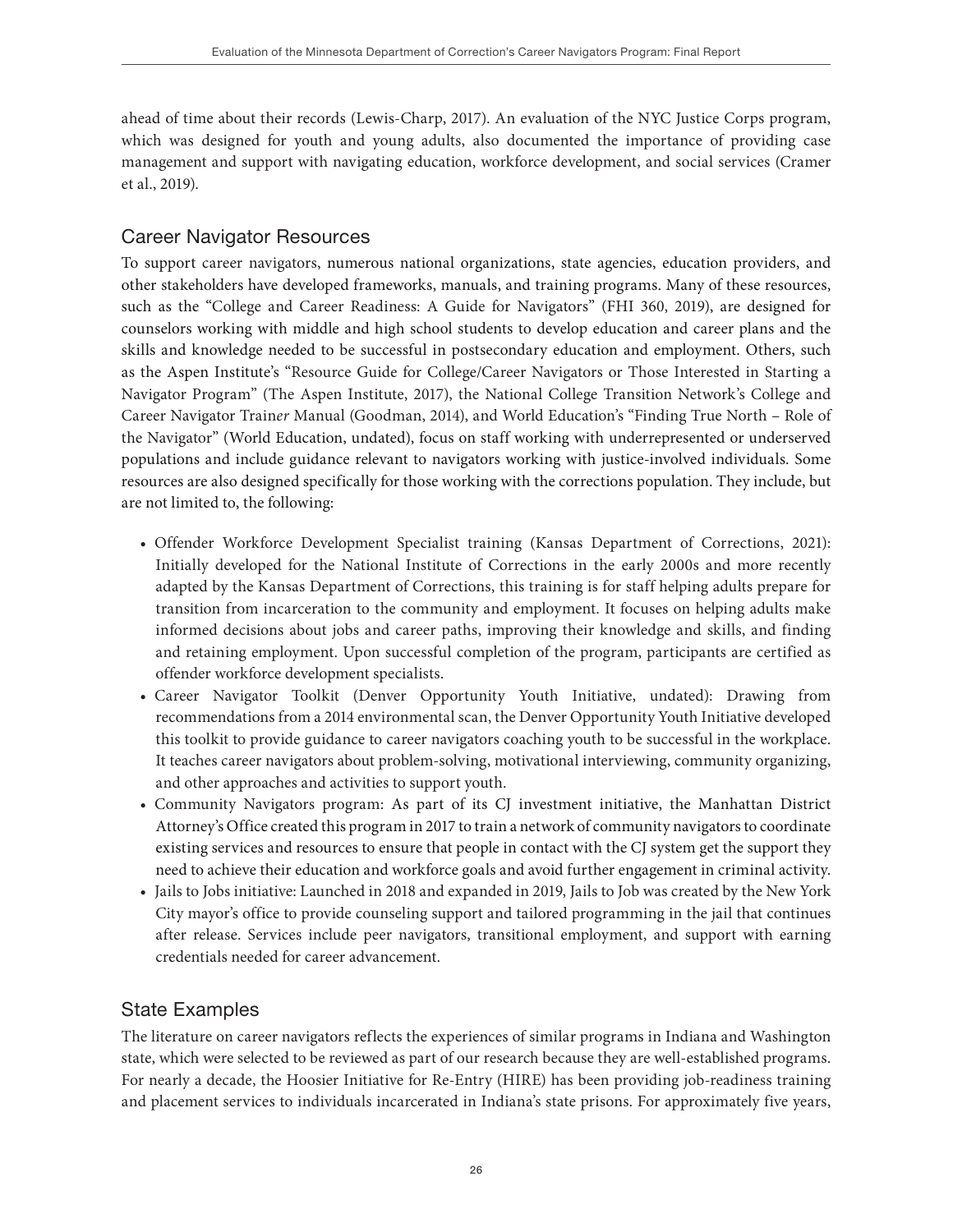adults incarcerated in Washington's state prisons have received support from reentry education navigators. To learn more about these programs, we conducted two interviews: one with the HIRE director and the other with Washington State Board for Community and Technical Colleges' corrections education policy associate, who oversees the state's reentry education navigators.

#### Indiana's HIRE program

Indiana's HIRE program, created in 2012, is an Indiana Department of Corrections (IDOC) program that provides job-readiness training and placement services to people who are incarcerated, have been recently released, and continue to need support for a period of time after release. The HIRE program has three areas of focus: direct client services, business relationship building, and community outreach and education. The initiative is supported by the director, regional directors, and regional coordinators, all of whom begin to work with individuals within 18 months of release. During this time, coordinators, in collaboration with facility staff, work with participants to assess career interests, education and training completed, and credentials earned. They also enroll participants in the HIRE academies or facility reentry workshops, which provide training on career readiness, including résumé development, interviewing and job applications, employment assessments, financial literacy and budgeting, computer and digital literacy, employability skills, and workplace conflict resolution. In addition, HIRE coordinators organize virtual job fairs, facility tours for employers, and opportunities to review, identify, and interview job candidates prior to release. Upon release, coordinators support participants through the parole process and then continue to meet with them for approximately one year—or for as long as they need support—to assist with work placement, work-related issues, and enrollment in community-based education and training programs. The level of contact in the community depends on the individual's needs. For example, coordinators may provide additional support to those identified as "underearners," meaning they are not making a living wage.

HIRE staff also focus on developing and maintaining strong relationships with employers. As noted on the state of Indiana's webpage, "the HIRE program works with employers to understand their business needs and to determine the knowledge, skills, abilities, and aptitude that will make an employee successful in their organization" (State of Indiana, undated). To avoid jeopardizing relationships with employers, coordinators are trained on how to assess employers' needs and concerns, setting expectations, and placing HIRE participants in jobs only when they are ready. They also do not share publicly any information from their employer database. To identify new employers, HIRE staff attend job fairs in the community and local workforce board and business association meetings.

In addition to the employer training that HIRE coordinators receive, they participate in IDOC security training and HIRE training on the corrections system (e.g., understanding the chain of command) and critical skills for the job, including case management, crisis management, presenting, and marketing. The coordinators are also expected to have previous work experience and skills in such areas as workforce readiness practices, education and training, outreach, advocacy, employer engagement, and partnership development.

Throughout its history, HIRE has had many successes with placing participants in living-wage jobs and developing strong relationships with employers. These successes were documented in a 2017 study, which summarized the findings of a limited evaluation of the HIRE initiative. The evaluators found casual evidence that HIRE participants had a lower recidivism rate than those who did not receive services (Northcutt Bohmert, Hood, and Meckes, 2017).

HIRE also continues to grapple with the same challenges as other similar programs. These challenges include developing HIRE participants' employability skills, navigating the ups and downs of their participants' lives after release, working with IDOC to allow participants to have more access to technology to develop their computer and digital literacy skills and to facilitate connections with employers prior to release, and most recently, dealing with the effects of the pandemic on HIRE participants and employers.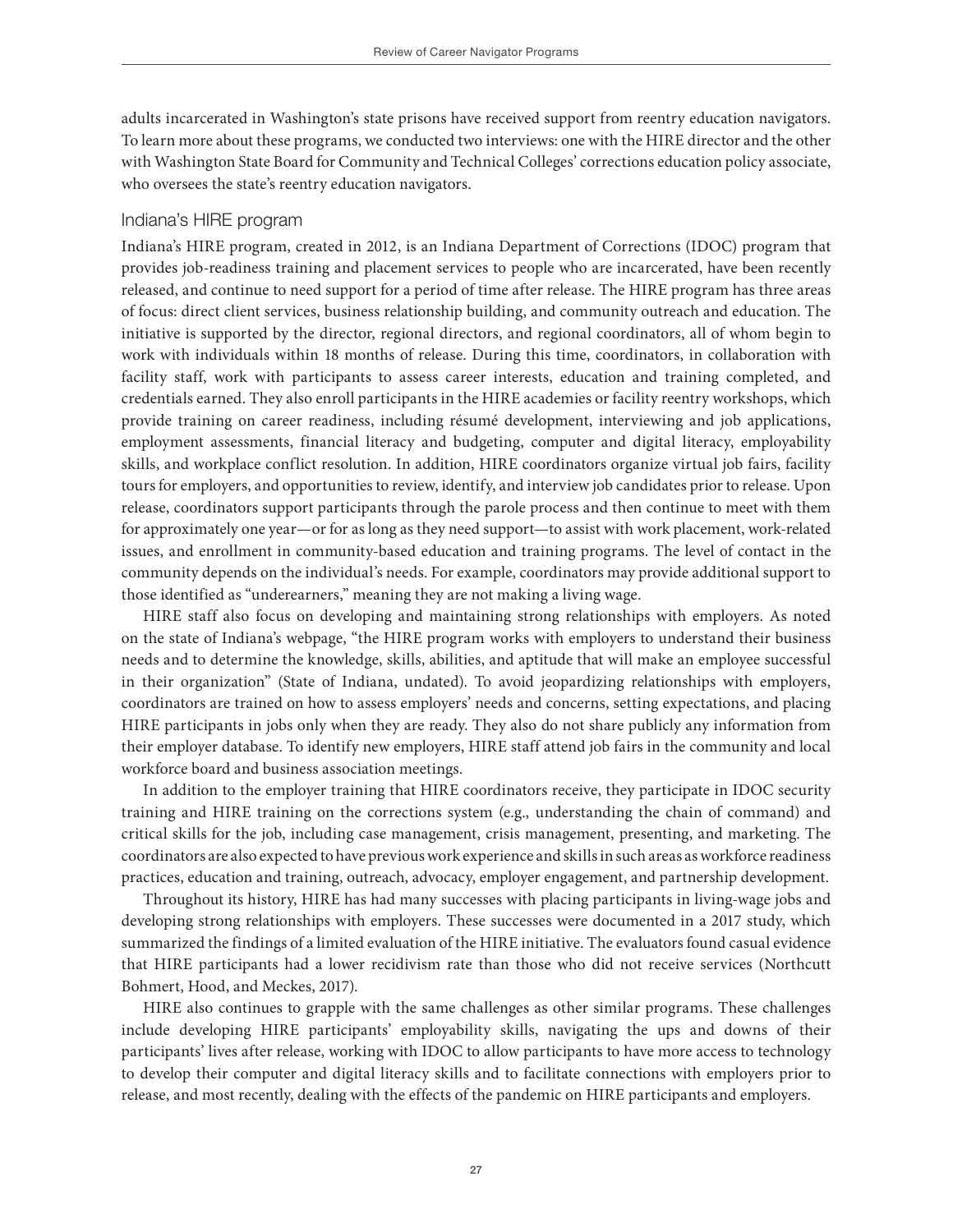### Washington State's Reentry Education Navigators

The Washington State Board for Community and Technical College (SBCTC) is contracted by the Washington Department of Corrections to oversee the correctional education programs in the state's prisons. Starting approximately five years ago, SBCTC began to use the guided pathways approach, which is supported by a team of reentry education navigators. The navigators are responsible for helping students achieve their education and career goals. They also serve as a liaison between the students, prison staff, and community college staff. In prison, the navigators work with students to develop an education plan by reviewing their transcripts, employment histories, career interests, and financial aid eligibility. They also help students collect the required documentation to apply for financial aid and enroll in college after release. The navigators continue to work with the student as they transition to the community to promote student retention and completion by assisting them with enrollment and applying for financial aid, connecting them with academic resources and peer support, monitoring their progress, and referring them to community resources (e.g., housing, employment, counseling). The navigators in the community are also responsible for establishing and sustaining relationships with community organizations, employers, and college staff that may be able to help students achieve their education and career goals.

As in the HIRE program, when hiring reentry education navigators, SBCTC looks for candidates with experience in outreach, marketing, and recruitment. Recruiters also look for candidates with experience in corrections and cross-agency collaboration and a commitment to justice and equity. Once hired, navigators receive mandatory training from the Washington State Department of Corrections and are trained on the guided pathways framework and communication strategies that encourage self-determination, resilience, and self-efficacy. They also continue to receive annual in-service trainings.

A 2021 study of postsecondary program participation and completion patterns for students incarcerated in Washington's state prisons found that the navigators have had a positive effect on student outcomes and recommended funding more navigator positions to support formerly incarcerated individuals. It noted, however, the need for more-consistent policies and practices across the prisons. The report described the issue as follows:

Support networks can be integral to student success, and we identified both challenges and useful practices in place in Washington facilities [Table 4.1]. We find that without specific state policies surrounding support services for incarcerated individuals, barriers and practices tend to vary across facilities. For example, facilities with more robust programs or prison-based reentry navigators might have expanded access to instructors, advisors, and other resources for students incarcerated in those facilities. (Knoth and Fumia, 2021, p. 42)

The report also noted that, although reentry education navigators are available in some community and technical colleges, they are not available at all locations, and, as a result, some students may lack access to critical services and supports and may be less likely to continue their education. When Knoth and Fumia wrote their report, colleges in the seven highest-return counties had navigators. According to the SBCTC policy associate who was interviewed for our report, additional funds have since been approved to hire five additional navigators, which will help extend more services and supports to the 34 community and technical colleges located in other counties in the state.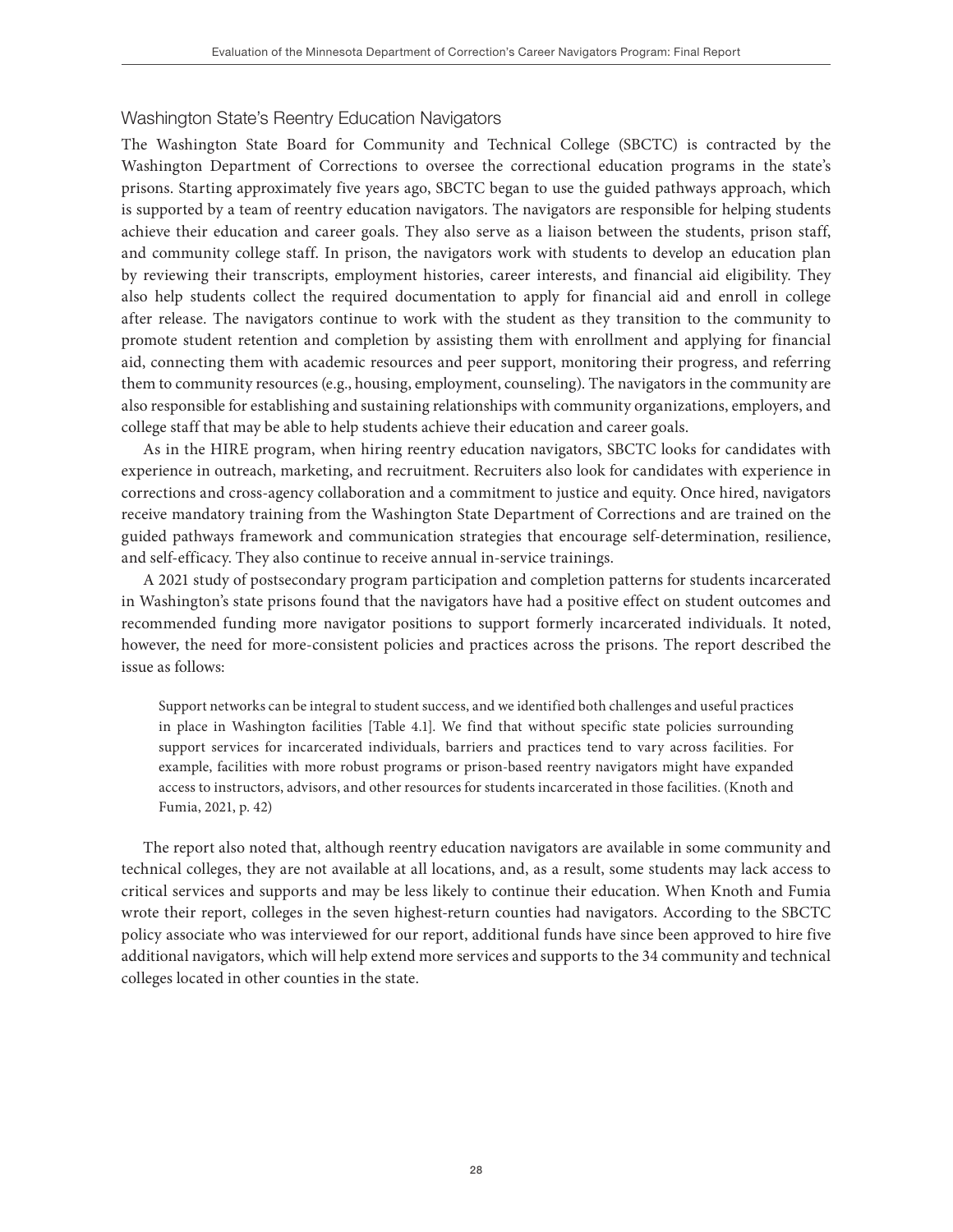| <b>TABLE 4.1</b>                                              |  |  |  |
|---------------------------------------------------------------|--|--|--|
| <b>Persistence and Completion: Support Networks and Peers</b> |  |  |  |

| Challenges                              | <b>Best Practices</b>                                                                                                                             |
|-----------------------------------------|---------------------------------------------------------------------------------------------------------------------------------------------------|
| • Student access to support services    | • Provide ample information to students about learning objectives,                                                                                |
| or other resources is limited to        | expectations, deadlines, etc.                                                                                                                     |
| designated class time.                  | • Integrate current students and alumni as peer mentors, teaching assistants,                                                                     |
| • There is a lack of access to          | and facilitators.                                                                                                                                 |
| qualified advisers or staff with        | • Have academic advisors who serve current and former students.                                                                                   |
| understanding of special needs or       | • Allow students regular access to advisors, tutors, teaching assistants, and/                                                                    |
| accommodations.                         | or faculty.                                                                                                                                       |
| • There is a lack of collaboration with | • Offer student success courses or other soft-skills development, along with                                                                      |
| resources on main campus.               | other course offerings.                                                                                                                           |
|                                         | • Require advisers to meet with each student regularly to discuss education,<br>develop individualized plans, and assess need for accommodations. |

SOURCE: Knoth and Fumia, 2021, p. 42.

NOTES: For the purposes of this report, we have modified the original table (Exhibit 23 in Knoth and Fumua, 2021) to include only information related to the reentry education navigators. Some of the text also has been lightly edited.

# Findings from Comparative Review of Navigator Programs

The information collected from the targeted literature review and state interviews reflect many of the same features of the MNDOC CN program. Table 4.2 summarizes the common roles, responsibilities, and hiring and training practices across the programs and literature reviewed for this report.

Although more research is needed to determine the outcomes and effects of career navigators on the education and employment success of incarcerated individuals after release, the literature and limited studies of Indiana (Northcutt Bohmert, Hood, and Meckes, 2017) and Washington (Knoth and Fumia, 2021)—as well as the experiences of the MNDOC's CN program—clearly indicate that academic and career guidance helps facilitate the transition from incarceration to the community and workforce. Looking across the programs reviewed for this report, a common and important feature of career navigators is that they begin working with individuals while they are incarcerated and continue to support them after release. Navigators also form

#### TABLE 4.2

| Common In-Prison Roles and<br>Responsibilities                                                                                                                                                                                                                                                                                                                                                                                                                                                                                                                                                                                                                                                                                    | Common In-Community Roles and<br><b>Responsibilities</b>                                                                                                                                                                                                                                                                                                                                                                                                                                                                                                                                                                                                                             | Common Hiring and Training<br><b>Practices</b>                                                                                                                                                                                                                                                                                                                                                                                                                                                                                                                                           |
|-----------------------------------------------------------------------------------------------------------------------------------------------------------------------------------------------------------------------------------------------------------------------------------------------------------------------------------------------------------------------------------------------------------------------------------------------------------------------------------------------------------------------------------------------------------------------------------------------------------------------------------------------------------------------------------------------------------------------------------|--------------------------------------------------------------------------------------------------------------------------------------------------------------------------------------------------------------------------------------------------------------------------------------------------------------------------------------------------------------------------------------------------------------------------------------------------------------------------------------------------------------------------------------------------------------------------------------------------------------------------------------------------------------------------------------|------------------------------------------------------------------------------------------------------------------------------------------------------------------------------------------------------------------------------------------------------------------------------------------------------------------------------------------------------------------------------------------------------------------------------------------------------------------------------------------------------------------------------------------------------------------------------------------|
| • Provide academic and career<br>counseling.<br>Engage students in developing<br>education and career plans.<br>Conduct career assessments.<br>Review employment history,<br>transcripts, and credentials earned.<br>Determine financial aid eligibility;<br>help with completing forms.<br>Provide college and career<br>$\bullet$<br>readiness training.<br>Develop and maintain relationship<br>with education staff at facility.<br>Collaborate with other reentry and<br>transition staff at facilities.<br>Develop and maintain relationships<br>with employers.<br>Organize job fairs, facility tours<br>for employers, and in-prison<br>interviews.<br>Serve as a liaison between staff in<br>facility and the community. | Provide academic and career<br>counseling.<br>Help students find living-wage<br>٠<br>employment.<br>Help students with college<br>٠<br>enrollment and applying for<br>financial aid.<br>• Refer students to support<br>services to assist with housing,<br>transportation, and other needs.<br>Monitor student progress.<br>$\bullet$<br>Cultivate strong relationships with<br>community-based organizations<br>and state/local agencies.<br>Form partnership with community<br>supervision and coordinate<br>services.<br>Develop and maintain relationships<br>with employers.<br>Attend job fairs and workforce<br>$\bullet$<br>investment and industry association<br>meetings. | Hire candidates with strong<br>٠<br>marketing and communication<br>skills.<br>Hire candidates who have<br>experience with justice-involved<br>individuals and a commitment to<br>equity.<br>Hire candidates who have<br>experience with case management<br>and cross-agency collaboration.<br>Provide training on Washington<br><b>State Department of Corrections</b><br>security procedures.<br>Provide training on adult learning<br>theory and methods to motivate<br>students.<br>Provide training on job and<br>licensing restrictions for individuals<br>with a criminal history. |

|  |  | Common Career Navigator Roles, Responsibilities, and Hiring and Training Practices |  |  |
|--|--|------------------------------------------------------------------------------------|--|--|
|  |  |                                                                                    |  |  |
|  |  |                                                                                    |  |  |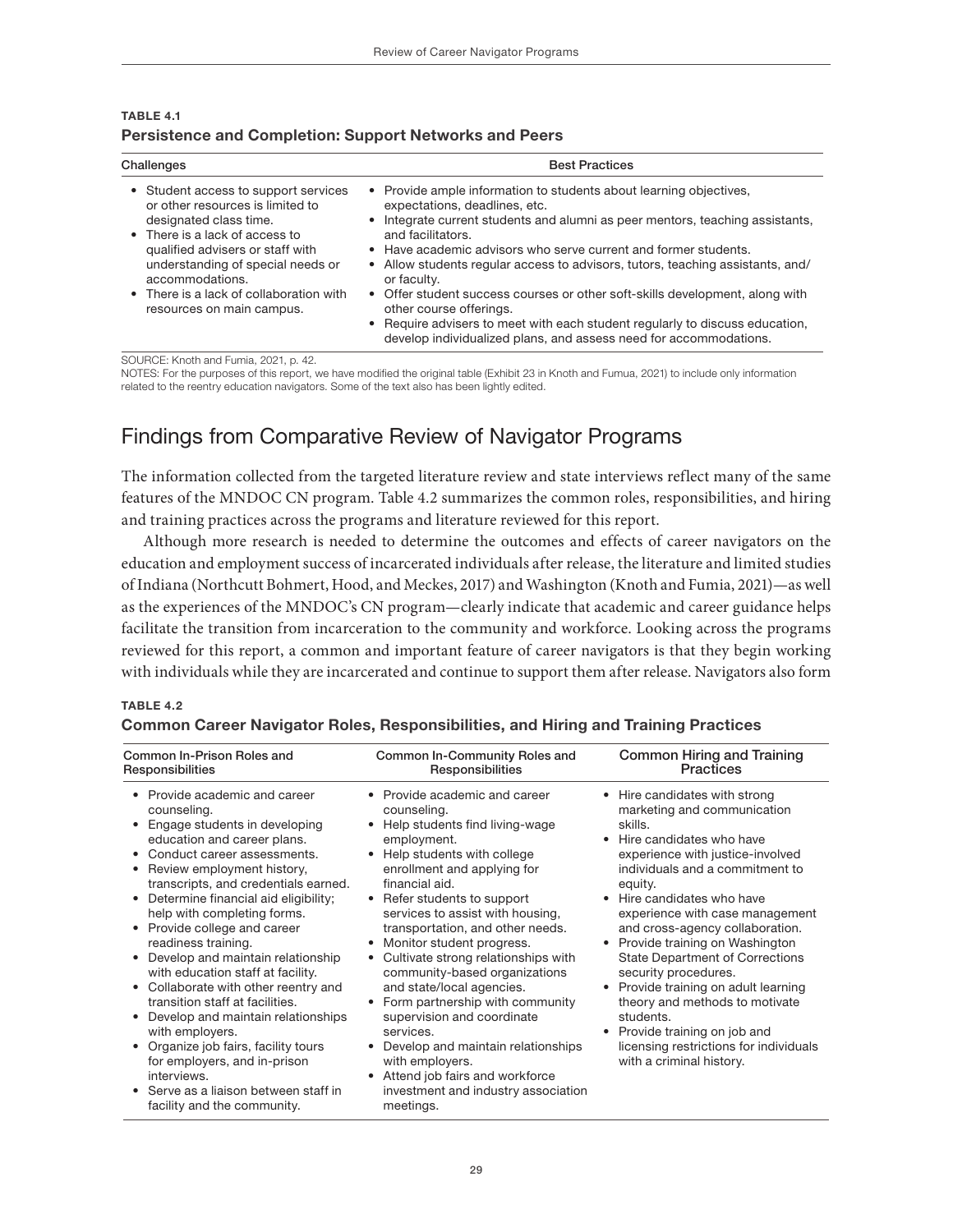the necessary relationships with employers and other service providers to connect incarcerated individuals and those recently released with employment opportunities, supports, and education and training services they need to be successfully transition out of the CJ system.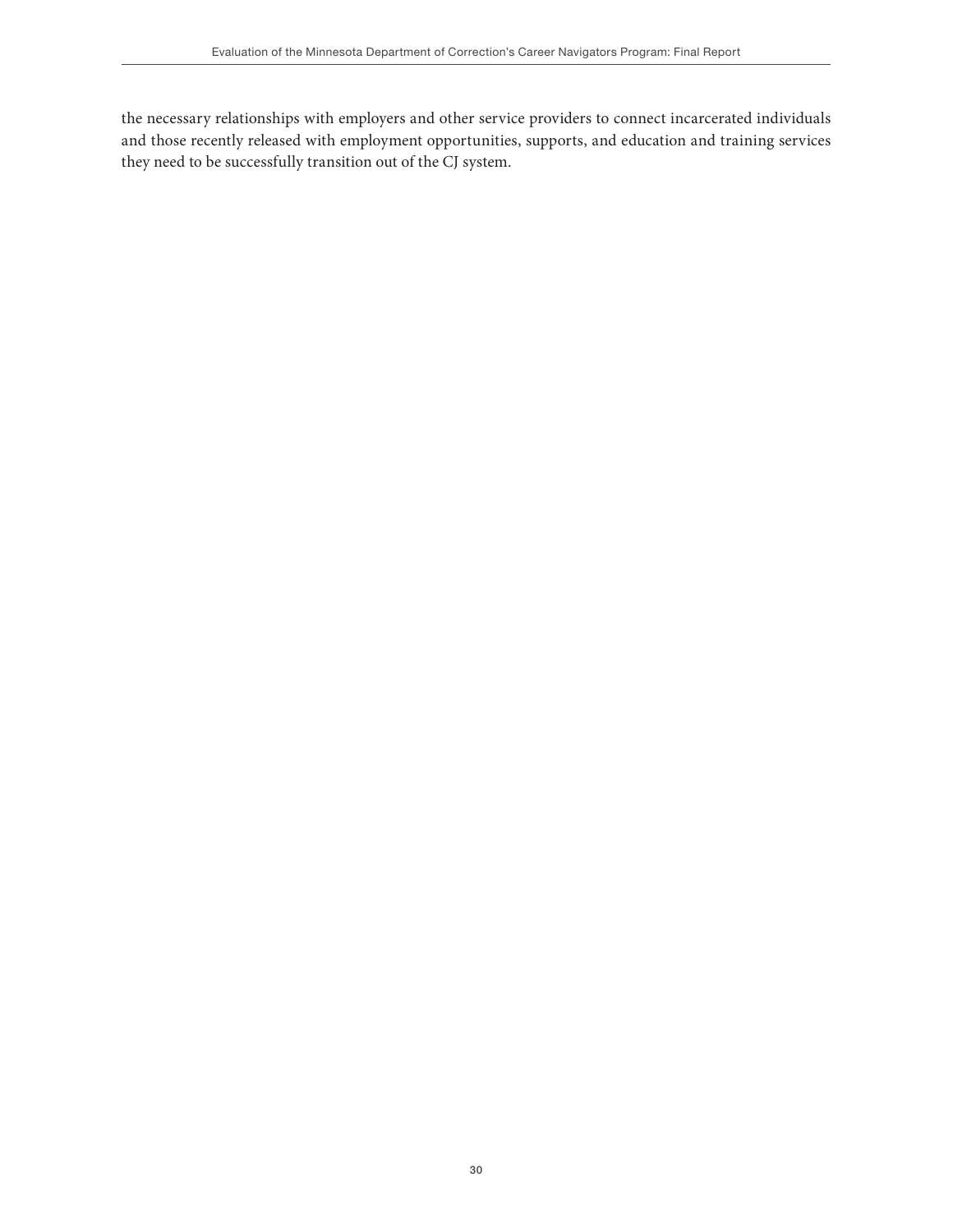# Outcomes Evaluation Findings

The CN program was designed to enhance job training in prison and connections with outside employers to secure employment upon release into the community. We were particularly interested in whether individuals were employed post-release. In addition, we were also interested in post-release recidivism. The hope is that post-release employment will lead to reduced recidivism, although this has not always been borne out in the literature (e.g., Visher, Winterfield, and Coggeshall, 2005; Tripodi, Kim, and Bender, 2010).

# Approach

Our outcomes analysis examined those individuals who had been released from prison as of August 2020. Table 5.1 shows the percentage of the CN program participants and a comparison group who had been released.

By August 2020, about 80 percent of the comparison group individuals had not been released, compared with only 44 percent of CN program participants. The difference between the groups was statistically significant. With sample sizes this small, particularly for the comparison group, our planned PSM was deemed inappropriate. Austin (2010) suggests having at least one to two comparison group members for each treatment group member when using PSM. In our sample, too few comparison group members (only 60 out of 298) were available for this type of analysis. Therefore, we present our results as descriptive analyses only. Although we provide significance tests for our outcomes, we recognize that the groups are not comparable.

For the analysis of post-release employment and recidivism, we obtained data from the MNDOC. We used DEED data (provided to the MNDOC) for our analyses of employment. These data record quarterly employment, hours worked, wages earned, and the type of jobs for those reported to DEED. To measure recidivism, we used returns to the MNDOC either as a result of a new criminal conviction or as a supervision violation.

Table 5.2 presents information on the length of follow-up for the sample. The length of follow-up was calculated as the length of time from the individual's release from prison until the outcome data were provided to us. These analyses show that 78 percent of the sample had one year of follow-up information; however,

|                 | Group                                         |                           |                      |                       |
|-----------------|-----------------------------------------------|---------------------------|----------------------|-----------------------|
|                 | <b>CN Program Participants</b><br>$(N = 373)$ | Comparison<br>$(N = 298)$ | Total<br>$(N = 671)$ | p value               |
| Released (n, %) |                                               |                           |                      | $< 0.0001^{\text{a}}$ |
| 0. No           | 208 (55.8%)                                   | 238 (79.9%)               | 446 (66.5%)          |                       |
| 1. Yes          | 165 (44.2%)                                   | 60 (20.1%)                | 225 (33.5%)          |                       |

#### TABLE 5.1 Study Sample Released for Study Follow-Up

a Chi-square *p* value.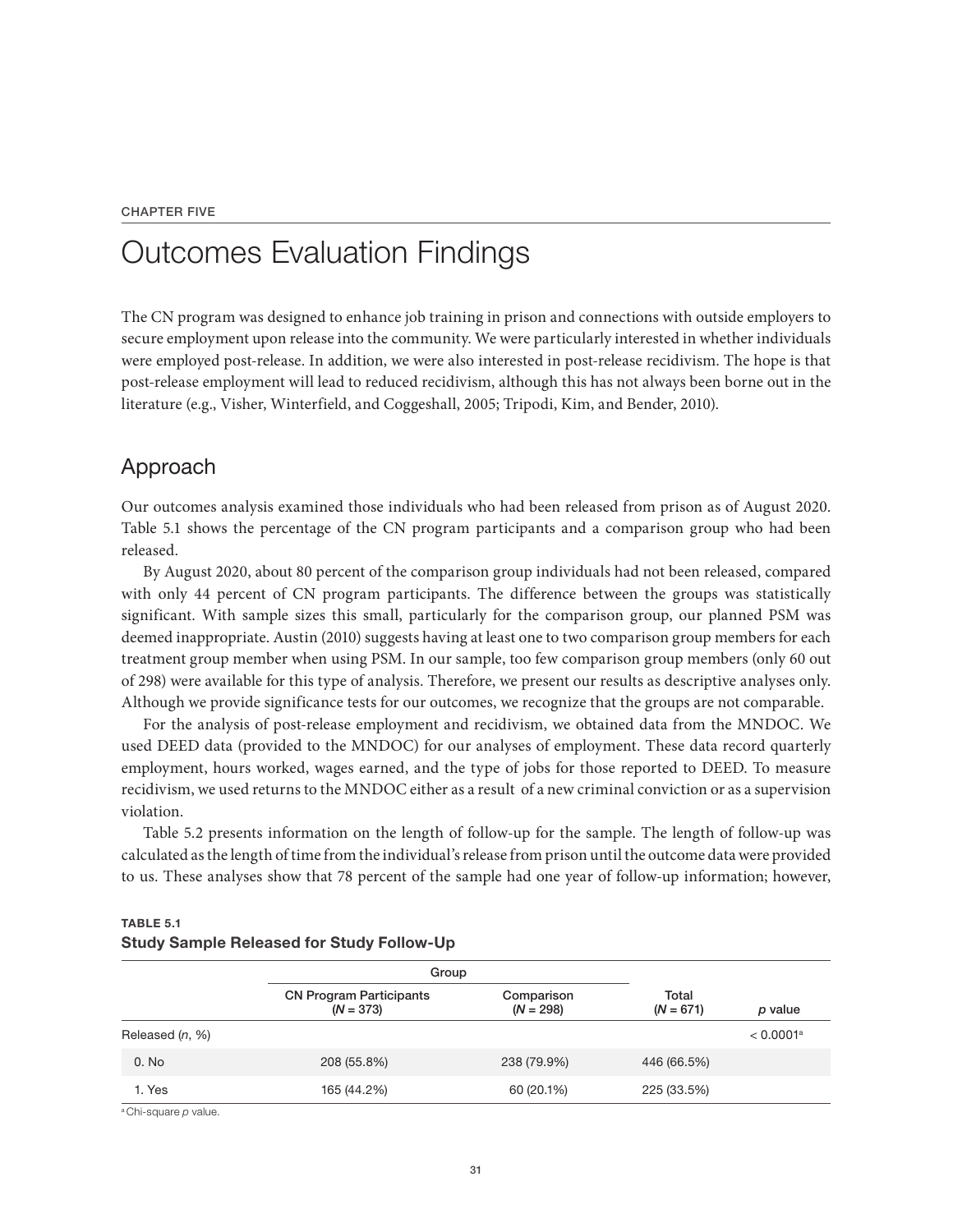#### TABLE 5.2 Sample Follow-Up Time Distribution

|                                        | Group                                         |                                        |                       |
|----------------------------------------|-----------------------------------------------|----------------------------------------|-----------------------|
|                                        | <b>CN Program Participants</b><br>$(N = 373)$ | <b>Comparison Group</b><br>$(N = 298)$ | Total<br>$(N = 671)$  |
| Less than six-month follow-up $(n, %)$ |                                               |                                        |                       |
| 0. No                                  | $0(0.0\%)$                                    | $0(0.0\%)$                             | $0(0.0\%)$            |
| 1. Yes                                 | 165 (100.0%)                                  | 60 (100.0%)                            | 225 (100.0%)          |
| One-year follow-up $(n, %)$            |                                               |                                        | $0.0302$ <sup>a</sup> |
| 0. No                                  | 30 (18.2%)                                    | 19 (31.7%)                             | 49 (21.8%)            |
| 1. Yes                                 | 135 (81.8%)                                   | 41 (68.3%)                             | 176 (78.2%)           |
| Two-year follow-up $(n, %)$            |                                               |                                        | $0.4535^{\circ}$      |
| 0. No                                  | 164 (99.4%)                                   | 59 (98.3%)                             | 223 (99.1%)           |
| 1. Yes                                 | $1(0.6\%)$                                    | 1(1.7%)                                | $2(0.9\%)$            |
| Number of days from release            |                                               |                                        | 0.0732 <sup>b</sup>   |
| $\overline{N}$                         | 165                                           | 60                                     | 225                   |
| Mean (SD)                              | 441.8 (88.85%)                                | 427.4 (97.99%)                         | 438.0 (91.37%)        |
| Median                                 | 422.0                                         | 395.5                                  | 414.0                 |
| Range                                  | 327.0, 769.0                                  | 330.0, 736.0                           | 327.0, 769.0          |

 $\overline{\text{NOTE: SD}} = \text{standard deviation.}$ 

Chi-square *p* value.

b Kruskal-Wallis *p* value.

everyone had at least six months of follow-up. Only two individuals (one in the CN program participant group and one in the comparison group) had two years of follow-up time after release from prison. The median number of days for the entire sample was 414. CN program participants had longer follow-up times than those in the comparison group. Based on this table, we focused our analysis on the first six months and then 12 months (although more than 20 percent of the sample does not have the full one-year follow-up).

# Outcomes Findings

# Recidivism

We measured recidivism in terms of whether the individual was returned to the MNDOC within six months and within one year of release (Table 5.3). We also considered the type of return.

Results show no differences in recidivism outcomes for the two groups (Table 5.3). Less than 5 percent of all participants were returned to custody within six months of release. At one year, 8.5 percent of the CN program participants had been returned to prison, compared with slightly less than 12 percent of the comparison group. The type of prison return was similar for both groups. Less than 10 percent returned in the first year after release; the vast majority of those were supervision returns. Individuals return to prison if they violate the terms of their supervision. The violations may not be for lawbreaking behaviors. Return-to-custody rates for a new conviction are lower than for the Minnesota population in general; historically, between 6 and 8 percent of released individuals return to prison within a year for a new offense (MNDOC, 2021).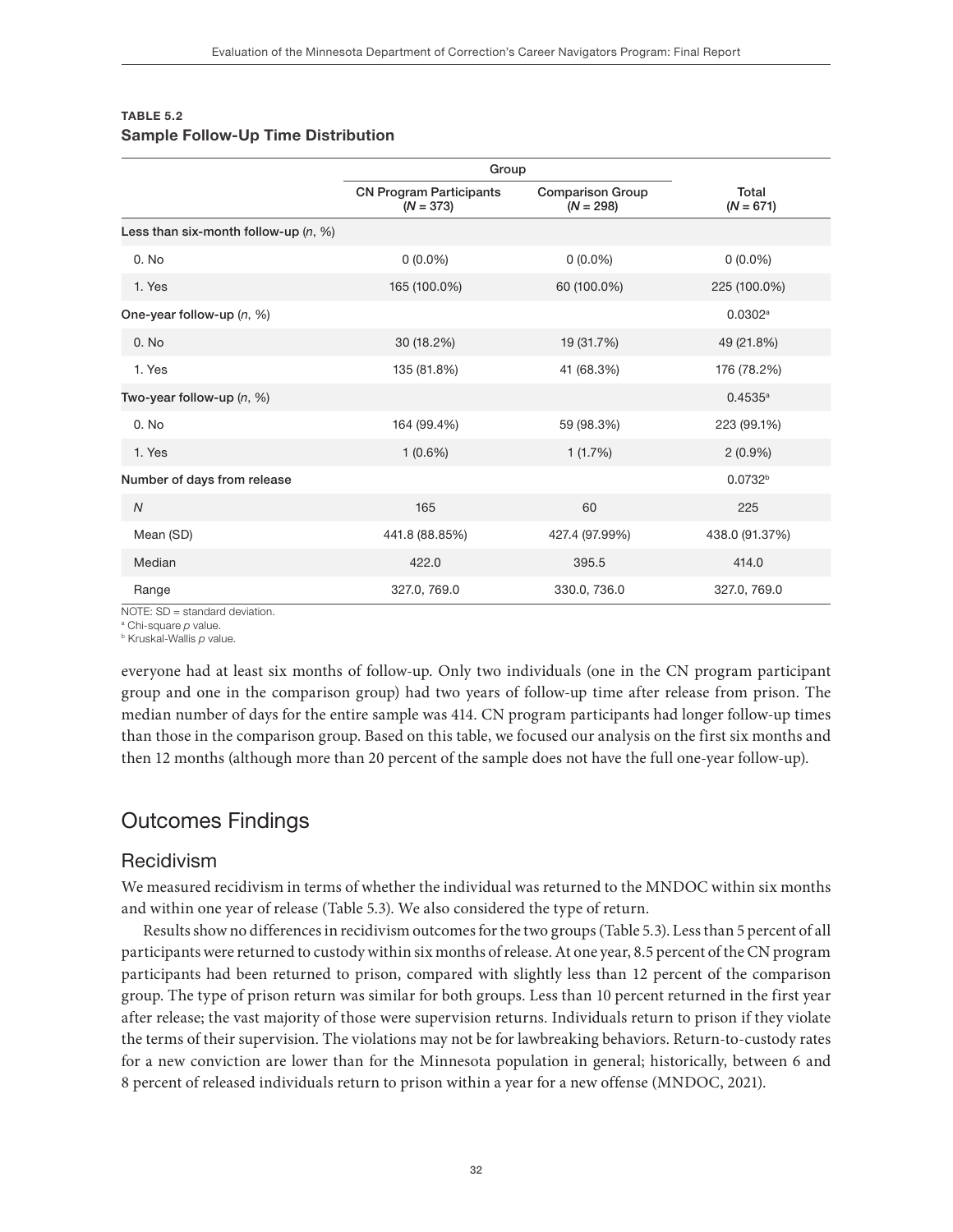#### TABLE 5.3 Recidivism Outcomes

|                                                                   | Group                                            |                                       |                      |                       |
|-------------------------------------------------------------------|--------------------------------------------------|---------------------------------------|----------------------|-----------------------|
|                                                                   | <b>CN Program</b><br>Participants<br>$(N = 165)$ | <b>Comparison Group</b><br>$(N = 60)$ | Total<br>$(N = 225)$ | p value               |
| Returned within six months of last<br>release date $(n, %)$       |                                                  |                                       |                      | 0.7583a               |
| 0. No                                                             | 158 (95.8%)                                      | 58 (96.7%)                            | 216 (96.0%)          |                       |
| 1. Yes                                                            | 7(4.2%)                                          | 2(3.3%)                               | $9(4.0\%)$           |                       |
| Returned within one year of last release<br>date $(n, %)$         |                                                  |                                       |                      | $0.4681$ <sup>a</sup> |
| 0. No                                                             | 151 (91.5%)                                      | 53 (88.3%)                            | 204 (90.7%)          |                       |
| 1. Yes                                                            | 14 (8.5%)                                        | 7 (11.7%)                             | 21 (9.3%)            |                       |
| Return type #1 (within one year of last<br>release date) $(n, %)$ |                                                  |                                       |                      | 0.5704a               |
| Admit new obligation                                              | $1(0.6\%)$                                       | $0(0.0\%)$                            | 1(0.4%)              |                       |
| Admit release return                                              | 13 (7.9%)                                        | 7 (11.7%)                             | 20 (8.9%)            |                       |
| No return                                                         | 151 (91.5%)                                      | 53 (88.3%)                            | 204 (90.7%)          |                       |

NOTES: *Admit new obligation* refers to the type of prison return due to new offenses. *Admit release return* refers to the type of prison return due to a violation of their terms of supervision.

a Chi-square *p* value.

# Employment

For employment information, we examined the first year after release (see Table 5.4).<sup>1</sup> During the first year after release, slightly over 55 percent of CN program participants were employed at least one quarter, compared with 48.3 percent of the comparison group.<sup>2</sup> These differences were not significant. The median wage for those who were employed was \$9,643 for CN program participants, compared with \$12,133 for comparison group individuals. If we consider those with no employment as having zero income, the median wage for CN program participants was \$559 and \$0 for the comparison group. None of these differences were significant. In Appendix C, we present the quarter-by-quarter earnings for these groups. These findings suggest that the highest percentages of individuals are employed in the second quarter after release, with employment dropping in each successive quarter.

We were also able to examine the types of jobs for which individuals earned income after release. The DEEDS data provided information about the employment sector for income earned. Appendix B provides detailed results on whether an individual was employed in each sector for year 1 (along with income distributions) and whether an individual was employed in each of the sectors during each quarter in the first year after release from incarceration.

<sup>&</sup>lt;sup>1</sup> For a small number of individuals, the reported employment quarter fell during the time that the person was in prison for the most recent incarceration. We did not include those earnings in our analyses.

<sup>&</sup>lt;sup>2</sup> These percentages of participants who were employed and the average wages are lower than those reported for the EMPLOY program evaluation in 2011, in which 76 percent of participants in EMPLOY were employed during the first year after release. Average earnings for EMPLOY participants were over \$16,000 (see MNDOC, 2011). Of course, many current study samples were released during COVID-19, when employment opportunities were reduced across the United States.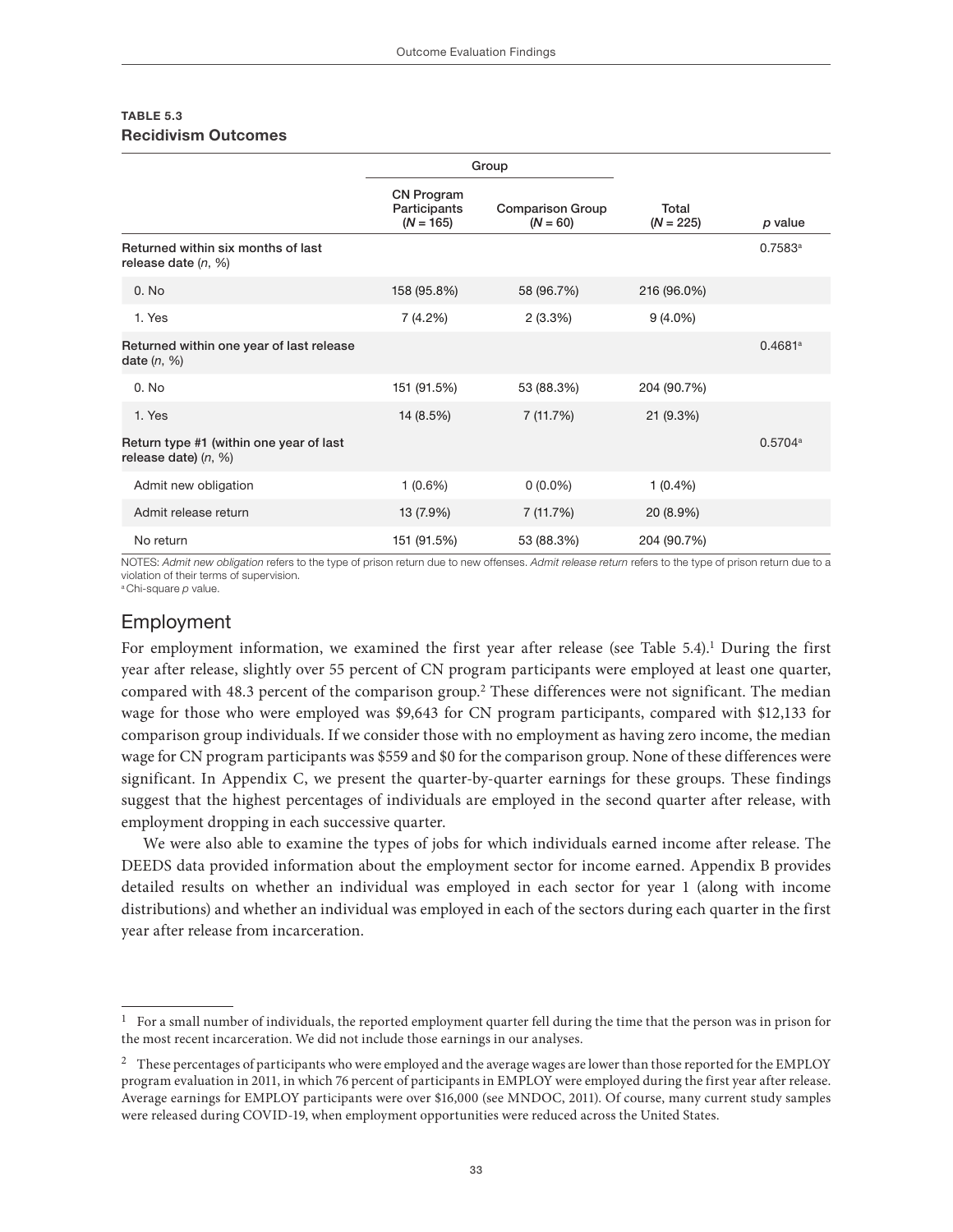#### TABLE 5.4 Employment During First Year After Release from Prison

|                                                              | Group                                            |                                       |                      |         |
|--------------------------------------------------------------|--------------------------------------------------|---------------------------------------|----------------------|---------|
|                                                              | <b>CN Program</b><br>Participants<br>$(N = 165)$ | <b>Comparison Group</b><br>$(N = 60)$ | Total<br>$(N = 225)$ | p value |
| Employment post-release (year 1) $(n, %)$                    |                                                  |                                       |                      | 0.36461 |
| 0. No                                                        | 74 (44.8%)                                       | 31 (51.7%)                            | 105 (46.7%)          |         |
| 1. Yes                                                       | 91 (55.2%)                                       | 29 (48.3%)                            | 120 (53.3%)          |         |
| Employment post-release (year 1 wages)<br>for those employed |                                                  |                                       |                      | 0.27382 |
| $\overline{N}$                                               | 91                                               | 29                                    | 120                  |         |
| Mean (SD)                                                    | 12,102.7 (11,632.75)                             | 15,797.2 (14,520.92)                  | 12,995.6 (12,428.97) |         |
| Median                                                       | 9,643.0                                          | 12,133.0                              | 10,095.0             |         |
| Range                                                        | 62.0; 63,220.0                                   | 104.0; 57,455.0                       | 62.0; 63,220.0       |         |
| Employment post-release (year 1 wages)<br>with zeros         |                                                  |                                       |                      | 0.69762 |
| N                                                            | 165                                              | 60                                    | 225                  |         |
| Mean (SD)                                                    | 6,674.8 (10,522.00)                              | 7,635.3 (12,784.47)                   | 6,931.0 (11,148.46)  |         |
| Median                                                       | 559.0                                            | 0.0                                   | 518.0                |         |
| Range                                                        | 0.0; 63,220.0                                    | 0.0; 57,455.0                         | 0.0; 63,220.0        |         |

NOTE: SD = standard deviation.

The most common sectors for employment were accommodation and food service (18.7 percent for CN program participants and 6.9 percent for comparison group); other services (14.3 percent for CN group and 6.9 percent for comparison group); administrative and support and waste management and remediation services (25.5 percent for CN program participants and 16.7 percent for comparison group); retail trade (19.8 percent for CN program participants and 13.8 percent for comparison group); manufacturing (17.6 percent of CN program participants and 17.2 percent of comparison group); and construction (8.8 percent of CN program participants and 17.2 percent of comparison group). None of the differences between the CN program participants and comparison groups was statistically significant.<sup>3</sup>

 $3$  An individual can appear in more than one job category if employed in more than one sector during the follow-up period.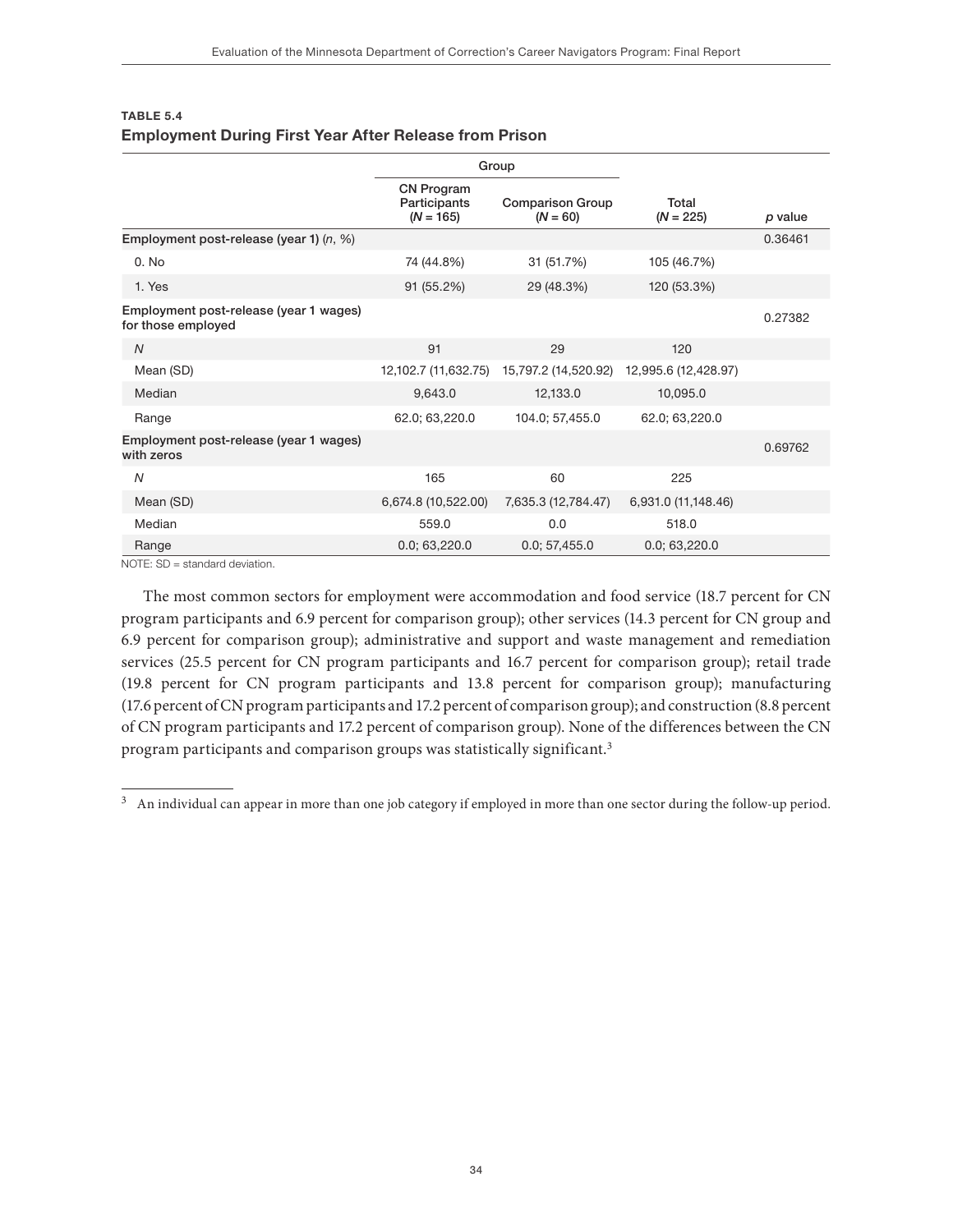# **Conclusions**

The MNDOC identified the need for career navigators as part of its 2016–2018 MAP to address a gap in support. It established a CN program that aimed to help incarcerated individuals prepare for release by providing academic and career guidance and post-release employment support to incarcerated CTE students.

The career navigators' responsibilities included (1) outreach to and recruitment of employers, as well as outreach to professional associations, other state agencies, community-based organizations, and colleges; (2) providing CTE students with academic and career advice and case management support; and (3) tracking participant progress in MNDOC programming and, upon release, documenting services students received, referrals made, and service delivery outcomes.

For individuals who declined CN services or who were not eligible to receive services, standard support services were available. These services included meeting with a case manager and transition coordinator while incarcerated and, when participating in MINNCOR, receiving support from the EMPLOY staff.

RAND and RTI International were asked to conduct a process and outcome evaluation of the CN program. Our evaluation was affected by challenges and the early termination of the program. The start of the CN program was delayed because of a violent incident at one of Minnesota's prisons, which suspended all programming for months. In addition, delays in hiring career navigators because of their employment classification and earlier-than-expected termination of the program precluded an examination of a full-fledged program operating over a stable period of time with outcomes examined for a robust sample. As a result, and as detailed in our findings, we were unable to conduct a robust outcomes evaluation of the CN program. A more stable environment in terms of program implementation and timing might have yielded more informative outcome results. Despite these challenges, we were able to document key implementation experiences and challenges and provide short-term outcome information for many program participants. We hope this information helps inform other states and programs interested in implementing a navigator-type program to support their incarcerated students.

# Findings

# Process Evaluation Findings

Although MNDOC Education consulted with other state staff in designing its CN program, those who oversaw EMPLOY and transition coordinator programs felt that they should have been more involved in identifying gaps in services, determining how best to avoid duplication, and leveraging existing resources. Some staff members felt that the career navigators should have focused primarily on education rather than employment because employment assistance was already the focus of the EMPLOY program.

Still, various facility staff noted that the CN program fit well with the mission of the MNDOC, provided needed help to incarcerated individuals transitioning back into the community, and addressed a gap in the MNDOC's ability to track individuals after release. Students also reported a need for CN services, with some expressing concerns that their current CTE programs did not align with their career interests, and with many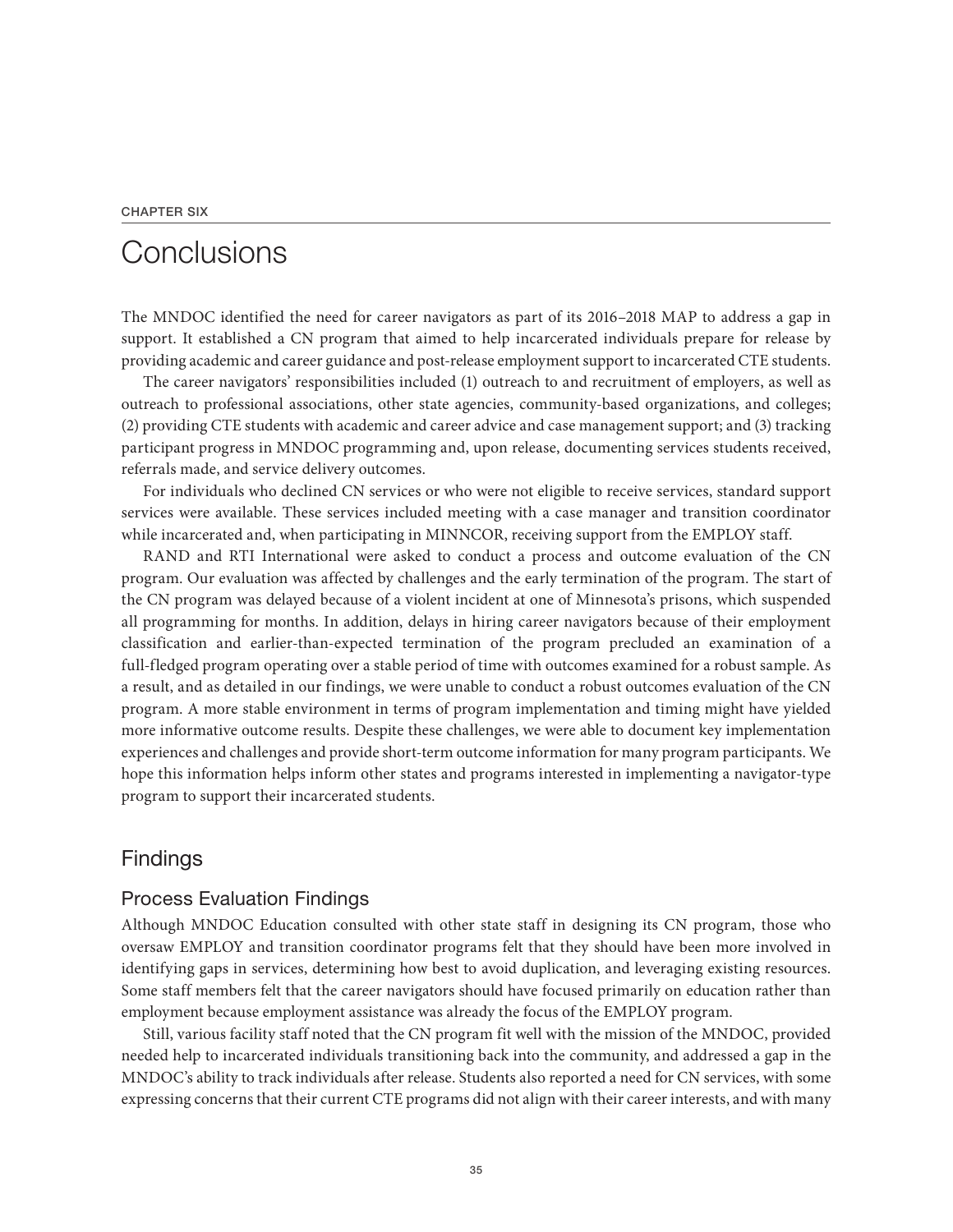expressing concerns about finding employment after release. Students felt that the CN services would help address both sets of concerns.

In the first year of the initiative, there were several communication and coordination challenges. Because the career navigators had to be hired through DEED instead of the MNDOC, they were not initially seen as part of the education team.

There was also confusion about the role of the career navigators. Although facility administration and staff were briefed on the role of the career navigators, there was still confusion among EMPLOY staff and transition coordinators when the career navigators initially started working in the facilities. The students also did not seem to know the difference between the career navigators and other service providers. The development of the CN handbook helped the career navigators solidify the different aspects of their job and how their roles and responsibilities aligned with other supports available at the facilities and in the communities.

Lack of a common student tracking system meant that the career navigators, EMPLOY staff, and transition coordinators did not know who was meeting with which students and when appointments were scheduled. The EMPLOY staff and career navigators also were not coordinating their contacts with employers.

Despite early implementation challenges, the CN program was beginning to address gaps in services and shortcomings noted by other facility staff. There were also plans to expand the CN program's target population to include adult education students and to expand career navigator services to include a greater emphasis on supporting transition to postsecondary education after release. The career navigators' supervisor also hoped that the career navigators could begin supporting American Job Centers in the facilities. However, the CN program was unable to make these changes before the end of the grant funding. The end of the program meant that the career navigators were only able to follow students out in the community until early summer 2020. This, in turn, had implications for the outcomes analysis.

Delays in implementing the CN program had implications for the full implementation of the CN model. Although the grant period began in 2018, the six-month delay in hiring (as a result of administration matters) meant that the four career navigators were not put into place until March 2019. It then took several months for the CN program to develop a CN handbook and to clarify the roles and responsibilities of the career navigators. The CN program did not begin recruitment of CTE students and service provision until July– August 2019. Furthermore, because of an incident in one facility that resulted in the death of a correctional officer, all CTE programming had to be suspended for a period of time, making it impossible to provide CN services to students in that facility.

The result was that the career navigators were able to provide services to program participants only from April–May 2019 to approximately May 2020. This meant that many CN program participants received services upon release from prison for only a few months. As noted in Chapter Five, only 44 percent of CN participants had been released by August 2020, when the CN program ended.

# Comparison of the MNDOC's Career Navigators Program with Other Types of Career Navigators

The MNDOC's concept for the career navigator role was similar to other navigator positions established by other states, education providers, and workforce development organizations to provide academic and career guidance to their target populations. The MNDOC concept of career navigators had many of the same features in terms of in-prison roles and responsibilities, community roles and responsibilities, and hiring and training practices, as identified from the targeted literature review and state interviews.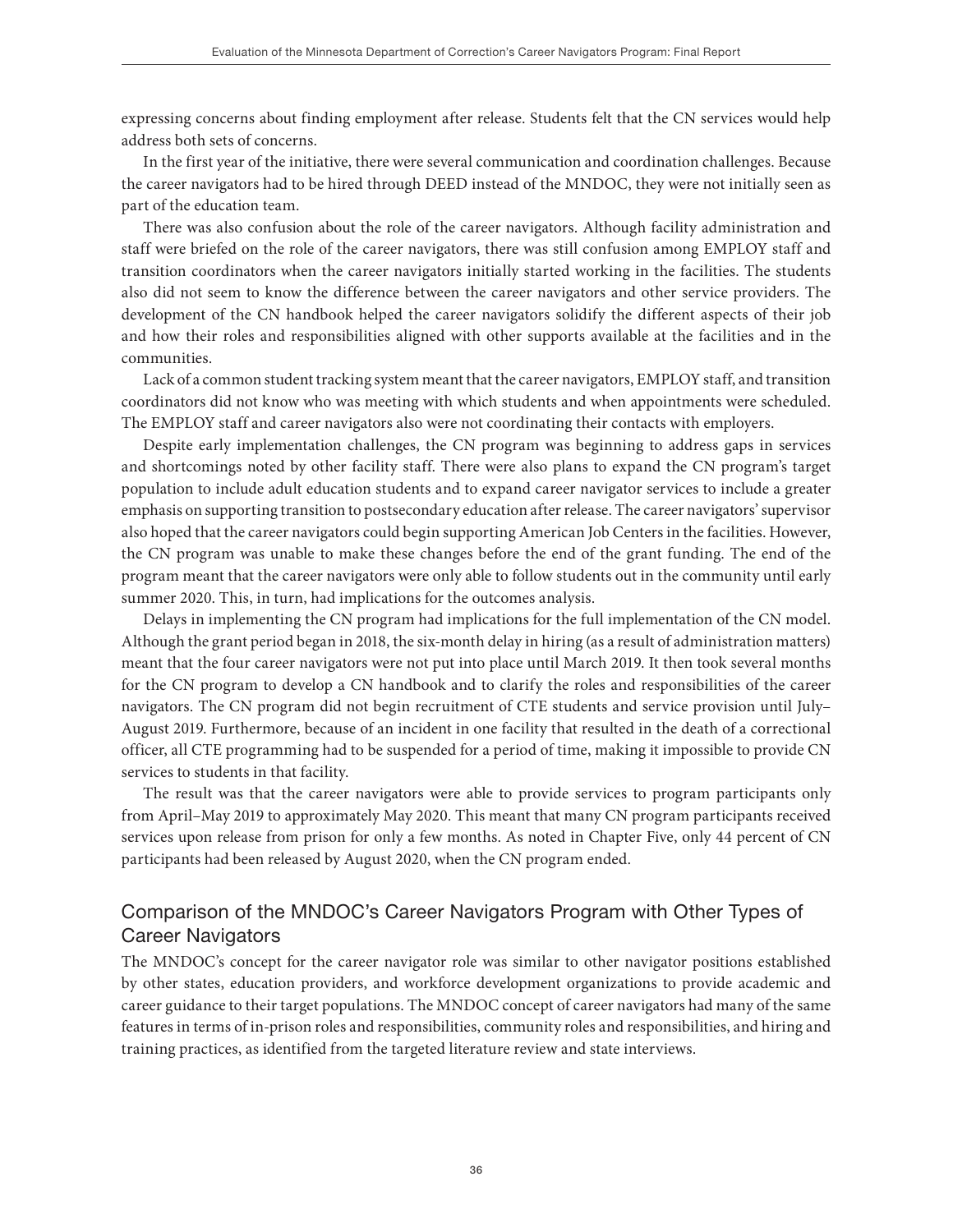# Outcomes Evaluation Findings

Most of the comparison group individuals had not been released by August 2020. Only 44 percent of CN program participants had been released. The difference between the groups was statistically significant. With sample sizes this small, particularly for the comparison group, our planned PSM was deemed inappropriate. Therefore, we presented our outcomes results as descriptive analyses only.

Our analyses showed that not everyone had one year of follow-up information; however, everyone had at least six months of follow-up. Thus, we focused our analysis on the first six months, then on 12 months.

We measured recidivism in terms of whether the individual was returned to the MNDOC within six months and within one year of release. We also considered the type of return. We found no differences in recidivism outcomes for the two groups. Less than 5 percent of CN program participants were returned to custody within six months of release. At year 1, 8.5 percent of the CN program participants had been returned to prison, compared with slightly less than 12 percent of the comparison group. The type of prison return was similar for both groups. Less than 10 percent returned in the first year after release; the vast majority of those were supervision returns. Individuals return to prison if they violate the terms of their supervision. The violations may not be for lawbreaking behaviors. Return-to-custody rates for new convictions are lower than for the Minnesota population in general; historically, between 6 and 8 percent of released individuals return to prison within a year for a new offense.

Employment findings were also similar for both groups. About half of the individuals in each group were employed at some point during the first year after their release from prison. Individuals participated in a variety of employment sectors, including construction, food service, and retail trade. Earnings for those who were employed averaged between \$10,000 and \$12,000 for the year.

# **Summary**

The concept of the career navigators helped fill an important gap in the overall educational plan for MNDOC. Although we were unable to measure how effective the CN program would have been if it had not experienced significant implementation delays, we believe the insights from the process evaluation and our comparison with other navigator programs provide important lessons learned. The experience of MNDOC in implementing the CN program is instructive for other states considering implementing a similar type of program for students who are incarcerated. For example, it underscored the importance of obtaining buy-in from other staff providing educational and reentry services, as well as ensuring close coordination and communication to enable the career navigators to become an integral part of the overall rehabilitative process.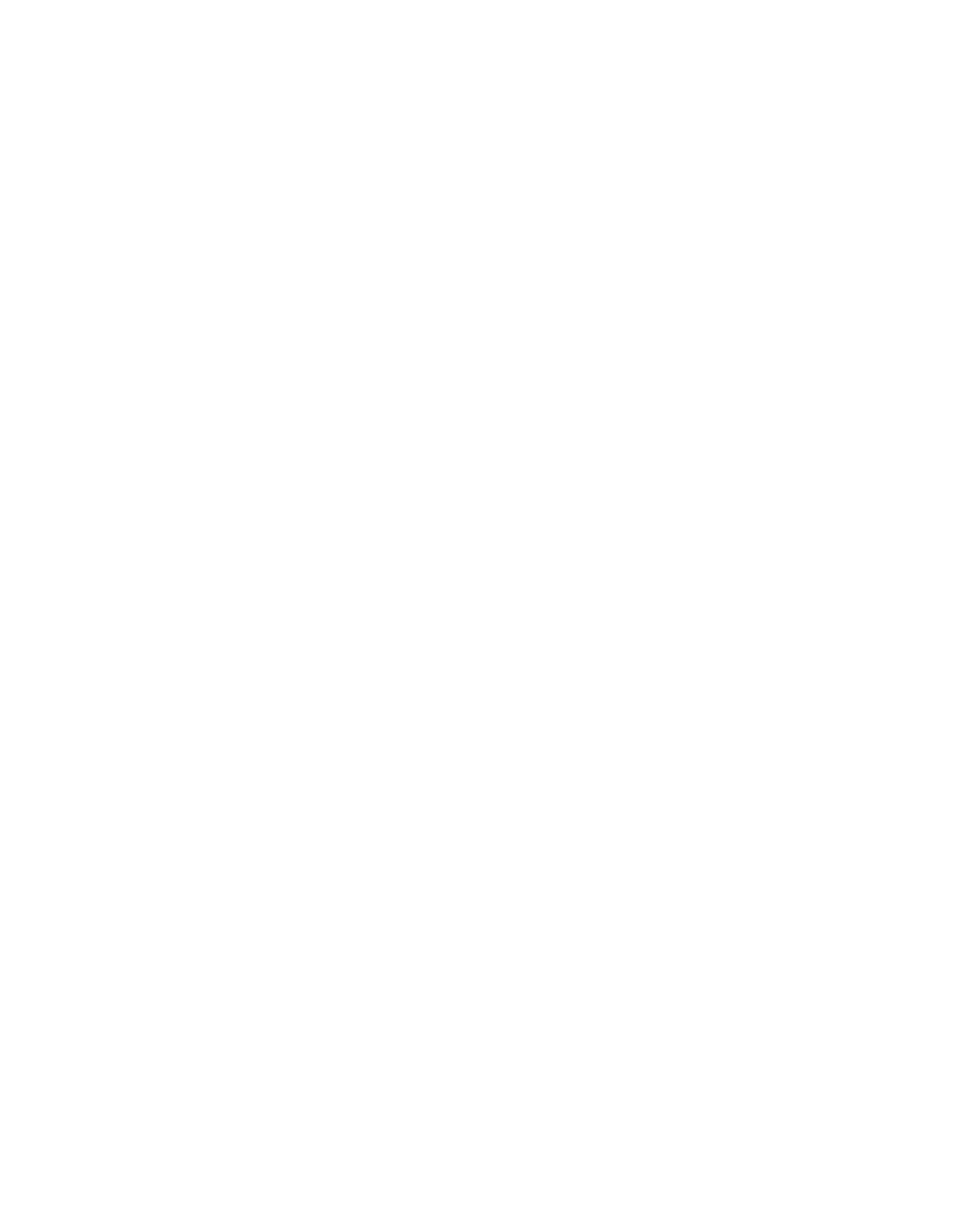# DEED Description for the Career Navigator Position

This appendix contains descriptions of the career navigator position provided by MNDOC's Career Navigators program staff. The description has been lightly edited for clarity.

State of Minnesota **Position Description A**

| Agency/Division                    |                                     | Employee's Name                           |           |
|------------------------------------|-------------------------------------|-------------------------------------------|-----------|
|                                    | Employment and Economic Development | XXXXXXX<br>XXXXXXX                        |           |
| Classification Title               | Working Title (if different)        | Position Control Number                   |           |
| Workforce Development Specialist 2 |                                     | DEED/DOC Career Navigator                 | 00xxxxxxx |
| Prepared by<br>Luis Brown-Pena     | Previous Incumbent                  | Appraisal Period<br>00/00/2018-00/00/2019 |           |
| Employee's Signature               | Date                                | Supervisor's Signature                    | Date      |

#### **POSITION PURPOSE**

This position will work in a team setting utilizing primary partnerships with other state agencies, including DEED, DHS, and Minnesota state; it will also partner with MNDOC departments, including reentry, parole, case management, MINNCOR EMPLOY, and Transitions.

This position exists to provide advanced, comprehensive career planning, job search, and goal setting with many offenders in the MNDOC facilities to address the gap in the education flowchart. The incumbent will work with offenders as they transition to communities by assisting with the development of career planning and meaningful education goals and provide developmental and career-planning services, leading to the acquisition of employment and or completion of a college degree and/or career technical certification. The incumbent will be responsible for utilizing programming expertise to create appropriate release and employment plans for each participant.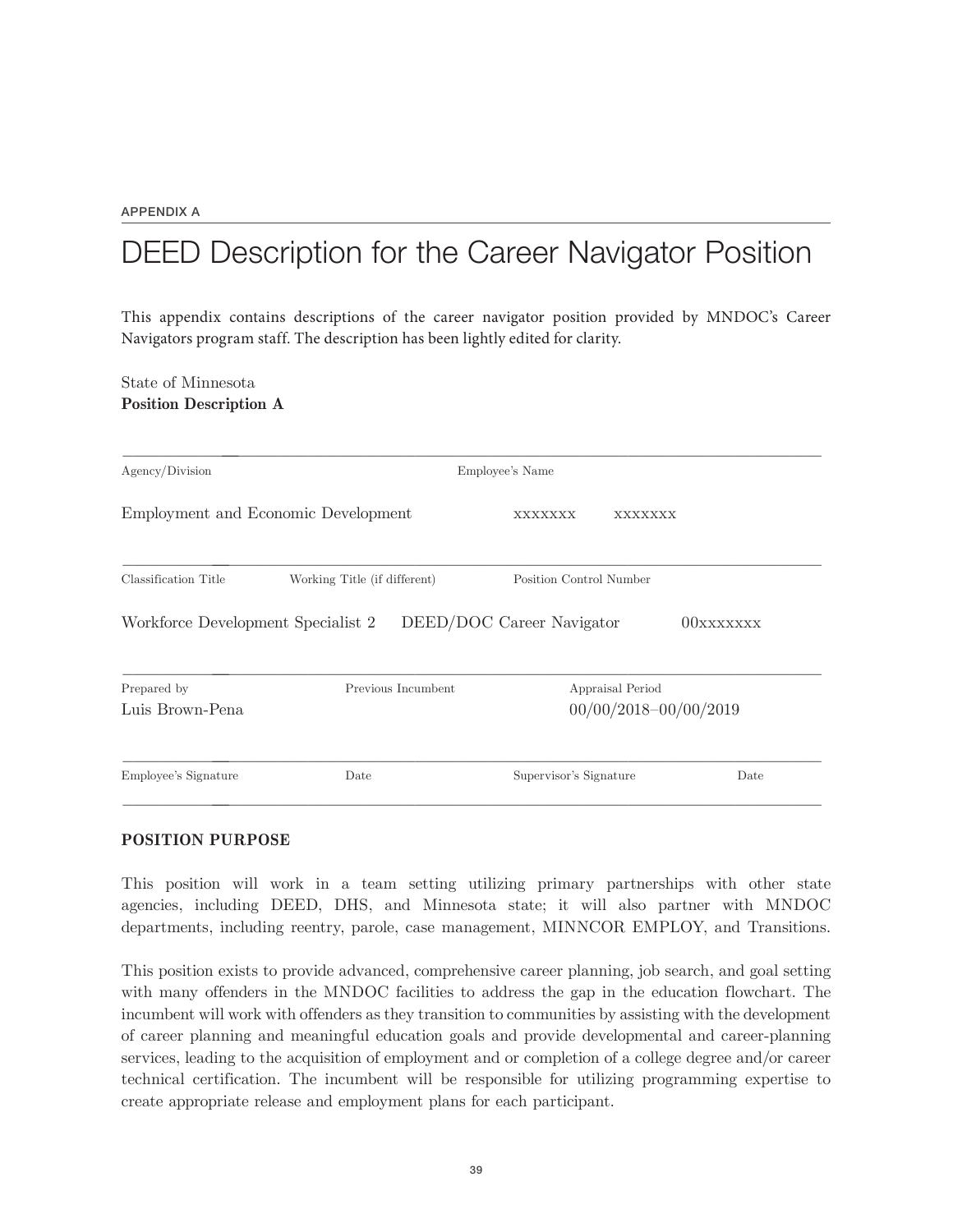The incumbent will serve as the primary link to employers to connect to job-ready offenders to employment by developing, validating, and qualifying new employment leads, establishing links with community resources and other state agency programs to provide seamless support services, creating partnerships to further expand the employer base in several different industries, and facilitating job placement.

The incumbent will be responsible for coordinating all reentry activities with MNDOC staff, WorkForce Center partners, education agencies, and community-based organizations to assist exoffenders obtain and retain employment.

#### **REPORTABILITY**

Reports to: DEED State Program Administrative Manager, and DOC Facility Education Director Supervises: Not applicable

 $\_$  . The contribution of the contribution of the contribution of the contribution of  $\mathcal{L}_\mathbf{u}$ 

# **DIMENSIONS**

Budget: Not applicable

Clientele: Individuals incarcerated and released from Minnesota correctional Facilities; DOC State Office Staff, Transition, State Office and Community Reentry Managers/ Staff; DOC Transition Coordinators, Case Managers and Planners; Probation Officers; WorkForce Center Partners; Veterans Employment Program Staff; Education and Community-Based Organizations; Non-Profit, State, County and Municipal Organizations; Individual Businesses; Trade Associations; Economic Development Agencies and Individuals; Vendors, and other State Agencies such as Labor and Industry and Commerce.

 $\_$  , and the set of the set of the set of the set of the set of the set of the set of the set of the set of the set of the set of the set of the set of the set of the set of the set of the set of the set of the set of th

Employee's Name Position Control Number

#### **Position Description B**

This position will work in a team setting utilizing primary partnerships with other state agencies, including DEED, DHS, and Minnesota state; it will also partner with MNDOC departments, including reentry, parole, case management, MINNCOR EMPLOY, and Transitions.

This position exists to provide advanced, comprehensive career planning, job search, and goal setting with many offenders in the MNDOC facilities to address the gap in the education flowchart. The incumbent will work with offenders as they transition to communities by assisting with the development of career planning and meaningful education goals and provide developmental and career-planning services, leading to the acquisition of employment and or completion of a college degree and/or career technical certification. The incumbent will be responsible for utilizing programming expertise to create appropriate release and employment plans for each participant.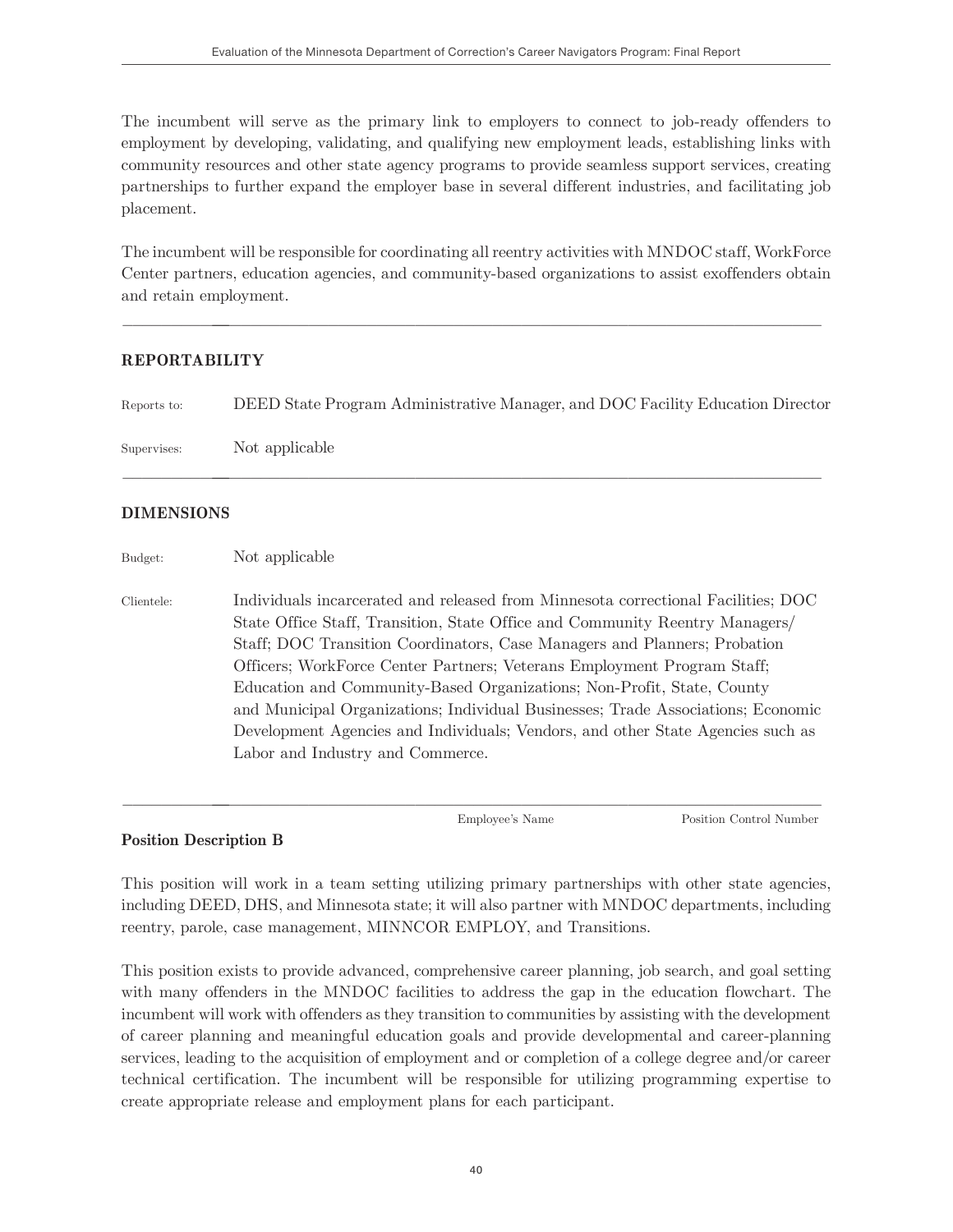The incumbent will serve as the primary link to employers to connect to job-ready offenders to employment by developing, validating, and qualifying new employment leads, establishing links with community resources and other state agency programs to provide seamless support services, creating partnerships to further expand the employer base in several different industries, and facilitating job placement.

The incumbent will be responsible for coordinating all reentry activities with MNDOC staff, WorkForce Center partners, education agencies, and community-based organizations to assist exoffenders obtain and retain employment.

#### **REPORTABILITY**

Reports to: DEED State Program Administrative Manager, and DOC Facility Education Director Supervises: Not applicable  $\_$  . The contribution of the contribution of the contribution of the contribution of  $\mathcal{L}_\mathbf{u}$ 

#### **DIMENSIONS**

Budget: Not applicable

Clientele: Individuals incarcerated and released from Minnesota correctional Facilities; DOC State Office Staff, Transition, State Office and Community Reentry Managers/Staff; DOC Transition Coordinators, Case Managers and Planners; Probation Officers; WorkForce Center Partners; Veterans Employment Program Staff; Education and Community-Based Organizations; Non-Profit, State, County and Municipal Organi zations; Individual Businesses; Trade Associations; Economic Development Agencies and Individuals; Vendors, and other State Agencies such as Labor and Industry and Commerce.

Employee's Name Position Control Number

Principal Responsibilities and Tasks

**Position Description B**

Responsibility #1 **Priority Time Discretion A 30% A** 

**Research, market to, and meet with potential employers on behalf of program participants. Compile, maintain, and report employer data and participant employment data. Create high levels of communication with employment groups and other state agencies on the benefits of hiring exoffenders. Work with partnering agencies and MNDOC Education, DEED, and the Transitions, and Re-entry departments to provide a smooth continuum of service for participants upon release.**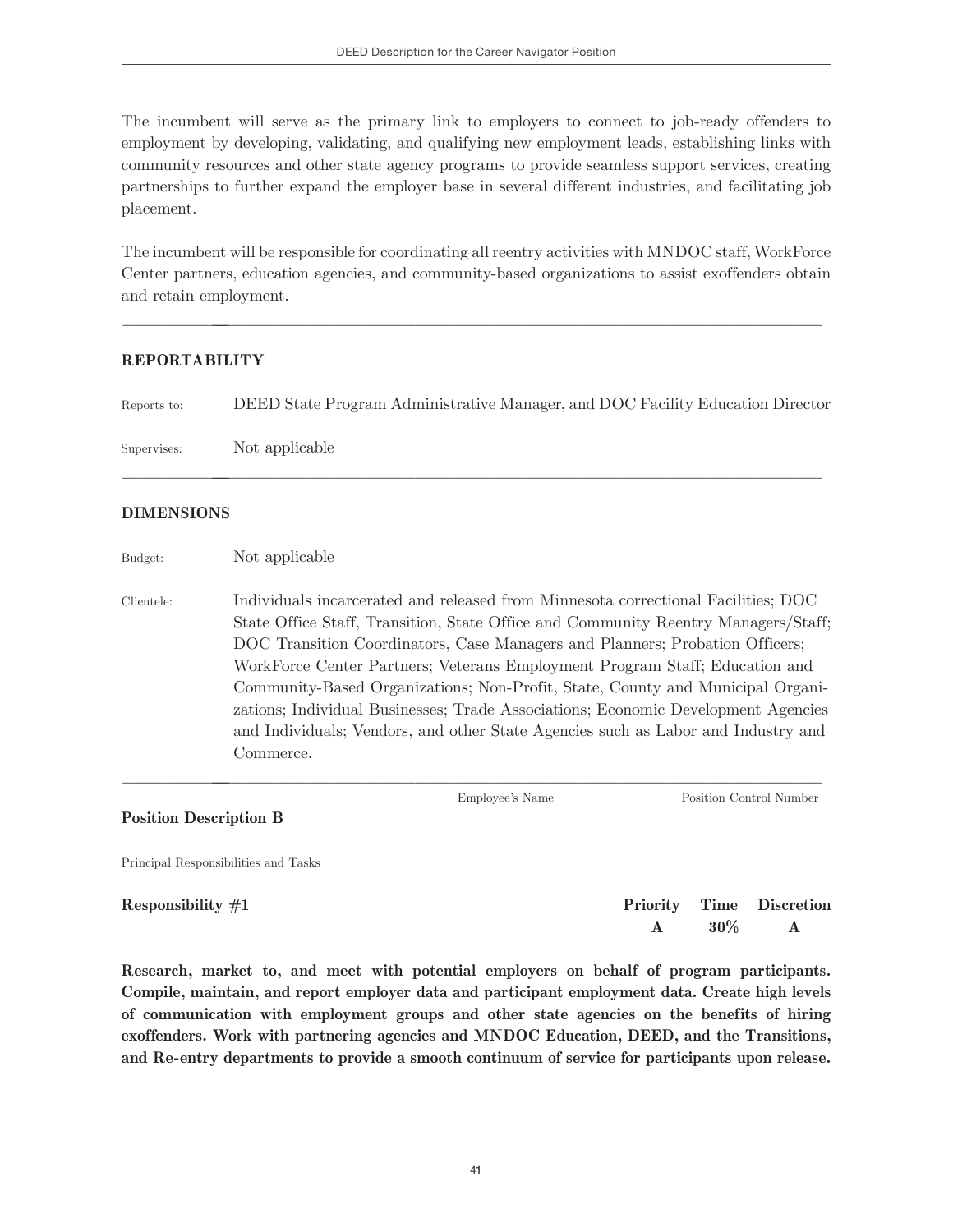#### **Tasks**

- A. Establish, develop, and maintain appropriate service-provider and customer relationships with offenders and exoffenders designated by MNDOC as applicable to the Community Reentry program.
- B. Develop and maintain relationship with education directors and other key MNDOC departments at the prison facilities to provide support to participants who are being referred upon release.
- C. Create and maintain central physical and electronic access points for job postings and leads.
- D. Maintain database of employment groups and state agencies contacted: address employer inquiries; conduct marketing efforts; and respond to stakeholders.
- E. Give presentations to large employer groups, private organizations, legislative groups, and staff from other state agencies about MNDOC Education programs, skills trainings, and labor market information.
- F. Provide and/or refer program participants to immediate résumé assistance and supervised access to job-search tools.
- G. Facilitate, organize, and coordinate face-to-face opportunities for program participants to meet and interview with employers.
- H. Place program participants in permanent and long-term livable-wage jobs.
- I. Identify and create short-term transitional employment opportunities with nonprofit agencies, governmental agencies, or for-profit employers.
- J. Perform regular follow-up with employers to monitor participant progress, confirm employment retention, and address any consequential concerns.
- K. Establish, develop, and maintain relationships with participants' parole agents for transparent communication.
- L. Integrate each program participant's employment activity with a MNDOC-developed case management plan and keep partnering staff continuously apprised of participant's progress and employment status.
- M. Collaborate with community-based organization–sourced job-training programs that offer certifications, diplomas, and/or licensures.
- N. Refer participants to academic programs that would realistically increase their earning capacities in the current and foreseeable job market.
- O. Perform scheduled follow-up with employers to ascertain participant progress, confirm job retention, and address consequential concerns.
- P. Solicit and gainfully employ continuous feedback and peer and self-critiquing methods and instruments to improve service delivery and knowledge.

#### **Responsibility**  $\#2$

| ${\rm Responsibility}\ \#2$ |  | <b>Priority Time Discretion</b> |
|-----------------------------|--|---------------------------------|
|                             |  | $\mathbf{A}$ 40% $\mathbf{A}$   |

**Advising and participant case management: Use expertise in state agency programs and resources to make appropriate referrals for all participants. Provide regular group and/or individual participant contact sessions to address needs and collaborate with MNDOC Education staff and other career navigators to support at-risk participants. Serve as the primary liaison between MNDOC Education, DEED, DHS, Minnesota state, and employer partners to ensure that expectations, goals, and objectives are synchronized.**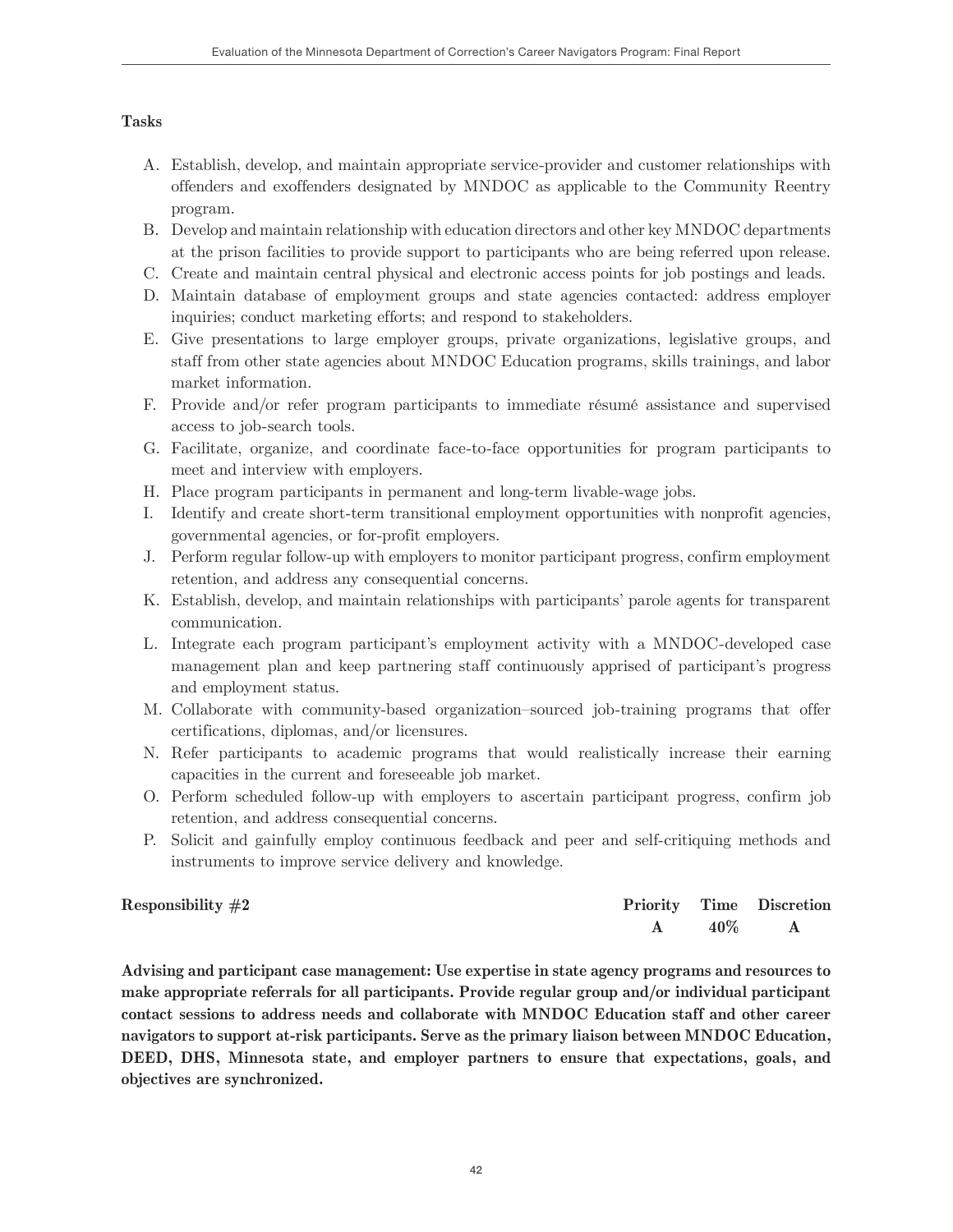#### **Tasks**

- A. Monitor participant intakes, assist in determining goals and objectives, identify barriers and challenges that may impede participant success, and provide support in developing a plan of action to help participants achieve their goals.
- B. Provide advice about program planning and assist potential participants in all aspects of the program-enrollment process.
- C. Work with MNDOC Education staff to enroll eligible students in appropriate career technical or college programs.
- D. Serve as a professional resource for academic advising and coordinate DEED and WorkForce Center engagement and access to DHS public health benefits as appropriate.
- E. Support participant success, retention, and completion through consistent participant engagement.
- F. Integrate each program participant's employment goals and activities with the participant's case management plan, and keep partnering staff continuously apprised of participant's progress.
- G. Minimize and remove duplication of services provided to participants through multiple providers.

| ${\rm Responsibility}\ \#3$ |  | Priority Time Discretion      |
|-----------------------------|--|-------------------------------|
|                             |  | $\mathbf{A}$ 20% $\mathbf{A}$ |

**Maintain participant records and documentation: Gather and maintain all assigned participant case records and documentation in electronic and hard copy files. Use electronic expertise to ensure retention of data to include enrollment, assessment, support services, contact information, programs of study, and retention activities using DOC, DEED, DHS, U.S. Department of Labor, and local college reporting systems.** 

#### **Tasks**

- A. Create and maintain a program-specific database and produce forms and reports on activities weekly, including partner activity, participant enrollments, referrals, and progressions. Barrier identifications and resolutions.
- B. Track and maintain a database indicating participant activities, referrals, and service delivery outcomes.
- C. Maintain a consistent centralized information access and network for program partners and support groups.
- D. Ensure all required reports and records are in compliance with all HIPAA, DEED, and MNDOC policies.
- E. Prepare and maintain documentation and reposts that meet reentry grant guidelines.
- F. Monitor monthly progress reports, provide necessary follow-up, and enter required data into the MNDOC electronic system as appropriate.
- G. Create program policies and procedures documentation as required by the external researcher team.
- H. Actively participate in meetings as required.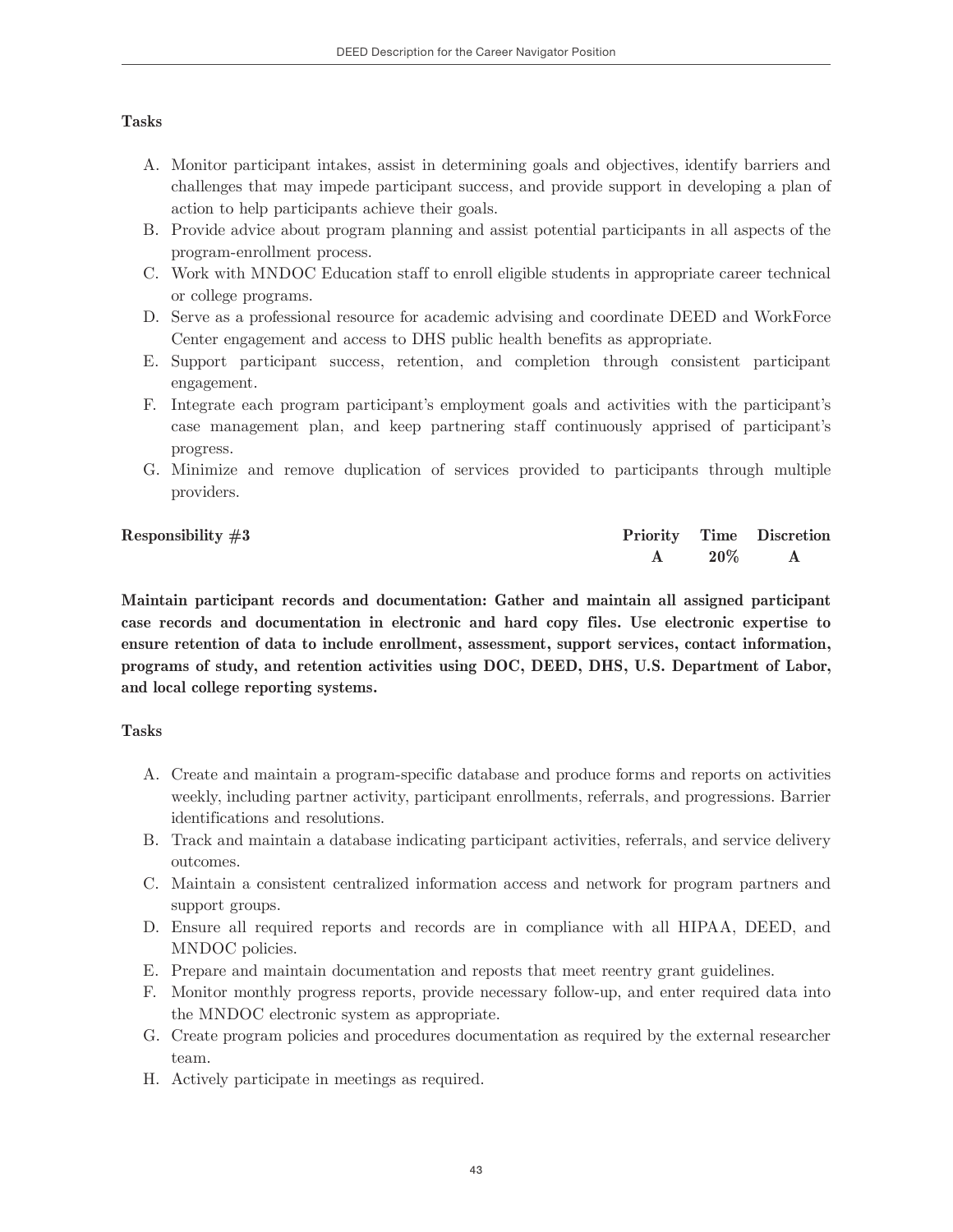- I. Report to the MNDOC and DEED administration and external research team all aspects of the grant activities and data updates on a monthly basis.
- J. Record and document participant activities, referrals, and service delivery outcomes.

#### **Responsibility** #4

| ${\rm Responsibility}\ \#4$ |                  | Priority Time Discretion |
|-----------------------------|------------------|--------------------------|
|                             | $\mathbf{A}$ 10% |                          |

**Follow all agency policies, state statutes, and statewide policies. Support the vision, mission, goals, and initiatives of the MNDOC.** 

#### **Tasks**

- A. Follow all agency policies, state statutes, and statewide policies. Support the vision, mission, goals, and initiatives of the MNDOC.
- B. Attend and participate in Twin Cities Transition Coalition and MNDOC Transition career and job fairs meetings, as opportunity permits.
- C. Attend events hosted by and participate in community-based service organizations; economic development; postsecondary educational institutions; WorkForce Centers; veterans, dislocated worker, and local investment boards and committees; chambers of commerce; and other local, state, MNDOC, county, and city area hiring, career, and employment organization as applicable and authorized.
- D. Other duties and related tasks as needed.

### **Core Responsibilities**

(Responsibilities are core responsibilities applicable throughout the department. These statements and tasks should be adjusted to fit the position described. Priority is not necessary for these responsibilities.)

#### **Responsibility Statement**

The candidate exhibits a professional demeanor at all times, including positive and effective working relationships. They comply with applicable statutes, rules, regulations, and policies to effectively carry out the requirements of the position and the goals of the MNDOC, DEED, and other partnering state agencies.

- A. Completes work assignments willingly and without complaint.
- B. Develops and sustains productive, effective, and positive relationships with staff and all constituencies.
- C. Possesses current knowledge of applicable statutes, rules, regulations, and policies about issues, including affirmative action, Americans with Disabilities Act (ADA), harassment policies, code of ethics, and violence prevention.
- D. Attends all required training and other sessions necessary to remain current in job knowledge and skills and for growth and development purposes.
- E. Reports for duty as scheduled. Uses time wisely. Minimizes all types of waste and is conscious of costs.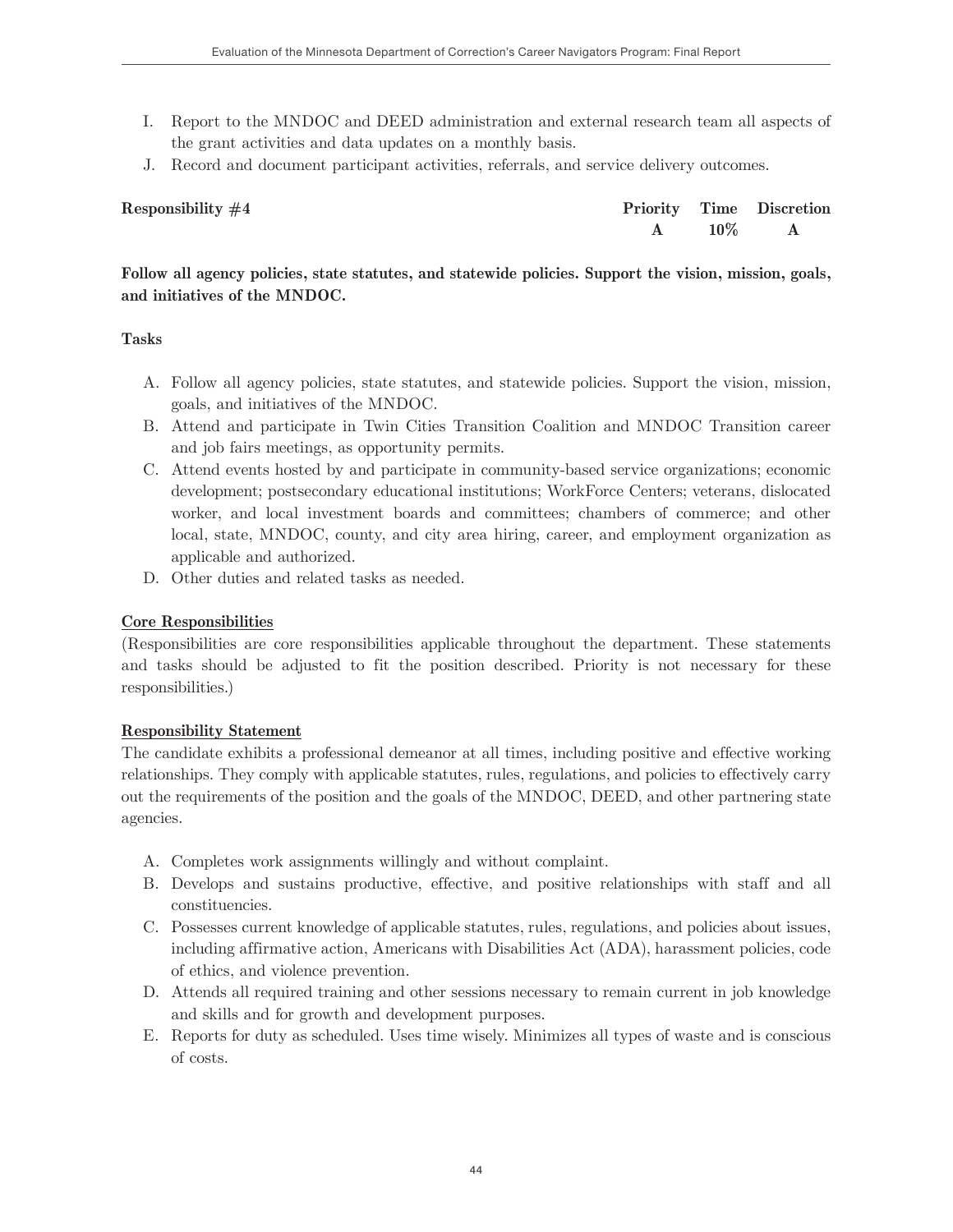#### **Responsibility Statement**

Workplace values: Every individual is responsible for adhering to and implementing the agency's core values while performing their job so that the working environment is supportive of and conducive to improving team and individual capabilities, productivity, and quality. Each of us has accountability for achievement of the mission and vision of the department.

We value each other by

- respecting each other's skills, talents, and contributions
- recognizing that all jobs are equally important and that each and every one of us plays an important role in doing the work of the group
- listening to each other and acting on that which we hear
- supporting each other during times of change
- being flexible, tolerant, and adaptable; incorporating our different styles so that objectives are achieved; and taking advantage of diverse methods and varying ideas
- taking responsibility to share learning and growth
- constantly seeking and being open to opportunities to improve both personal and task performance.

#### **Responsibility Statement**

Customer service: You are responsible for satisfying the needs of your customers by providing quality customer service. You represent your division, the Department of Employment and Economic Development, and the state of Minnesota.

- Great customer service is proactive—you have to actively look for ways to serve the customer.
- Each contact should be handled as if you have only one chance to satisfy the customer.
- Attitude is contagious: Is yours worth catching?

# **Position Description C**

**Nature and Scope** (relationships, knowledge, skills and abilities, problem-solving and creativity, freedom to act)

# **Relationships**

This position works daily with individuals incarcerated in Minnesota correctional facilities and individuals released from these facilities.

This position works closely, on a daily basis, with MNDOC Education staff and weekly with DEED and WorkForce Center partner staff, DHS, and Minnesota state. Information is shared in person and through written and electronic communication with other individuals in local Workforce Centers, in correctional facilities, and other state and local partner organizations.

# **Knowledge, Skills, and Abilities**

This position assists exoffenders with obtaining and retaining employment and securing other transition assistance needed to maintain successful employment. This requires the following: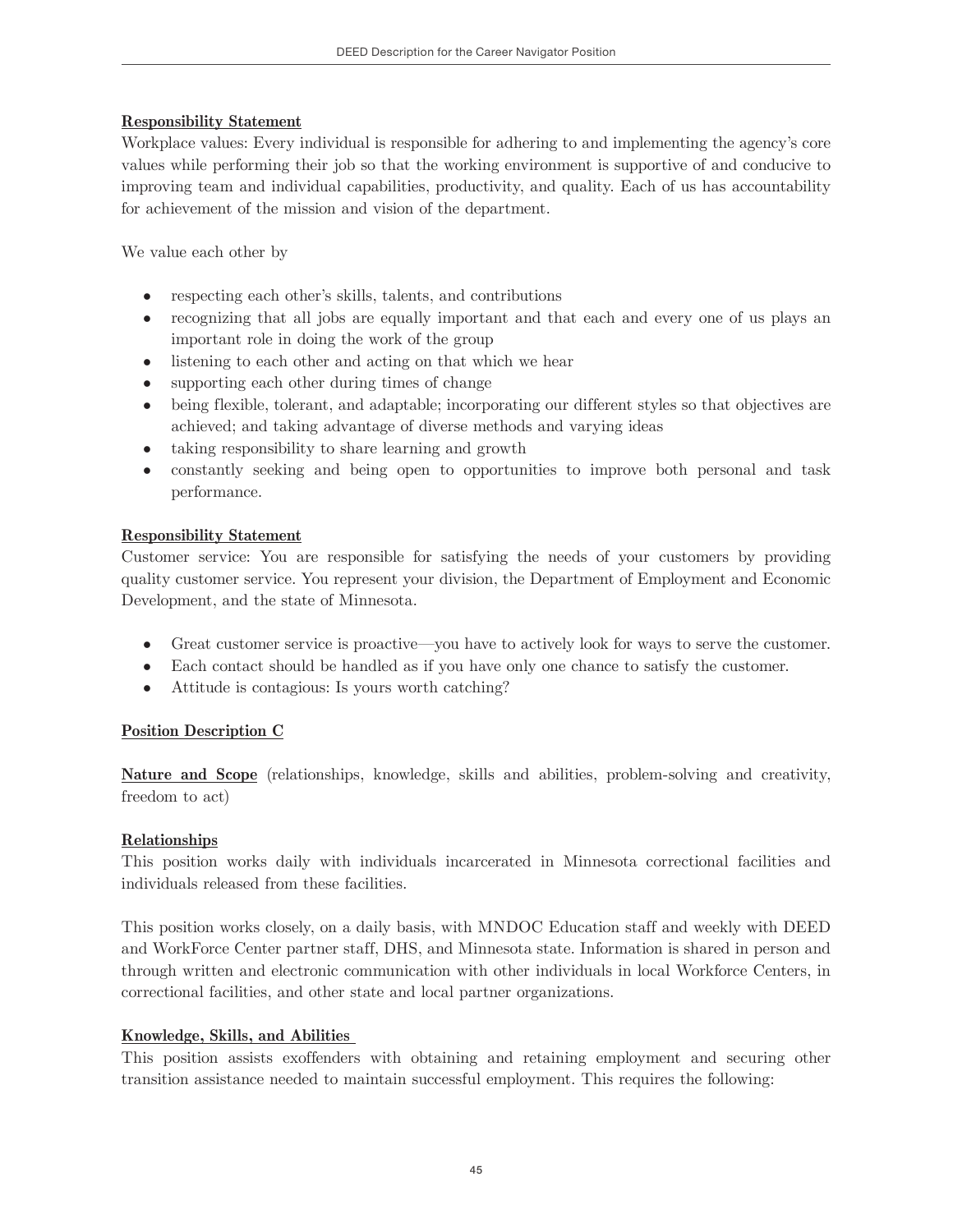- 1. Knowledge of Minnesota's correctional system and services available to offenders in the MNDOC facilities
- 2. Knowledge of general case management, employment counseling, cognitive-behavioral interventions, community resources navigation, and employment acquisition and retention techniques
- 3. Knowledge of WorkForce Center services
- 4. Knowledge of the DHS program resources and services
- 5. Knowledge of DEED and community resources, especially transition services available to exoffenders
- 6. Knowledge of general and customized job-seeking skills techniques focused on the needs of exoffenders
- 7. Knowledge of local labor market information
- 8. Skills and experience in effective group facilitation and workshop presentation techniques, including techniques focused to the needs of exoffenders
- 9. Skills with using computer equipment and various software programs, including using and maintaining database software, storage and retrieval, email communications, and accessing information via approved networks
- 10. Skills in explaining WorkForce Center resources and service, DEED programs and resources, DHS programs and resources, and Minnesota state processes and programs
- 11. Skills in responding to the unique questions and needs of this population
- 12. Excellent listening skills
- 13. Ability to read and interpret laws, rules, and regulations
- 14. Ability to communicate clearly, concisely, and accurately in written and verbal forms
- 15. Ability to summarize events and provide analysis and interpretation
- 16. Ability to lead and/or participate in teams comprising all partners.

# **Problem Solving and Creativity**

The incumbent in this position will work with individuals who are in Minnesota state correctional facilities and recently released exoffenders. Their felony record may create difficulties in obtaining and retaining employment. Many may have limited education and/or job skills. Their criminal record will create difficulties in obtaining and retaining employment. Assisting in the areas of job-seeking skills, applying to jobs, interviewing, and counseling techniques are creative and challenging problem-solving areas. It is particularly challenging to encourage a participant to increase their awareness, recognize barriers to employment, understand the nature of jobs and job qualifications, develop employment plans and follow through on them, and become aware of other transitional services that can benefit them.

Creativity is limited only by the ability and ingenuity of the incumbent and the level of the applicant or participant. This freedom from constrictions enables the incumbent to use the various attributes of the staff and materials available.

Referrals to other agencies result when individual problems, such as those relating to legal, medical, psychological, and financial matters, are outside the employment-counseling realm or when problems are beyond the competency and/or constraints of employment counseling.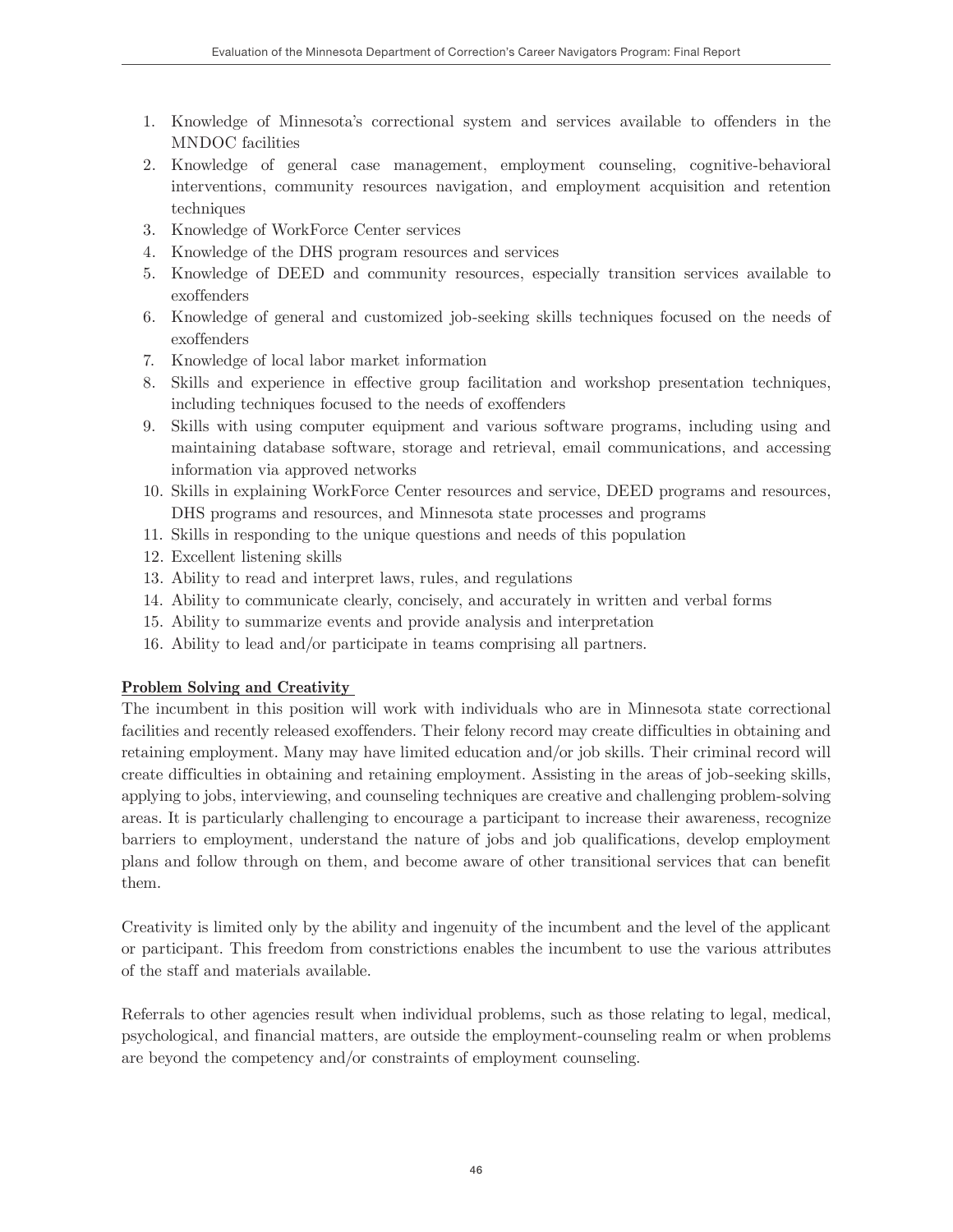#### **Freedom to Act**

The incumbent in this position reports directly to the Education Director at the home facility and indirectly to the MNDOC Director of Career Technical Education at Central Office. Informal consultations occur as needed with seeking advice or gaining approval on such matters as how to effectively work with individuals served by this program and relevant program requirements and policies. Performance is periodically formally reviewed. Informal evaluations and reviews may occur at any time.

Federal and state employment–related laws and department regulations, policies, and guidelines set broad parameters of the position. Working with these limitations, the incumbent is allowed considerable freedom of judgment and action in the exercise of this position. Access to management is available at any time and suggestions are given consideration.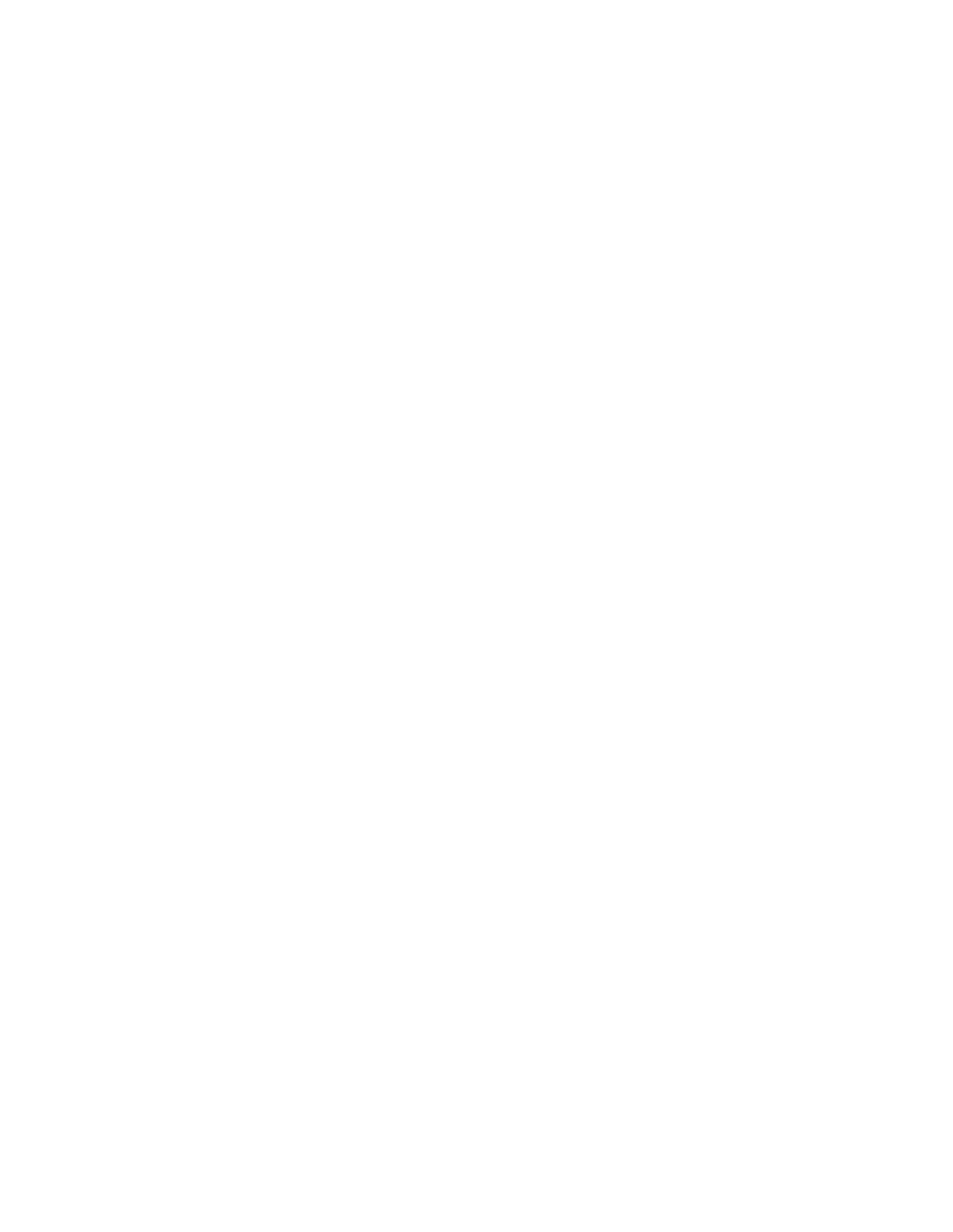#### APPENDIX B

# Detailed Employment Tables

Table B.1 presents data about the number of individuals who were employed after release by quarter, the number employed during the first year after release, and earnings. Earnings are presented two ways: (1) "employment post-release (first quarter wages)," which are the results for those who had earnings (individuals without earnings are dropped from the analysis) and (2) "employment post-release (first quarter wages) with zeros," for which we assign a value a 0 for individuals with no earnings and keep them in the descriptive analysis. We also present the percentage of individuals who were employed in different sectors of the workforce. An individual may be represented in more than one employment sector. The table draws from Minnesota DEEDS data that were provided to us by the MNDOC.

|                                                          | CN<br>$(N = 165)$     | Comparison<br>$(N = 60)$ | Total<br>$(N = 225)$  | p value               |
|----------------------------------------------------------|-----------------------|--------------------------|-----------------------|-----------------------|
| Employment post-release (first quarter) $(n, %)$         |                       |                          |                       | $0.6642$ <sup>a</sup> |
| 0. No                                                    | 123 (74.5%)           | 43 (71.7%)               | 166 (73.8%)           |                       |
| 1. Yes                                                   | 42 (25.5%)            | 17 (28.3%)               | 59 (26.2%)            |                       |
| Employment post-release (first quarter wages)            |                       |                          |                       | 0.0364 <sup>b</sup>   |
| Ν                                                        | 42                    | 17                       | 59                    |                       |
| Mean (SD)                                                | 2,327.7<br>(2,765.14) | 3,648.0<br>(3,303.25)    | 2,708.2<br>(2,962.88) |                       |
| Median                                                   | 1,052.0               | 2,356.0                  | 1661.0                |                       |
| Range                                                    | 66.0; 12,723.0        | 573.0; 10,750.0          | 66.0; 12,723.0        |                       |
| Employment post-release (first quarter wages) with zeros |                       |                          |                       | 0.4232 <sup>b</sup>   |
| N                                                        | 165                   | 60                       | 225                   |                       |
| Mean (SD)                                                | 592.5<br>(1,716.36)   | 1,033.6<br>(2,388.95)    | 710.1<br>(1,923.08)   |                       |
| Median                                                   | 0.0                   | 0.0                      | 0.0                   |                       |
| Range                                                    | 0.0; 12,723.0         | 0.0; 10,750.0            | 0.0; 12,723.0         |                       |
| Employment post-release (second quarter) $(n, %)$        |                       |                          |                       | 0.5276a               |
| 0. No                                                    | 94 (57.0%)            | 37 (61.7%)               | 131 (58.2%)           |                       |
| 1. Yes                                                   | 71 (43.0%)            | 23 (38.3%)               | 94 (41.8%)            |                       |
| Employment post-release (second quarter wages)           |                       |                          |                       | 0.4159 <sup>b</sup>   |
| $\overline{N}$                                           | 71                    | 23                       | 94                    |                       |

#### TABLE B.1 Detailed Employment Results for Individuals Employed After Release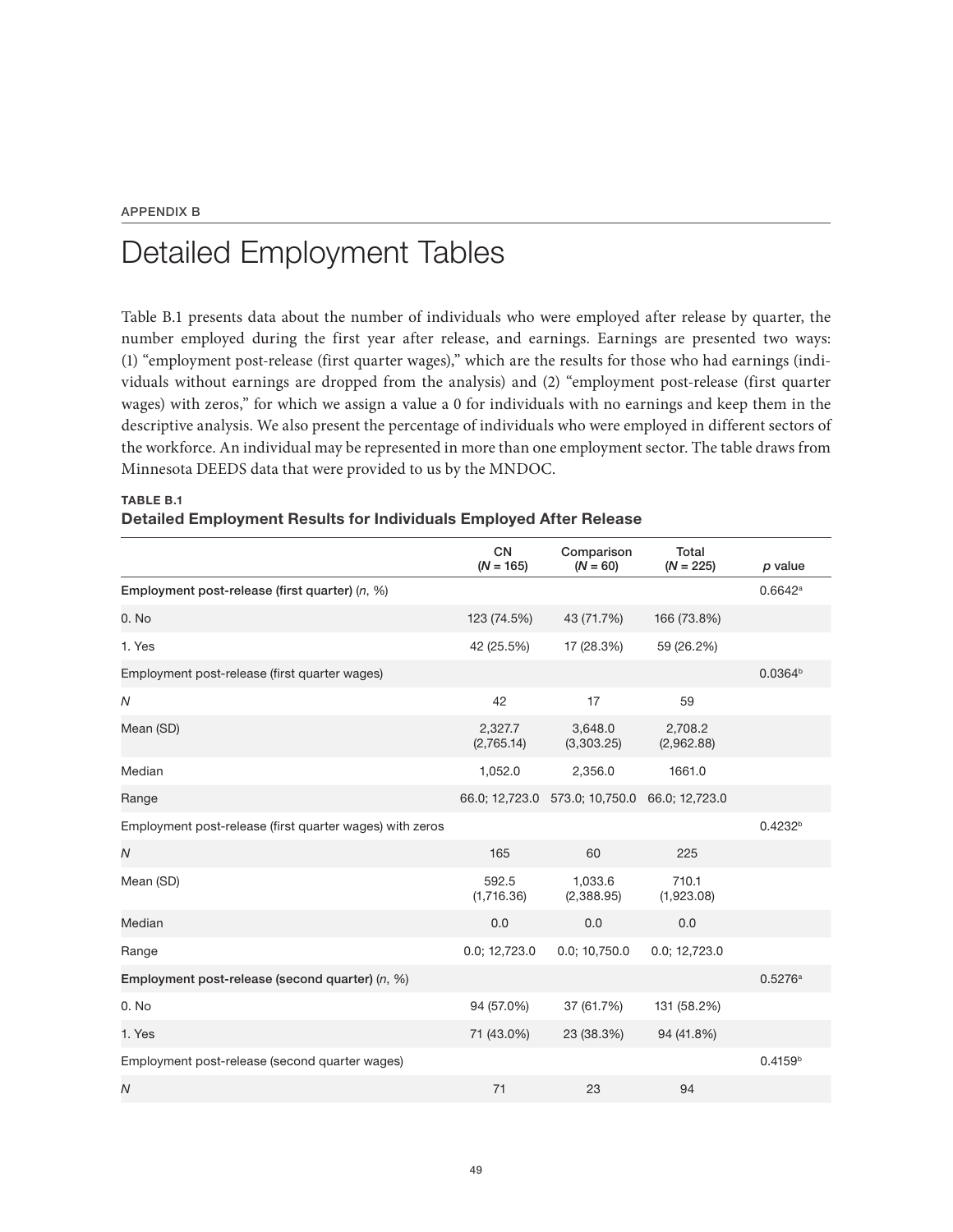|                                                              | CN<br>$(N = 165)$      | Comparison<br>$(N = 60)$                      | Total<br>$(N = 225)$   | p value             |
|--------------------------------------------------------------|------------------------|-----------------------------------------------|------------------------|---------------------|
| Mean (SD)                                                    | 5,105.1<br>(3,873.81)  | 6,247.7<br>(4,976.50)                         | 5,384.6<br>(4, 171.04) |                     |
| Median                                                       | 4,307.0                | 4,666.0                                       | 4,358.0                |                     |
| Range                                                        |                        | 35.0; 19,394.0 104.0; 16,369.0 35.0; 19,394.0 |                        |                     |
| Employment post-release (second-quarter wages)<br>with zeros |                        |                                               |                        | 0.7174b             |
| Ν                                                            | 165                    | 60                                            | 225                    |                     |
| Mean (SD)                                                    | 2,196.7<br>(3,582.31)  | 2,395.0<br>(4,314.87)                         | 2,249.6<br>(3,782.48)  |                     |
| Median                                                       | 0.0                    | 0.0                                           | 0.0                    |                     |
| Range                                                        | 0.0; 19,394.0          | 0.0; 16,369.0                                 | 0.0; 19,394.0          |                     |
| Employment post-release (third quarter) $(n, %)$             |                        |                                               |                        | 0.7233a             |
| 0. No                                                        | 103 (62.4%)            | 39 (65.0%)                                    | 142 (63.1%)            |                     |
| 1. Yes                                                       | 62 (37.6%)             | 21 (35.0%)                                    | 83 (36.9%)             |                     |
| Employment post-release (third quarter wages)                |                        |                                               |                        | 0.1976 <sup>b</sup> |
| Ν                                                            | 62                     | 21                                            | 83                     |                     |
| Mean (SD)                                                    | 5,515.4<br>(4, 518.67) | 7,027.5<br>(5, 122.49)                        | 5,898.0<br>(4,693.26)  |                     |
| Median                                                       | 4,965.0                | 7,165.0                                       | 5,104.0                |                     |
| Range                                                        | 34.0; 24,182.0         | 0.0; 17,423.0                                 | 0.0; 24,182.0          |                     |
| Employment post-release (third quarter wages) with zeros     |                        |                                               |                        | 0.8804 <sup>b</sup> |
| Ν                                                            | 165                    | 60                                            | 225                    |                     |
| Mean (SD)                                                    | 2,072.4<br>(3,843.61)  | 2,459.6<br>(4,507.84)                         | 2,175.7<br>(4,024.67)  |                     |
| Median                                                       | 0.0                    | 0.0                                           | 0.0                    |                     |
| Range                                                        | 0.0; 24,182.0          | 0.0; 17,423.0                                 | 0.0; 24,182.0          |                     |
| Employment post-release (fourth quarter) $(n, %)$            |                        |                                               |                        | 0.3893a             |
| 0. No                                                        | 114 (69.1%)            | 45 (75.0%)                                    | 159 (70.7%)            |                     |
| 1. Yes                                                       | 51 (30.9%)             | 15 (25.0%)                                    | 66 (29.3%)             |                     |
| Employment post-release (fourth quarter wages)               |                        |                                               |                        | 0.3389 <sup>b</sup> |
| N                                                            | 51                     | 15                                            | 66                     |                     |
| Mean (SD)                                                    | 5,866.1<br>(5, 119.39) | 6,988.5<br>(4, 818.74)                        | 6,121.2<br>(5,038.46)  |                     |
| Median                                                       | 4,537.0                | 7,965.0                                       | 5,706.5                |                     |
| Range                                                        | 96.0; 19,644.0         | 296.0; 16,417.0                               | 96.0; 19,644.0         |                     |
| Employment post-release (fourth quarter wages) with<br>zeros |                        |                                               |                        | 0.5079 <sup>b</sup> |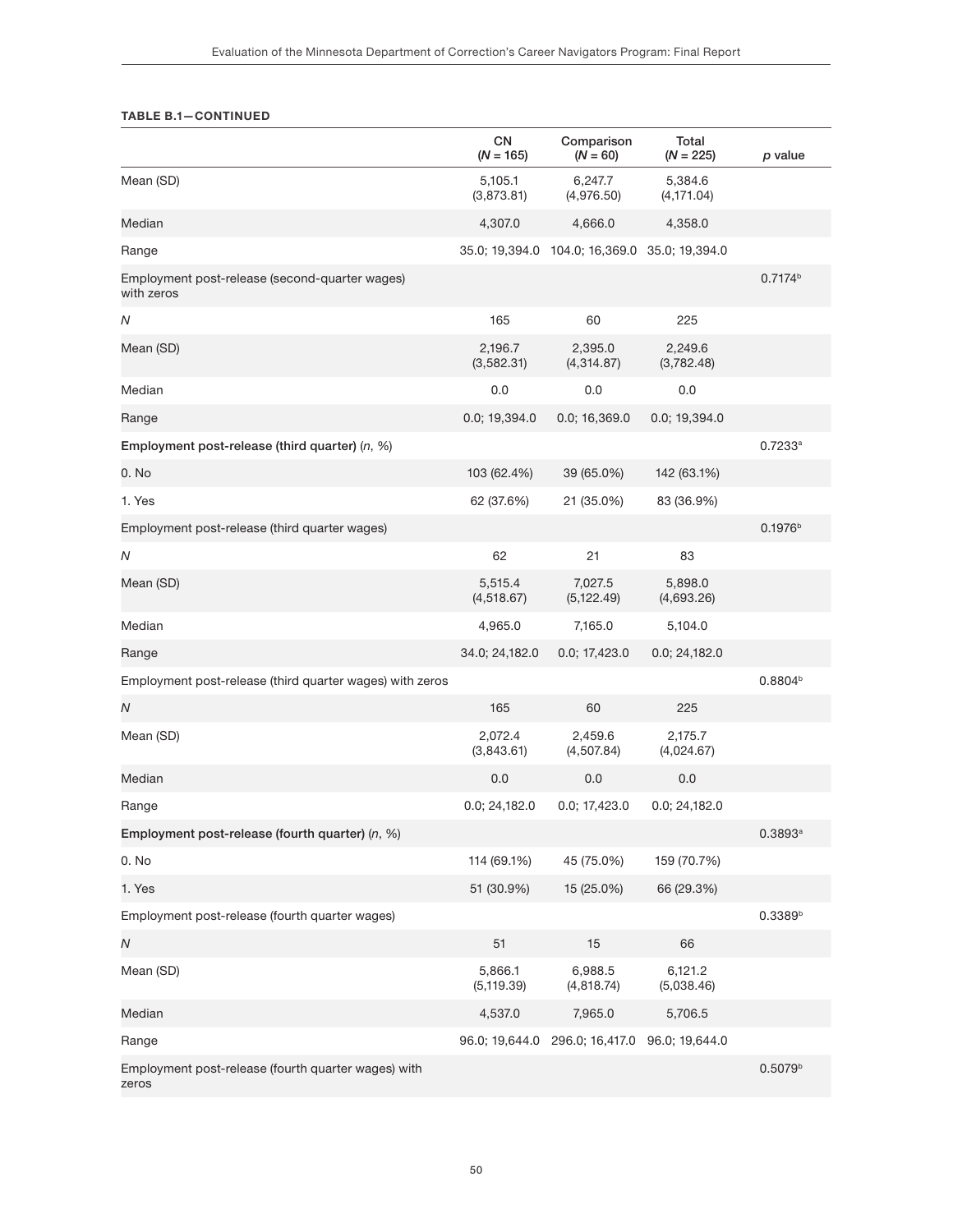|                                                                                                               | CN<br>$(N = 165)$        | Comparison<br>$(N = 60)$                      | Total<br>$(N = 225)$     | p value             |
|---------------------------------------------------------------------------------------------------------------|--------------------------|-----------------------------------------------|--------------------------|---------------------|
| Ν                                                                                                             | 165                      | 60                                            | 225                      |                     |
| Mean (SD)                                                                                                     | 1,813.2<br>(3,922.20)    | 1,747.1<br>(3,850.00)                         | 1,795.5<br>(3,894.62)    |                     |
| Median                                                                                                        | 0.0                      | 0.0                                           | 0.0                      |                     |
| Range                                                                                                         | 0.0; 19,644.0            | 0.0; 16,417.0                                 | 0.0; 19,644.0            |                     |
| Employment post-release (year 1) (n, %)                                                                       |                          |                                               |                          | 0.3646a             |
| 0. No                                                                                                         | 74 (44.8%)               | 31 (51.7%)                                    | 105 (46.7%)              |                     |
| 1. Yes                                                                                                        | 91 (55.2%)               | 29 (48.3%)                                    | 120 (53.3%)              |                     |
| Employment post-release (year 1 wages)                                                                        |                          |                                               |                          | 0.2738 <sup>b</sup> |
| $\cal N$                                                                                                      | 91                       | 29                                            | 120                      |                     |
| Mean (SD)                                                                                                     | 12,102.7<br>(11, 632.75) | 15,797.2<br>(14, 520.92)                      | 12,995.6<br>(12, 428.97) |                     |
| Median                                                                                                        | 9,643.0                  | 12,133.0                                      | 10,095.0                 |                     |
| Range                                                                                                         |                          | 62.0; 63,220.0 104.0; 57,455.0 62.0; 63,220.0 |                          |                     |
| Employment post-release (year 1 wages) with zeros                                                             |                          |                                               |                          | 0.6976 <sup>b</sup> |
| $\overline{N}$                                                                                                | 165                      | 60                                            | 225                      |                     |
| Mean (SD)                                                                                                     | 6,674.8<br>(10, 522.00)  | 7,635.3<br>(12, 784.47)                       | 6,931.0<br>(11, 148.46)  |                     |
| Median                                                                                                        | 559.0                    | 0.0                                           | 518.0                    |                     |
| Range                                                                                                         | 0.0; 63,220.0            | 0.0; 57,455.0                                 | 0.0; 63,220.0            |                     |
| Employment sector (year 1 post-release): agriculture,<br>forestry, fishing and hunting $(n, %)$               |                          |                                               |                          | 0.0816 <sup>1</sup> |
| 0. No                                                                                                         | 90 (98.9%)               | 27 (93.1%)                                    | 117 (97.5%)              |                     |
| 1. Yes                                                                                                        | $1(1.1\%)$               | $2(6.9\%)$                                    | 3(2.5%)                  |                     |
| Employment sector (year 1 post-release) with zeros:<br>agriculture, forestry, fishing and hunting $(n, %)$    |                          |                                               |                          | 0.1147a             |
| 0. No                                                                                                         | 164 (99.4%)              | 58 (96.7%)                                    | 222 (98.7%)              |                     |
| 1. Yes                                                                                                        | $1(0.6\%)$               | 2(3.3%)                                       | 3(1.3%)                  |                     |
| Employment sector (year 1 post-release): mining,<br>quarrying, and oil and gas extraction $(n, %)$            |                          |                                               |                          |                     |
| 0. No                                                                                                         | 91 (100.0%)              | 29 (100.0%)                                   | 120 (100.0%)             |                     |
| Employment sector (year 1 post-release) with zeros:<br>mining, quarrying, and oil and gas extraction $(n, %)$ |                          |                                               |                          |                     |
| 0. No                                                                                                         | 165 (100.0%)             | 60 (100.0%)                                   | 225 (100.0%)             |                     |
| Employment sector (year 1 post-release): utilities (n, %)                                                     |                          |                                               |                          |                     |
| 0. No                                                                                                         | 91 (100.0%)              | 29 (100.0%)                                   | 120 (100.0%)             |                     |
| Employment sector (year 1 post-release) with zeros:<br>utilities $(n, %)$                                     |                          |                                               |                          |                     |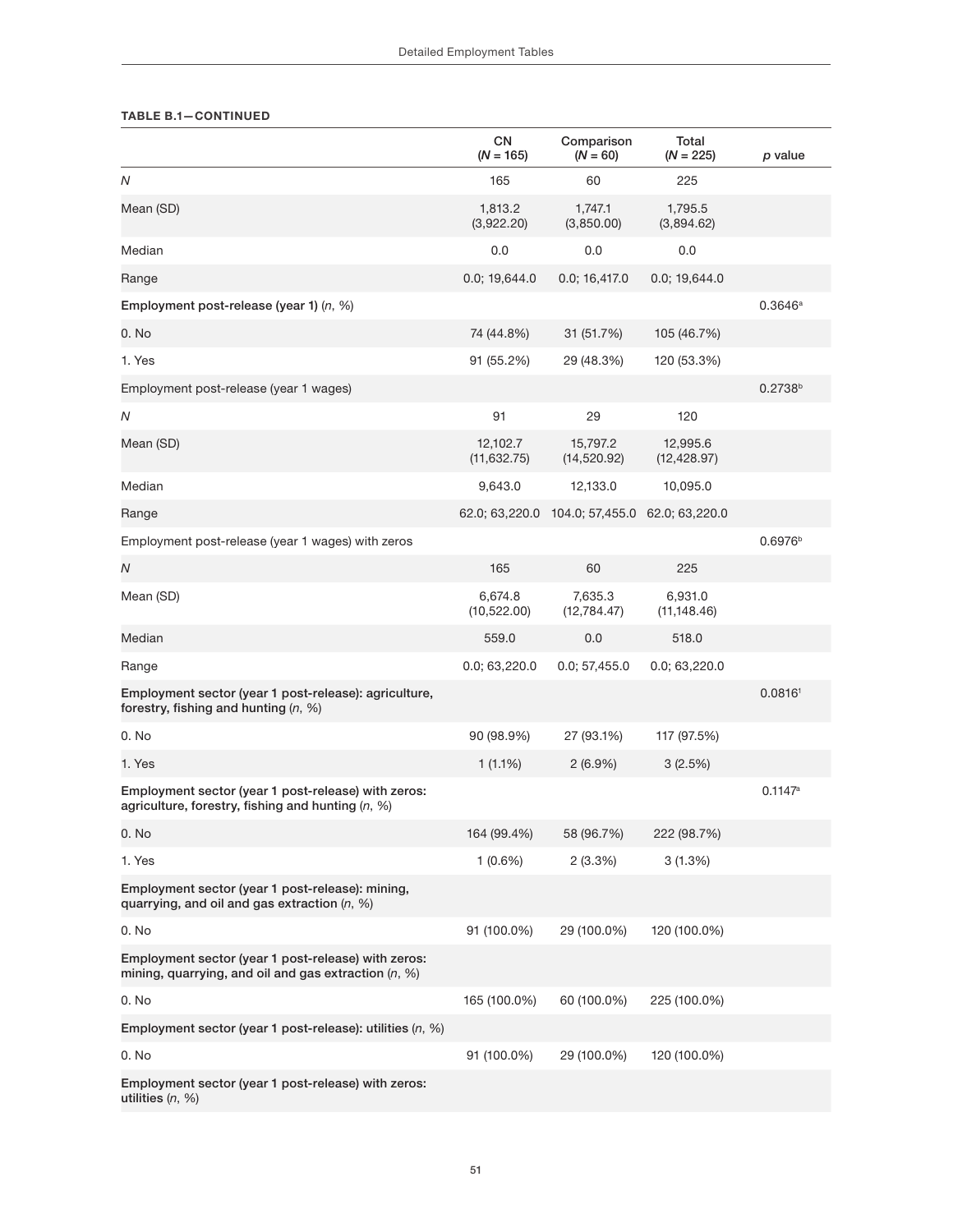|                                                                                     | CN<br>$(N = 165)$ | Comparison<br>$(N = 60)$ | Total<br>$(N = 225)$ | p value               |
|-------------------------------------------------------------------------------------|-------------------|--------------------------|----------------------|-----------------------|
| 0. No                                                                               | 165 (100.0%)      | 60 (100.0%)              | 225 (100.0%)         |                       |
| Employment sector (year 1 post-release): construction<br>(n, %)                     |                   |                          |                      | $0.2023$ <sup>a</sup> |
| 0. No                                                                               | 83 (91.2%)        | 24 (82.8%)               | 107 (89.2%)          |                       |
| 1. Yes                                                                              | 8(8.8%)           | 5(17.2%)                 | 13 (10.8%)           |                       |
| Employment sector (year 1 post-release) with zeros:<br>construction (n, %)          |                   |                          |                      | $0.3218^a$            |
| 0. No                                                                               | 157 (95.2%)       | 55 (91.7%)               | 212 (94.2%)          |                       |
| 1. Yes                                                                              | 8 (4.8%)          | 5(8.3%)                  | 13 (5.8%)            |                       |
| Employment sector (year 1 post-release):<br>manufacturing (n, %)                    |                   |                          |                      | $0.9664$ <sup>a</sup> |
| 0. No                                                                               | 75 (82.4%)        | 24 (82.8%)               | 99 (82.5%)           |                       |
| 1. Yes                                                                              | 16 (17.6%)        | 5(17.2%)                 | 21 (17.5%)           |                       |
| Employment sector (year 1 post-release) with zeros:<br>manufacturing $(n, %)$       |                   |                          |                      | 0.7558a               |
| $0.$ No                                                                             | 149 (90.3%)       | 55 (91.7%)               | 204 (90.7%)          |                       |
| 1. Yes                                                                              | 16 (9.7%)         | 5(8.3%)                  | 21 (9.3%)            |                       |
| Employment sector (year 1 post-release): wholesale<br>trade $(n, %)$                |                   |                          |                      | $0.1560$ <sup>a</sup> |
| 0. No                                                                               | 85 (93.4%)        | 29 (100.0%)              | 114 (95.0%)          |                       |
| 1. Yes                                                                              | 6(6.6%)           | $0(0.0\%)$               | $6(5.0\%)$           |                       |
| Employment sector (year 1 post-release) with zeros:<br>wholesale trade $(n, %)$     |                   |                          |                      | 0.1343a               |
| 0. No                                                                               | 159 (96.4%)       | 60 (100.0%)              | 219 (97.3%)          |                       |
| 1. Yes                                                                              | 6(3.6%)           | $0(0.0\%)$               | 6(2.7%)              |                       |
| Employment sector (year 1 post-release): retail trade<br>(n, %)                     |                   |                          |                      | $0.4681$ <sup>a</sup> |
| 0. No                                                                               | 73 (80.2%)        | 25 (86.2%)               | 98 (81.7%)           |                       |
| 1. Yes                                                                              | 18 (19.8%)        | 4 (13.8%)                | 22 (18.3%)           |                       |
| Employment sector (year 1 post-release) with zeros:<br>retail trade (n, %)          |                   |                          |                      | $0.3434$ <sup>a</sup> |
| 0. No                                                                               | 147 (89.1%)       | 56 (93.3%)               | 203 (90.2%)          |                       |
| 1. Yes                                                                              | 18 (10.9%)        | 4(6.7%)                  | 22 (9.8%)            |                       |
| Employment sector (year 1 post-release): transportation<br>and warehousing $(n, %)$ |                   |                          |                      | 0.3982a               |
| 0. No                                                                               | 88 (96.7%)        | 27 (93.1%)               | 115 (95.8%)          |                       |
| 1. Yes                                                                              | 3(3.3%)           | $2(6.9\%)$               | 5(4.2%)              |                       |
| Employment sector (year 1 post-release) with zeros:                                 |                   |                          |                      | 0.4954a               |

transportation and warehousing (*n*, %)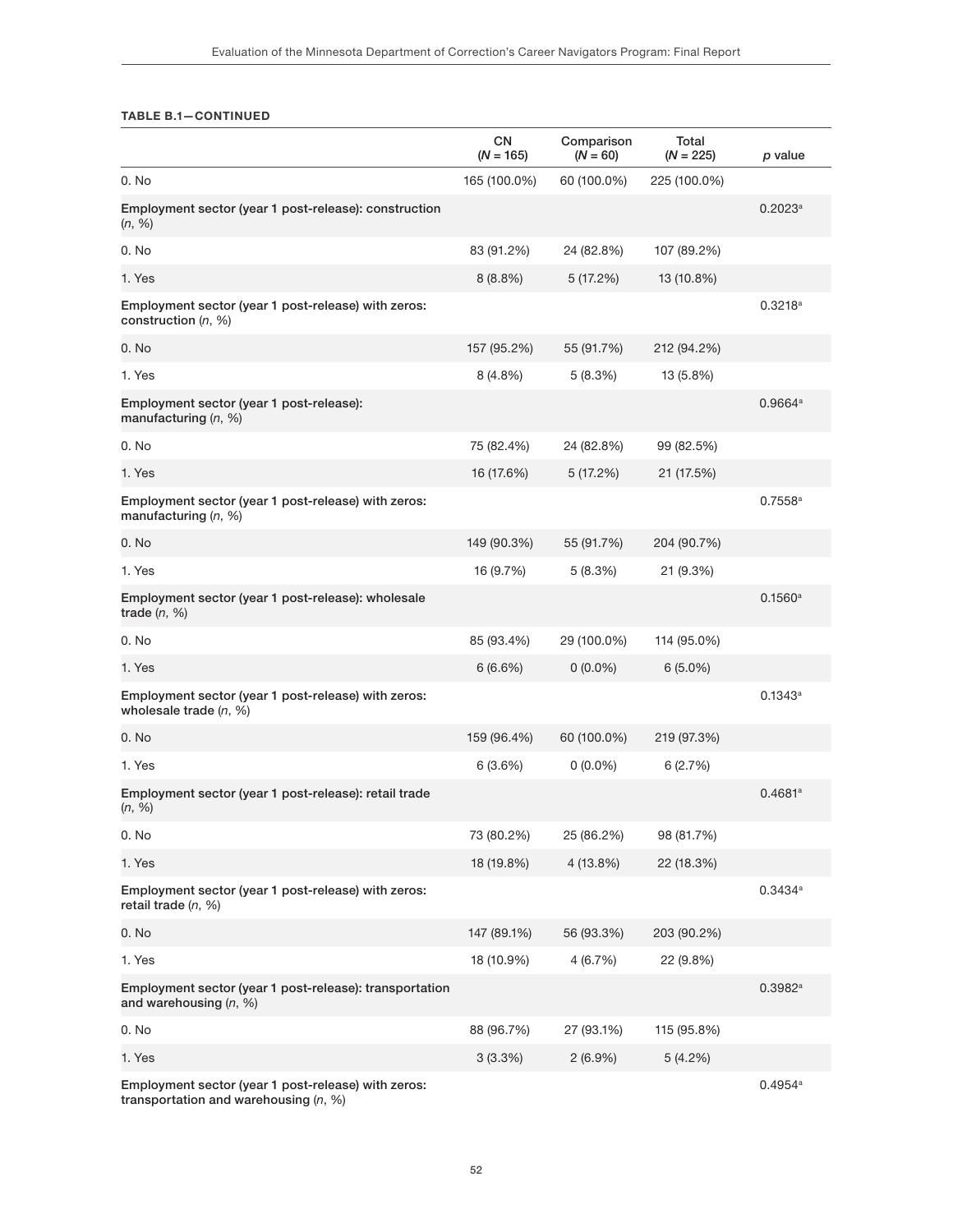|                                                                                                                  | CN<br>$(N = 165)$ | Comparison<br>$(N = 60)$ | Total<br>$(N = 225)$ | p value               |
|------------------------------------------------------------------------------------------------------------------|-------------------|--------------------------|----------------------|-----------------------|
| 0. No                                                                                                            | 162 (98.2%)       | 58 (96.7%)               | 220 (97.8%)          |                       |
| 1. Yes                                                                                                           | 3(1.8%)           | 2(3.3%)                  | 5(2.2%)              |                       |
| Employment sector (year 1 post-release): information<br>(n, %)                                                   |                   |                          |                      | 0.9684a               |
| 0. No                                                                                                            | 88 (96.7%)        | 28 (96.6%)               | 116 (96.7%)          |                       |
| 1. Yes                                                                                                           | 3(3.3%)           | $1(3.4\%)$               | 4(3.3%)              |                       |
| Employment sector (year 1 post-release) with zeros:<br>information $(n, %)$                                      |                   |                          |                      | 0.9394a               |
| 0. No                                                                                                            | 162 (98.2%)       | 59 (98.3%)               | 221 (98.2%)          |                       |
| 1. Yes                                                                                                           | 3(1.8%)           | 1(1.7%)                  | 4(1.8%)              |                       |
| Employment sector (year 1 post-release): finance and<br>insurance $(n, %)$                                       |                   |                          |                      |                       |
| 0. No                                                                                                            | 91 (100.0%)       | 29 (100.0%)              | 120 (100.0%)         |                       |
| Employment sector (year 1 post-release) with zeros:<br>finance and insurance $(n, %)$                            |                   |                          |                      |                       |
| 0. No                                                                                                            | 165 (100.0%)      | 60 (100.0%)              | 225 (100.0%)         |                       |
| Employment sector (year 1 post-release): real estate<br>and rental and leasing $(n, %)$                          |                   |                          |                      | $0.5708$ <sup>a</sup> |
| 0. No                                                                                                            | 90 (98.9%)        | 29 (100.0%)              | 119 (99.2%)          |                       |
| 1. Yes                                                                                                           | $1(1.1\%)$        | $0(0.0\%)$               | $1(0.8\%)$           |                       |
| Employment sector (year 1 post-release) with zeros:<br>real estate and rental and leasing $(n, %)$               |                   |                          |                      | $0.5456^{\circ}$      |
| 0. No                                                                                                            | 164 (99.4%)       | 60 (100.0%)              | 224 (99.6%)          |                       |
| 1. Yes                                                                                                           | $1(0.6\%)$        | $0(0.0\%)$               | $1(0.4\%)$           |                       |
| Employment sector (year 1 post-release): professional,<br>scientific, and technical services $(n, %)$            |                   |                          |                      | $0.5042^{\text{a}}$   |
| $0.$ No                                                                                                          | 85 (93.4%)        | 26 (89.7%)               | 111 (92.5%)          |                       |
| 1. Yes                                                                                                           | 6(6.6%)           | 3 (10.3%)                | 9(7.5%)              |                       |
| Employment sector (year 1 post-release) with zeros:<br>professional, scientific, and technical services $(n, %)$ |                   |                          |                      | $0.6444^a$            |
| 0. No                                                                                                            | 159 (96.4%)       | 57 (95.0%)               | 216 (96.0%)          |                       |
| 1. Yes                                                                                                           | 6(3.6%)           | $3(5.0\%)$               | $9(4.0\%)$           |                       |
| Employment sector (year 1 post-release): management<br>of companies and enterprises $(n, %)$                     |                   |                          |                      | $0.3895^{\rm a}$      |
| 0. No                                                                                                            | 90 (98.9%)        | 28 (96.6%)               | 118 (98.3%)          |                       |
| 1. Yes                                                                                                           | $1(1.1\%)$        | $1(3.4\%)$               | 2(1.7%)              |                       |
| Employment sector (year 1 post-release) with zeros:<br>management of Companies and enterprises $(n, %)$          |                   |                          |                      | $0.4535^{a}$          |
| 0. No                                                                                                            | 164 (99.4%)       | 59 (98.3%)               | 223 (99.1%)          |                       |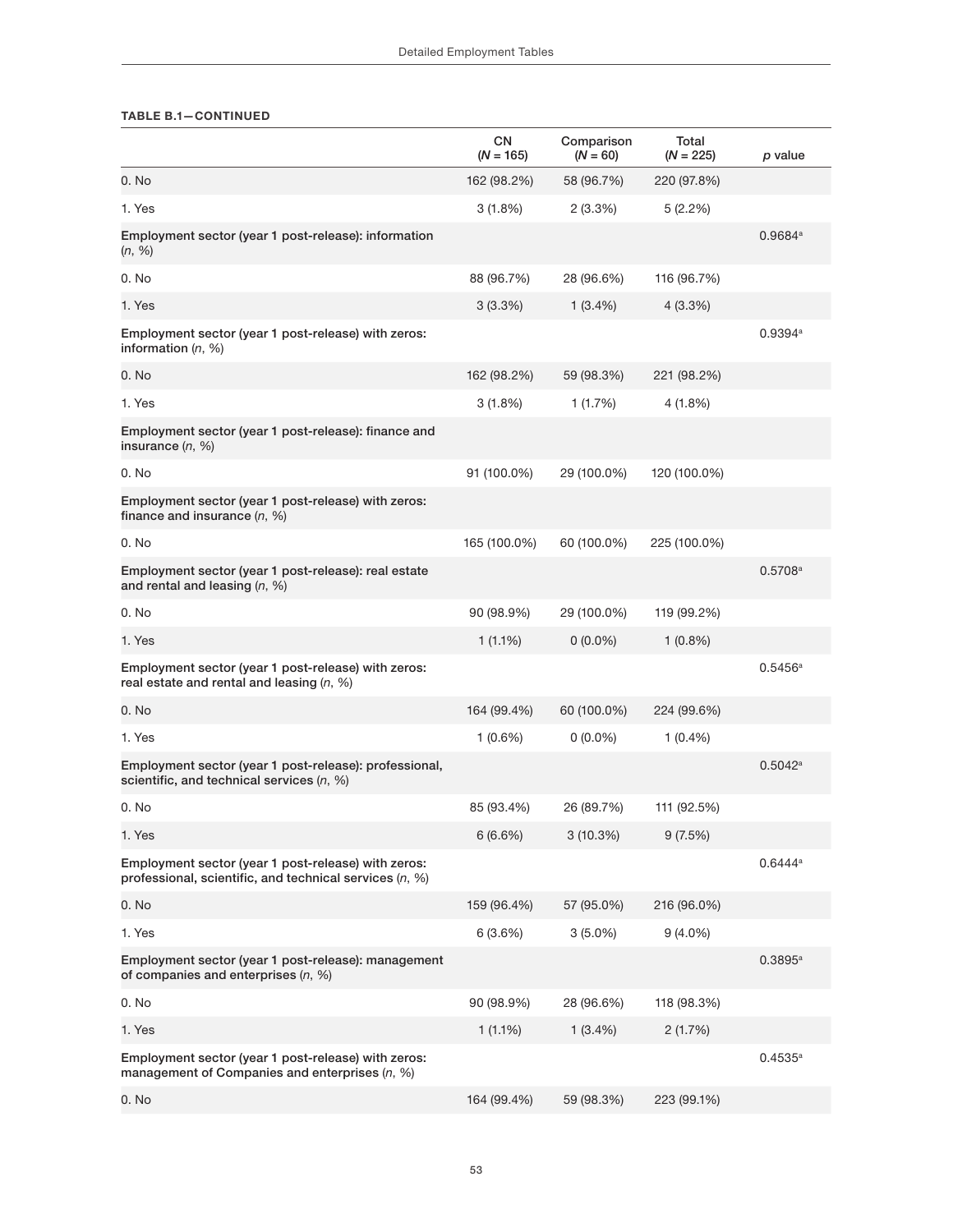|                                                                                                                                             | CΝ<br>$(N = 165)$ | Comparison<br>$(N = 60)$ | Total<br>$(N = 225)$ | p value               |
|---------------------------------------------------------------------------------------------------------------------------------------------|-------------------|--------------------------|----------------------|-----------------------|
| 1. Yes                                                                                                                                      | $1(0.6\%)$        | 1(1.7%)                  | $2(0.9\%)$           |                       |
| Employment sector (year 1 post-release): administrative<br>and support and waste management and remediation<br>services (n, %)              |                   |                          |                      | $0.2694$ <sup>a</sup> |
| 0. No                                                                                                                                       | 49 (53.8%)        | 19 (65.5%)               | 68 (56.7%)           |                       |
| 1. Yes                                                                                                                                      | 42 (46.2%)        | 10 (34.5%)               | 52 (43.3%)           |                       |
| Employment sector (year 1 post-release) with zeros:<br>administrative and support and waste management and<br>remediation services $(n, %)$ |                   |                          |                      | 0.1667a               |
| 0. No                                                                                                                                       | 123 (74.5%)       | 50 (83.3%)               | 173 (76.9%)          |                       |
| 1. Yes                                                                                                                                      | 42 (25.5%)        | 10 (16.7%)               | 52 (23.1%)           |                       |
| Employment sector (year 1 post-release): educational<br>services (n, %)                                                                     |                   |                          |                      |                       |
| 0. No                                                                                                                                       | 91 (100.0%)       | 29 (100.0%)              | 120 (100.0%)         |                       |
| Employment sector (year 1 post-release) with zeros:<br>educational services $(n, %)$                                                        |                   |                          |                      |                       |
| 0. No                                                                                                                                       | 165 (100.0%)      | 60 (100.0%)              | 225 (100.0%)         |                       |
| Employment sector (year 1 post-release): health care<br>and social assistance $(n, %)$                                                      |                   |                          |                      | 0.9546a               |
| 0. No                                                                                                                                       | 85 (93.4%)        | 27 (93.1%)               | 112 (93.3%)          |                       |
| 1. Yes                                                                                                                                      | 6(6.6%)           | $2(6.9\%)$               | 8(6.7%)              |                       |
| Employment sector (year 1 post-release) with zeros:<br>health care and social assistance $(n, %)$                                           |                   |                          |                      | $0.9136^a$            |
| 0. No                                                                                                                                       | 159 (96.4%)       | 58 (96.7%)               | 217 (96.4%)          |                       |
| 1. Yes                                                                                                                                      | 6(3.6%)           | 2(3.3%)                  | 8 (3.6%)             |                       |
| Employment sector (year 1 post-release): arts,<br>entertainment, and recreation $(n, %)$                                                    |                   |                          |                      | 0.3221a               |
| $0.$ No                                                                                                                                     | 88 (96.7%)        | 29 (100.0%)              | 117 (97.5%)          |                       |
| 1. Yes                                                                                                                                      | 3(3.3%)           | $0(0.0\%)$               | 3(2.5%)              |                       |
| Employment sector (year 1 post-release) with zeros:<br>arts, entertainment, and recreation $(n, %)$                                         |                   |                          |                      | 0.2930a               |
| 0. No                                                                                                                                       | 162 (98.2%)       | 60 (100.0%)              | 222 (98.7%)          |                       |
| 1. Yes                                                                                                                                      | 3(1.8%)           | $0(0.0\%)$               | 3(1.3%)              |                       |
| Employment sector (year 1 post-release):<br>accommodation and food services $(n, %)$                                                        |                   |                          |                      | 0.1301a               |
| 0. No                                                                                                                                       | 74 (81.3%)        | 27 (93.1%)               | 101 (84.2%)          |                       |
| 1. Yes                                                                                                                                      | 17 (18.7%)        | $2(6.9\%)$               | 19 (15.8%)           |                       |
| Employment sector (year 1 post-release) with zeros:<br>accommodation and food services $(n, %)$                                             |                   |                          |                      | 0.0964a               |
| 0. No                                                                                                                                       | 148 (89.7%)       | 58 (96.7%)               | 206 (91.6%)          |                       |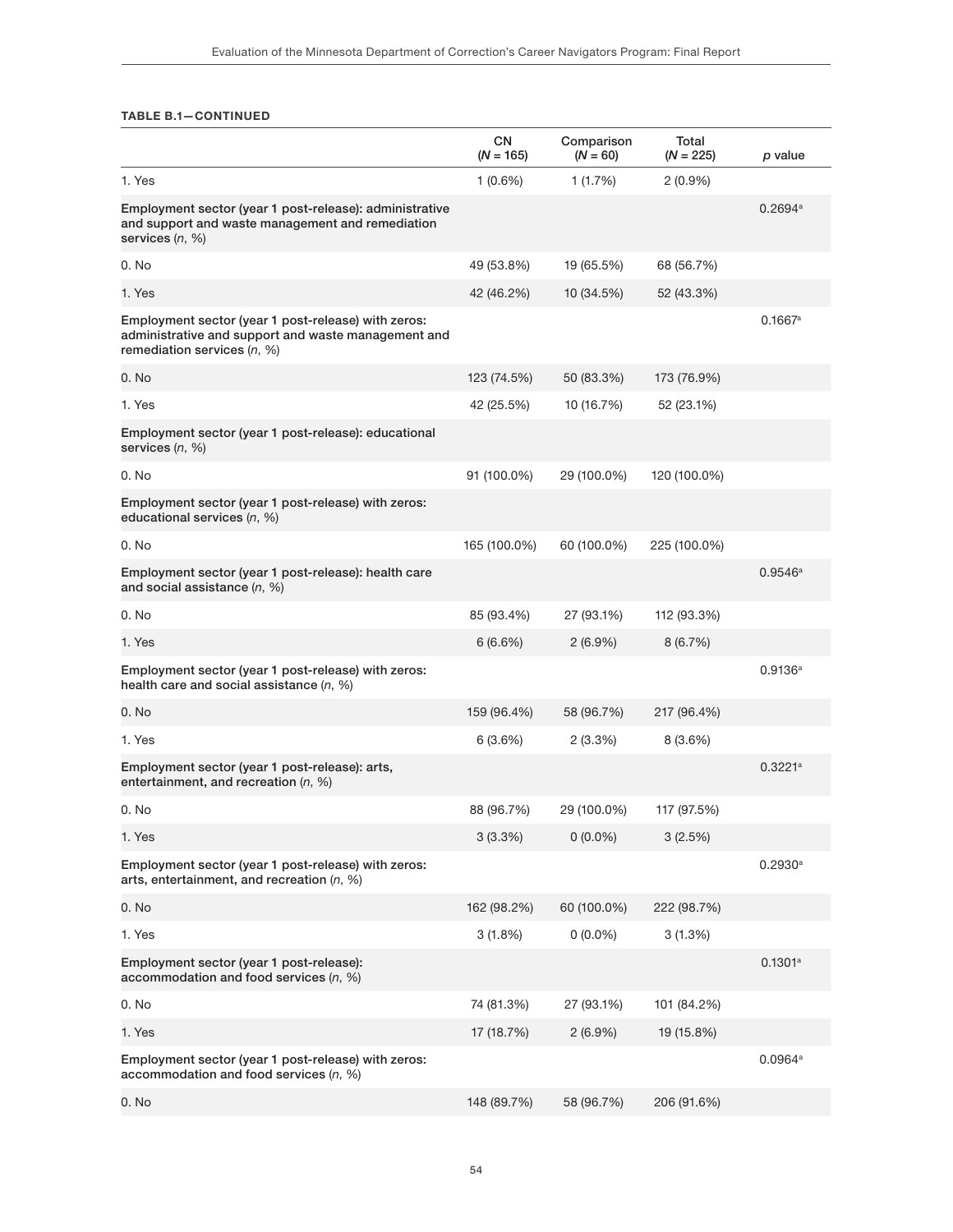|                                                                                                                     | <b>CN</b><br>$(N = 165)$ | Comparison<br>$(N = 60)$                      | Total<br>$(N = 225)$  | p value             |
|---------------------------------------------------------------------------------------------------------------------|--------------------------|-----------------------------------------------|-----------------------|---------------------|
| 1. Yes                                                                                                              | 17 (10.3%)               | 2(3.3%)                                       | 19 (8.4%)             |                     |
| Employment sector (year 1 post-release): other services<br>(except public administration) (n, %)                    |                          |                                               |                       | 0.2947a             |
| 0. No                                                                                                               | 78 (85.7%)               | 27 (93.1%)                                    | 105 (87.5%)           |                     |
| 1. Yes                                                                                                              | 13 (14.3%)               | $2(6.9\%)$                                    | 15 (12.5%)            |                     |
| Employment sector (year 1 post-release) with zeros:<br>other services (except public administration) $(n, %)$       |                          |                                               |                       | $0.2268^{\text{a}}$ |
| 0. No                                                                                                               | 152 (92.1%)              | 58 (96.7%)                                    | 210 (93.3%)           |                     |
| 1. Yes                                                                                                              | 13 (7.9%)                | 2(3.3%)                                       | 15 (6.7%)             |                     |
| Employment sector (year 1 post-release): public<br>administration $(n, %)$                                          |                          |                                               |                       |                     |
| 0. No                                                                                                               | 91 (100.0%)              | 29 (100.0%)                                   | 120 (100.0%)          |                     |
| Employment sector (year 1 post-release) with zeros:<br>public administration $(n, %)$                               |                          |                                               |                       |                     |
| 0. No                                                                                                               | 165 (100.0%)             | 60 (100.0%)                                   | 225 (100.0%)          |                     |
| Employment post-release (first and second quarters)<br>(n, %)                                                       |                          |                                               |                       | $0.7163^a$          |
| 0. No                                                                                                               | 89 (53.9%)               | 34 (56.7%)                                    | 123 (54.7%)           |                     |
| 1. Yes                                                                                                              | 76 (46.1%)               | 26 (43.3%)                                    | 102 (45.3%)           |                     |
| Employment post-release (first and second quarters<br>wages)                                                        |                          |                                               |                       | 0.4895 <sup>b</sup> |
| Ν                                                                                                                   | 76                       | 26                                            | 102                   |                     |
| Mean (SD)                                                                                                           | 6,055.6<br>(4, 815.80)   | 7,912.0<br>(7,477.81)                         | 6,528.8<br>(5,632.39) |                     |
| Median                                                                                                              | 5,308.5                  | 4,840.0                                       | 5,206.5               |                     |
| Range                                                                                                               |                          | 35.0; 21,208.0 104.0; 25,554.0 35.0; 25,554.0 |                       |                     |
| Employment post-release (first and second quarter<br>wages) with zeros                                              |                          |                                               |                       | 0.9093 <sup>b</sup> |
| Ν                                                                                                                   | 165                      | 60                                            | 225                   |                     |
| Mean (SD)                                                                                                           | 2,789.2<br>(4,446.60)    | 3,428.6<br>(6, 271.07)                        | 2,959.7<br>(4,991.46) |                     |
| Median                                                                                                              | 0.0                      | 0.0                                           | 0.0                   |                     |
| Range                                                                                                               | 0.0; 21,208.0            | 0.0; 25,554.0                                 | 0.0; 25,554.0         |                     |
| Employment sector (first and second quarters<br>post-release): agriculture, forestry, fishing and hunting<br>(n, %) |                          |                                               |                       | 0.0967a             |
| 0. No                                                                                                               | 75 (98.7%)               | 24 (92.3%)                                    | 99 (97.1%)            |                     |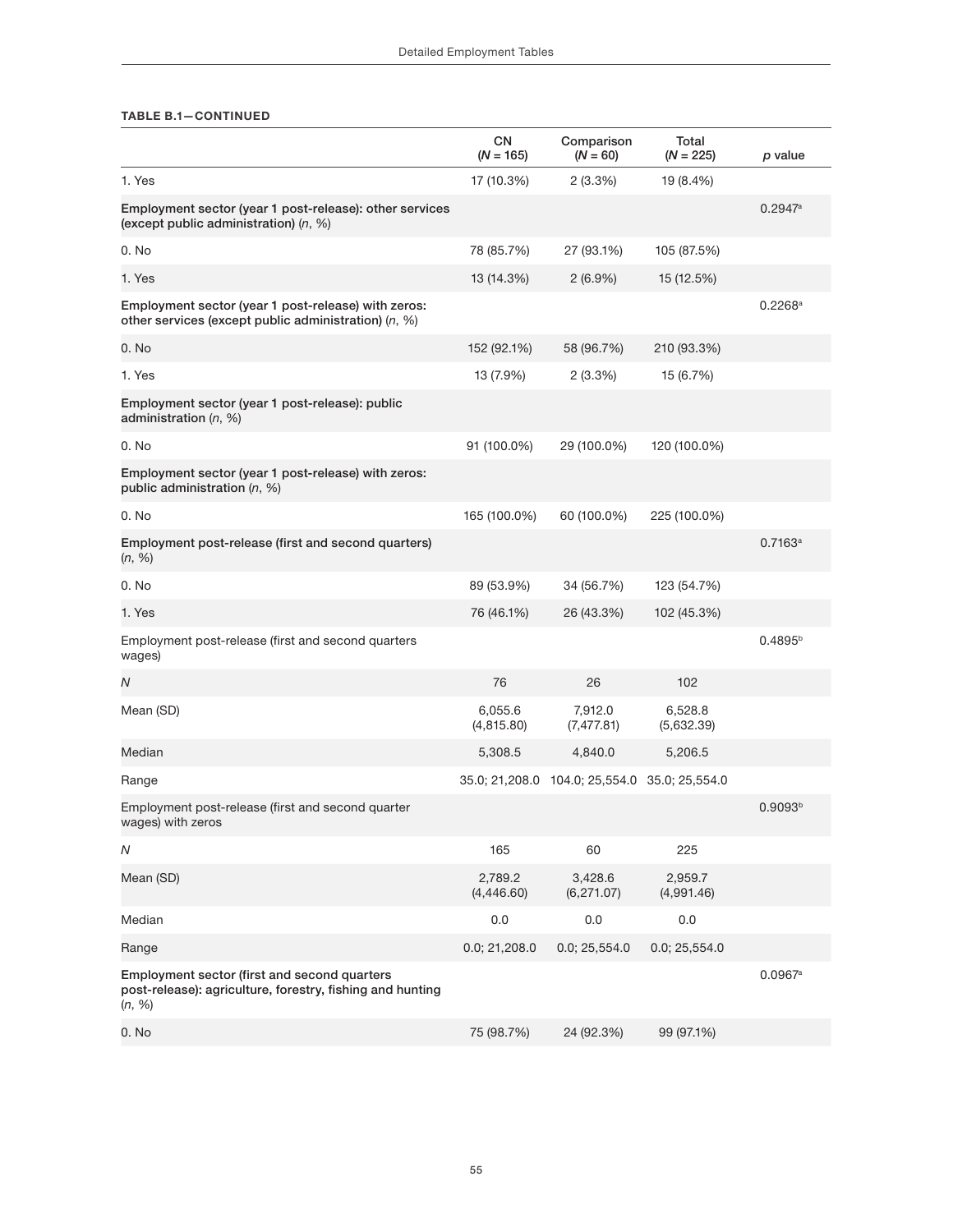|                                                                                                                                     | CN<br>$(N = 165)$ | Comparison<br>$(N = 60)$ | Total<br>$(N = 225)$ | p value               |
|-------------------------------------------------------------------------------------------------------------------------------------|-------------------|--------------------------|----------------------|-----------------------|
| 1. Yes                                                                                                                              | 1(1.3%)           | 2(7.7%)                  | 3(2.9%)              |                       |
| Employment sector (first and second quarters<br>post-release) with zeros: agriculture, forestry, fishing<br>and hunting $(n, %)$    |                   |                          |                      | 0.1147a               |
| 0. No                                                                                                                               | 164 (99.4%)       | 58 (96.7%)               | 222 (98.7%)          |                       |
| 1. Yes                                                                                                                              | $1(0.6\%)$        | 2(3.3%)                  | 3(1.3%)              |                       |
| Employment sector (first and second quarters<br>post-release): mining, quarrying, and oil and gas<br>extraction $(n, %)$            |                   |                          |                      |                       |
| 0. No                                                                                                                               | 76 (100.0%)       | 26 (100.0%)              | 102 (100.0%)         |                       |
| Employment sector (first and second quarters<br>post-release) with zeros: mining, quarrying, and oil and<br>gas extraction $(n, %)$ |                   |                          |                      |                       |
| 0. No                                                                                                                               | 165 (100.0%)      | 60 (100.0%)              | 225 (100.0%)         |                       |
| Employment sector (first and second quarters<br>post-release): utilities (n, %)                                                     |                   |                          |                      |                       |
| 0. No                                                                                                                               | 76 (100.0%)       | 26 (100.0%)              | 102 (100.0%)         |                       |
| Employment sector (first and second quarters<br>post-release) with zeros: utilities $(n, %)$                                        |                   |                          |                      |                       |
| 0. No                                                                                                                               | 165 (100.0%)      | 60 (100.0%)              | 225 (100.0%)         |                       |
| Employment sector (first and second quarters<br>post-release): construction (n, %)                                                  |                   |                          |                      | $0.1710^a$            |
| 0. No                                                                                                                               | 69 (90.8%)        | 21 (80.8%)               | 90 (88.2%)           |                       |
| 1. Yes                                                                                                                              | 7(9.2%)           | 5(19.2%)                 | 12 (11.8%)           |                       |
| Employment sector (first and second quarters<br>post-release) with zeros: construction $(n, %)$                                     |                   |                          |                      | 0.2272a               |
| 0. No                                                                                                                               | 158 (95.8%)       | 55 (91.7%)               | 213 (94.7%)          |                       |
| 1. Yes                                                                                                                              | 7(4.2%)           | 5(8.3%)                  | 12 (5.3%)            |                       |
| Employment sector (first and second quarters<br>post-release): manufacturing (n, %)                                                 |                   |                          |                      | $0.6401$ <sup>a</sup> |
| 0. No                                                                                                                               | 67 (88.2%)        | 22 (84.6%)               | 89 (87.3%)           |                       |
| 1. Yes                                                                                                                              | 9(11.8%)          | 4 (15.4%)                | 13 (12.7%)           |                       |
| Employment sector (first and second quarters<br>post-release) with zeros: manufacturing $(n, %)$                                    |                   |                          |                      | 0.7304 <sup>1</sup>   |
| 0. No                                                                                                                               | 156 (94.5%)       | 56 (93.3%)               | 212 (94.2%)          |                       |
| 1. Yes                                                                                                                              | 9(5.5%)           | 4(6.7%)                  | 13 (5.8%)            |                       |
| Employment sector (first and second quarters<br>post-release): wholesale trade (n, %)                                               |                   |                          |                      | 0.1799 <sup>1</sup>   |
| 0. No                                                                                                                               | 71 (93.4%)        | 26 (100.0%)              | 97 (95.1%)           |                       |
| 1. Yes                                                                                                                              | 5(6.6%)           | $0(0.0\%)$               | 5 (4.9%)             |                       |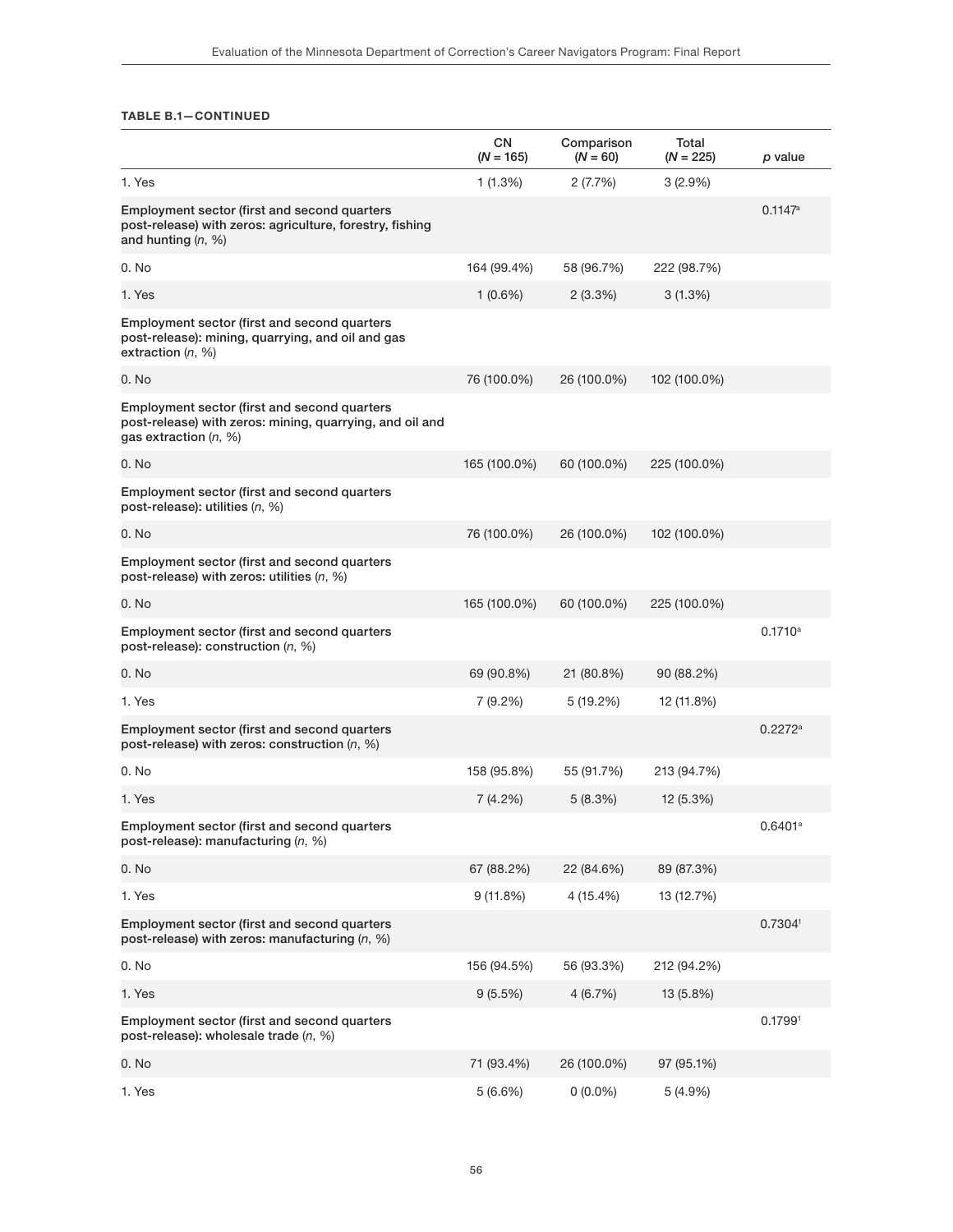|                                                                                                                      | CN<br>$(N = 165)$ | Comparison<br>$(N = 60)$ | Total<br>$(N = 225)$ | p value               |
|----------------------------------------------------------------------------------------------------------------------|-------------------|--------------------------|----------------------|-----------------------|
| Employment sector (first and second quarters<br>post-release) with zeros: wholesale trade $(n, %)$                   |                   |                          |                      | 0.1727a               |
| 0. No                                                                                                                | 160 (97.0%)       | 60 (100.0%)              | 220 (97.8%)          |                       |
| 1. Yes                                                                                                               | $5(3.0\%)$        | $0(0.0\%)$               | 5(2.2%)              |                       |
| Employment sector (first and second quarters<br>post-release): retail trade (n, %)                                   |                   |                          |                      | $0.2421$ <sup>a</sup> |
| 0. No                                                                                                                | 63 (82.9%)        | 24 (92.3%)               | 87 (85.3%)           |                       |
| 1. Yes                                                                                                               | 13 (17.1%)        | 2(7.7%)                  | 15 (14.7%)           |                       |
| Employment sector (first and second quarters<br>post-release) with zeros: retail trade $(n, %)$                      |                   |                          |                      | $0.2268$ <sup>a</sup> |
| 0. No                                                                                                                | 152 (92.1%)       | 58 (96.7%)               | 210 (93.3%)          |                       |
| 1. Yes                                                                                                               | 13 (7.9%)         | 2(3.3%)                  | 15 (6.7%)            |                       |
| Employment sector (first and second quarters<br>post-release): transportation and warehousing $(n, %)$               |                   |                          |                      | 0.7517a               |
| 0. No                                                                                                                | 74 (97.4%)        | 25 (96.2%)               | 99 (97.1%)           |                       |
| 1. Yes                                                                                                               | 2(2.6%)           | 1(3.8%)                  | 3(2.9%)              |                       |
| Employment sector (first and second quarters<br>post-release) with zeros: transportation and<br>warehousing $(n, %)$ |                   |                          |                      | 0.7926a               |
| 0. No                                                                                                                | 163 (98.8%)       | 59 (98.3%)               | 222 (98.7%)          |                       |
| 1. Yes                                                                                                               | 2(1.2%)           | 1(1.7%)                  | 3(1.3%)              |                       |
| Employment sector (first and second quarters<br>post-release): information (n, %)                                    |                   |                          |                      | 0.7517a               |
| 0. No                                                                                                                | 74 (97.4%)        | 25 (96.2%)               | 99 (97.1%)           |                       |
| 1. Yes                                                                                                               | 2(2.6%)           | 1(3.8%)                  | $3(2.9\%)$           |                       |
| Employment sector (first and second quarters<br>post-release) with zeros: information $(n, %)$                       |                   |                          |                      | 0.7926a               |
| 0. No                                                                                                                | 163 (98.8%)       | 59 (98.3%)               | 222 (98.7%)          |                       |
| 1. Yes                                                                                                               | 2(1.2%)           | 1(1.7%)                  | 3(1.3%)              |                       |
| Employment sector (first and second quarters<br>post-release): finance and insurance $(n, %)$                        |                   |                          |                      |                       |
| 0. No                                                                                                                | 76 (100.0%)       | 26 (100.0%)              | 102 (100.0%)         |                       |
| Employment sector (first and second quarters<br>post-release) with zeros: finance and insurance $(n, %)$             |                   |                          |                      |                       |
| 0. No                                                                                                                | 165 (100.0%)      | 60 (100.0%)              | 225 (100.0%)         |                       |
| Employment sector (first and second quarters<br>post-release): real estate and rental and leasing $(n, %)$           |                   |                          |                      | 0.5567a               |
| 0. No                                                                                                                | 75 (98.7%)        | 26 (100.0%)              | 101 (99.0%)          |                       |
| 1. Yes                                                                                                               | 1(1.3%)           | $0(0.0\%)$               | $1(1.0\%)$           |                       |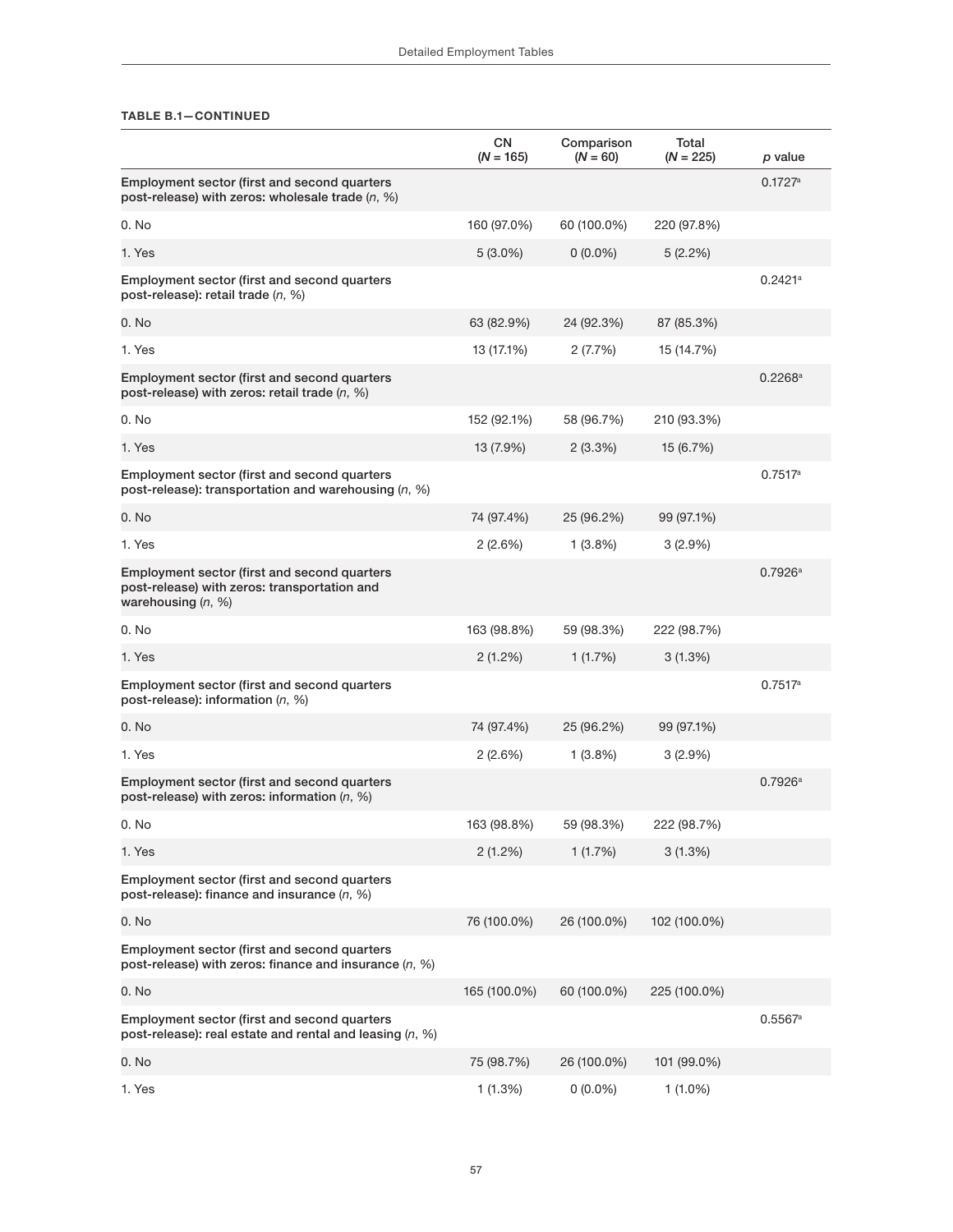|                                                                                                                                                                | CN<br>$(N = 165)$ | Comparison<br>$(N = 60)$ | Total<br>$(N = 225)$ | p value          |
|----------------------------------------------------------------------------------------------------------------------------------------------------------------|-------------------|--------------------------|----------------------|------------------|
| Employment sector (first and second quarters<br>post-release) with zeros: real estate and rental and<br>leasing $(n, %)$                                       |                   |                          |                      | $0.5456^{\circ}$ |
| 0. No                                                                                                                                                          | 164 (99.4%)       | 60 (100.0%)              | 224 (99.6%)          |                  |
| 1. Yes                                                                                                                                                         | $1(0.6\%)$        | $0(0.0\%)$               | $1(0.4\%)$           |                  |
| Employment sector (first and second quarters<br>post-release): professional, scientific, and technical<br>services (n, %)                                      |                   |                          |                      | 0.0694a          |
| 0. No                                                                                                                                                          | 74 (97.4%)        | 23 (88.5%)               | 97 (95.1%)           |                  |
| 1. Yes                                                                                                                                                         | 2(2.6%)           | 3(11.5%)                 | 5 (4.9%)             |                  |
| Employment sector (first and second quarters<br>post-release) with zeros: professional, scientific, and<br>technical services $(n, %)$                         |                   |                          |                      | 0.0883a          |
| 0. No                                                                                                                                                          | 163 (98.8%)       | 57 (95.0%)               | 220 (97.8%)          |                  |
| 1. Yes                                                                                                                                                         | 2(1.2%)           | $3(5.0\%)$               | 5(2.2%)              |                  |
| Employment sector (first and second quarters<br>post-release): management of companies and<br>enterprises (n, %)                                               |                   |                          |                      | 0.5567a          |
| 0. No                                                                                                                                                          | 75 (98.7%)        | 26 (100.0%)              | 101 (99.0%)          |                  |
| 1. Yes                                                                                                                                                         | 1(1.3%)           | $0(0.0\%)$               | $1(1.0\%)$           |                  |
| Employment sector (first and second quarters<br>post-release) with zeros: management of companies<br>and enterprises $(n, %)$                                  |                   |                          |                      | $0.5456^{\circ}$ |
| 0. No                                                                                                                                                          | 164 (99.4%)       | 60 (100.0%)              | 224 (99.6%)          |                  |
| 1. Yes                                                                                                                                                         | $1(0.6\%)$        | $0(0.0\%)$               | $1(0.4\%)$           |                  |
| Employment sector (first and second quarters<br>post-release): administrative and support and waste<br>management and remediation services $(n, \%)$           |                   |                          |                      | $0.3641^a$       |
| 0. No                                                                                                                                                          | 45 (59.2%)        | 18 (69.2%)               | 63 (61.8%)           |                  |
| 1. Yes                                                                                                                                                         | 31 (40.8%)        | 8 (30.8%)                | 39 (38.2%)           |                  |
| Employment sector (first and second quarters<br>post-release) with zeros: administrative and support<br>and waste management and remediation services $(n, %)$ |                   |                          |                      | 0.3392a          |
| 0. No                                                                                                                                                          | 134 (81.2%)       | 52 (86.7%)               | 186 (82.7%)          |                  |
| 1. Yes                                                                                                                                                         | 31 (18.8%)        | 8 (13.3%)                | 39 (17.3%)           |                  |
| Employment sector (first and second quarters<br>post-release): educational services (n, %)                                                                     |                   |                          |                      |                  |
| 0. No                                                                                                                                                          | 76 (100.0%)       | 26 (100.0%)              | 102 (100.0%)         |                  |
| Employment sector (first and second quarters<br>post-release) with zeros: educational services (n, %)                                                          |                   |                          |                      |                  |
| 0. No                                                                                                                                                          | 165 (100.0%)      | 60 (100.0%)              | 225 (100.0%)         |                  |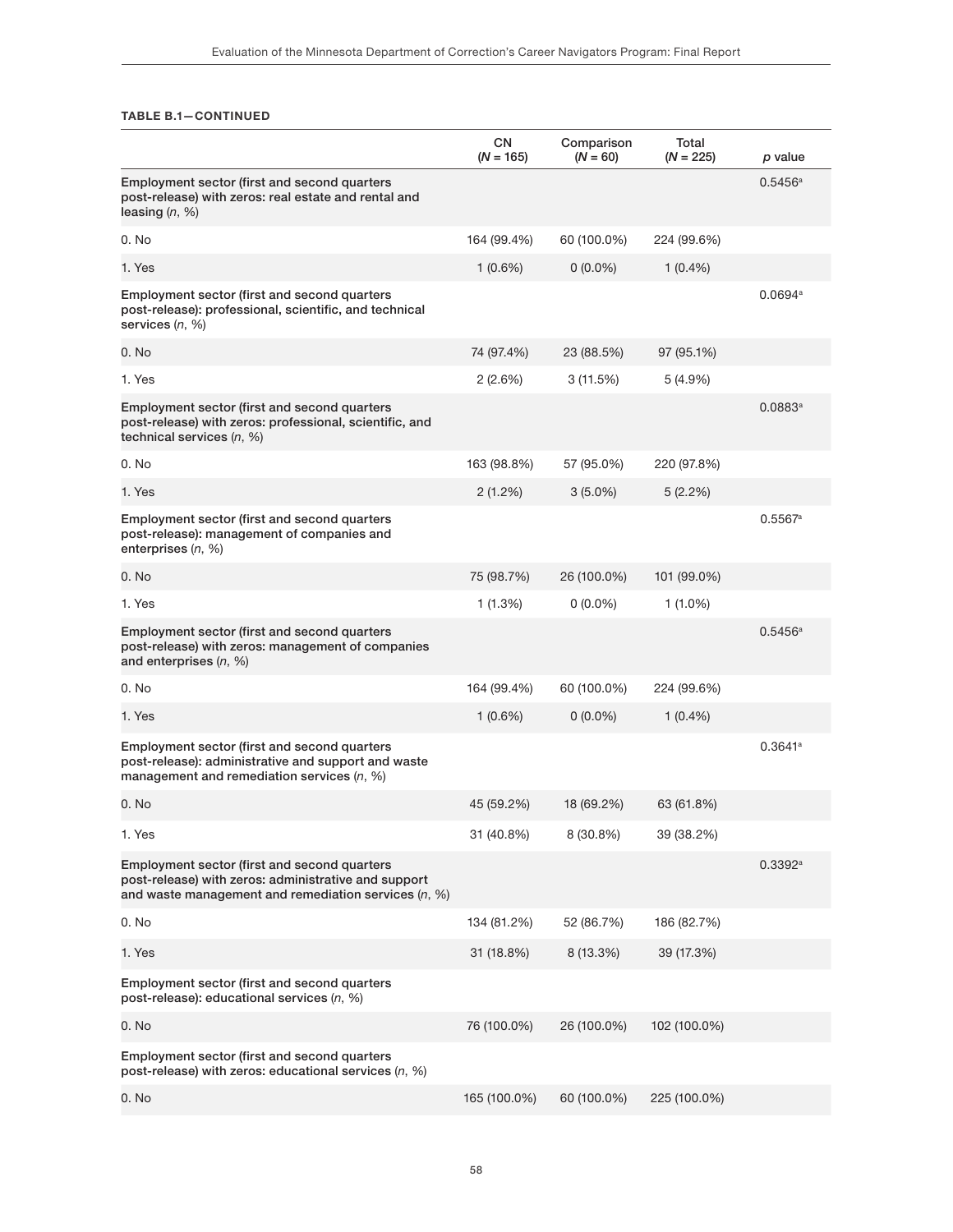|                                                                                                                                   | CN<br>$(N = 165)$ | Comparison<br>$(N = 60)$ | Total<br>$(N = 225)$ | p value               |
|-----------------------------------------------------------------------------------------------------------------------------------|-------------------|--------------------------|----------------------|-----------------------|
| Employment sector (first and second quarters<br>post-release): health care and social assistance $(n, %)$                         |                   |                          |                      | 0.7727a               |
| 0. No                                                                                                                             | 72 (94.7%)        | 25 (96.2%)               | 97 (95.1%)           |                       |
| 1. Yes                                                                                                                            | 4(5.3%)           | 1(3.8%)                  | 5(4.9%)              |                       |
| Employment sector (first and second quarters<br>post-release) with zeros: health care and social<br>assistance $(n, %)$           |                   |                          |                      | 0.7332a               |
| 0. No                                                                                                                             | 161 (97.6%)       | 59 (98.3%)               | 220 (97.8%)          |                       |
| 1. Yes                                                                                                                            | 4(2.4%)           | 1(1.7%)                  | 5(2.2%)              |                       |
| Employment sector (first and second quarters<br>post-release): arts, entertainment, and recreation $(n, %)$                       |                   |                          |                      | $0.3038$ <sup>a</sup> |
| 0. No                                                                                                                             | 73 (96.1%)        | 26 (100.0%)              | 99 (97.1%)           |                       |
| 1. Yes                                                                                                                            | $3(3.9\%)$        | $0(0.0\%)$               | 3(2.9%)              |                       |
| Employment sector (first and second quarters<br>post-release) with zeros: arts, entertainment, and<br>recreation $(n, %)$         |                   |                          |                      | 0.2930a               |
| 0. No                                                                                                                             | 162 (98.2%)       | 60 (100.0%)              | 222 (98.7%)          |                       |
| 1. Yes                                                                                                                            | 3(1.8%)           | $0(0.0\%)$               | 3(1.3%)              |                       |
| Employment sector (first and second quarters<br>post-release): accommodation and food services $(n, %)$                           |                   |                          |                      | 0.1149a               |
| 0. No                                                                                                                             | 64 (84.2%)        | 25 (96.2%)               | 89 (87.3%)           |                       |
| 1. Yes                                                                                                                            | 12 (15.8%)        | 1(3.8%)                  | 13 (12.7%)           |                       |
| Employment sector (first and second quarters<br>post-release) with zeros: accommodation and food<br>services (n, %)               |                   |                          |                      | $0.1110^a$            |
| 0. No                                                                                                                             | 153 (92.7%)       | 59 (98.3%)               | 212 (94.2%)          |                       |
| 1. Yes                                                                                                                            | 12 (7.3%)         | 1(1.7%)                  | 13 (5.8%)            |                       |
| Employment sector (first and second quarters<br>post-release): other services (except public<br>administration) (n, %)            |                   |                          |                      | 0.3708a               |
| 0. No                                                                                                                             | 65 (85.5%)        | 24 (92.3%)               | 89 (87.3%)           |                       |
| 1. Yes                                                                                                                            | 11 (14.5%)        | 2(7.7%)                  | 13 (12.7%)           |                       |
| Employment sector (first and second quarters<br>post-release) with zeros: other services (except public<br>administration) (n, %) |                   |                          |                      | $0.3433^a$            |
| 0. No                                                                                                                             | 154 (93.3%)       | 58 (96.7%)               | 212 (94.2%)          |                       |
| 1. Yes                                                                                                                            | 11 (6.7%)         | $2(3.3\%)$               | 13 (5.8%)            |                       |
| Employment sector (first and second quarters<br>post-release): public administration (n, %)                                       |                   |                          |                      |                       |
| 0. No                                                                                                                             | 76 (100.0%)       | 26 (100.0%)              | 102 (100.0%)         |                       |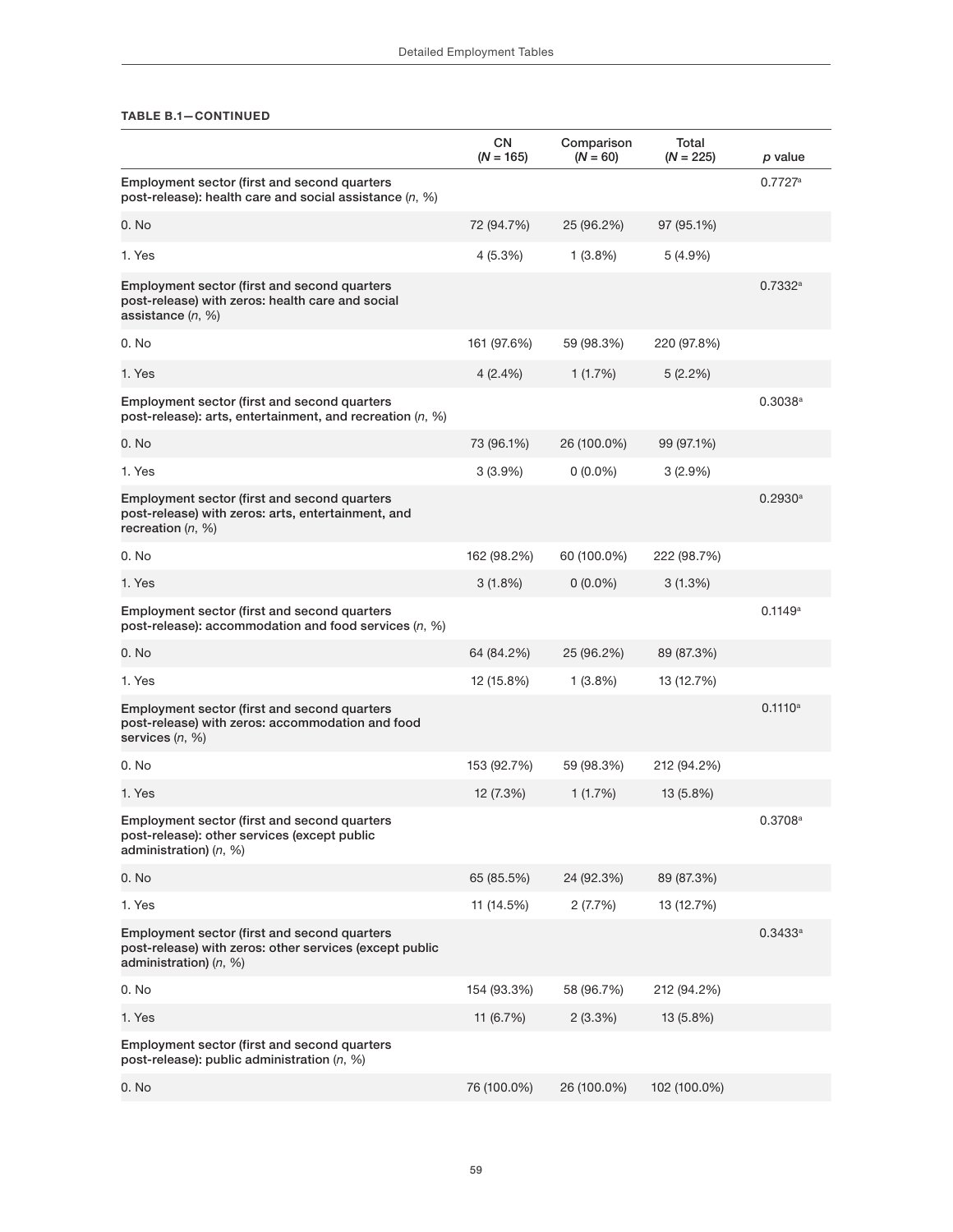|                                                                                                          | CN<br>$(N = 165)$ | Comparison<br>$(N = 60)$ | Total<br>$(N = 225)$ | p value |
|----------------------------------------------------------------------------------------------------------|-------------------|--------------------------|----------------------|---------|
| Employment sector (first and second quarters<br>post-release) with zeros: public administration $(n, %)$ |                   |                          |                      |         |
| 0. No                                                                                                    | 165 (100.0%)      | 60 (100.0%)              | 225 (100.0%)         |         |
| NOTE: $SD = standard deviation$ .                                                                        |                   |                          |                      |         |

a Chi-square *p* value.

b Kruskal-Wallis *p* value.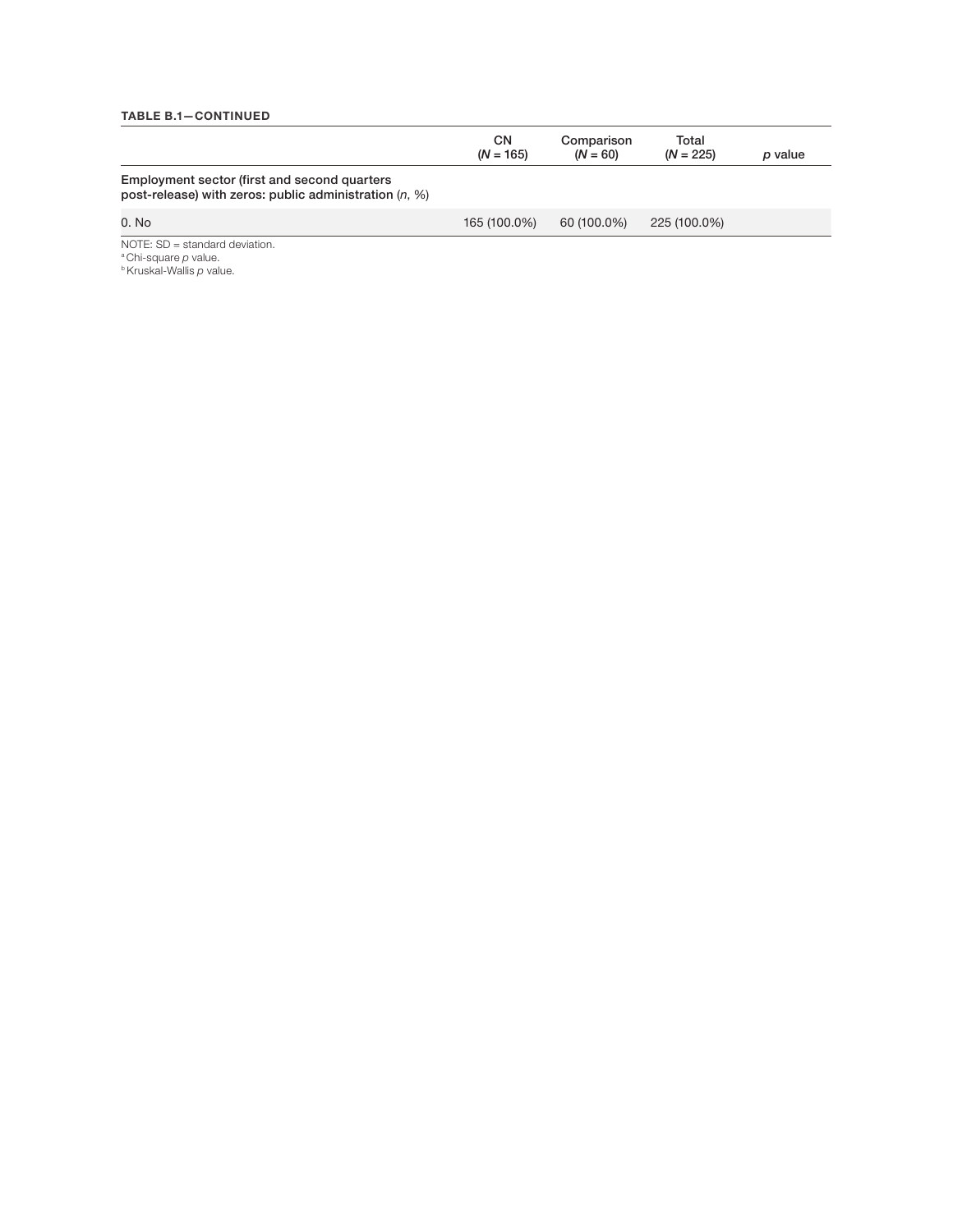## Abbreviations

| <b>CJ</b>       | criminal justice                                                 |
|-----------------|------------------------------------------------------------------|
| <b>CN</b>       | Career Navigators (program)                                      |
| <b>CAREERRS</b> | Correctional Adult Reentry Education, Employment, and Recidivism |
|                 | <b>Reduction Strategies</b>                                      |
| COVID-19        | coronavirus disease 2019                                         |
| <b>CTE</b>      | career technical education                                       |
| <b>DEED</b>     | Department of Employment and Economic Development                |
| <b>DHS</b>      | Minnesota Department of Human Services                           |
| <b>HIRE</b>     | Hoosier Initiative for Re-Entry                                  |
| <b>IDOC</b>     | Indiana Department of Corrections                                |
| MAP             | Master Academic Plan                                             |
| <b>MCEC</b>     | Minnesota Correctional Education Center                          |
| <b>MNDOC</b>    | Minnesota Department of Corrections                              |
| MnSTARR         | Minnesota Screening Tool Assessing Recidivism Risk               |
| <b>PSM</b>      | propensity score matching                                        |
| <b>SBCTC</b>    | Washington State Board for Community and Technical Colleges      |
| SD <sub>1</sub> | standard deviation                                               |
| <b>WIOA</b>     | Workforce Innovation and Opportunity Act                         |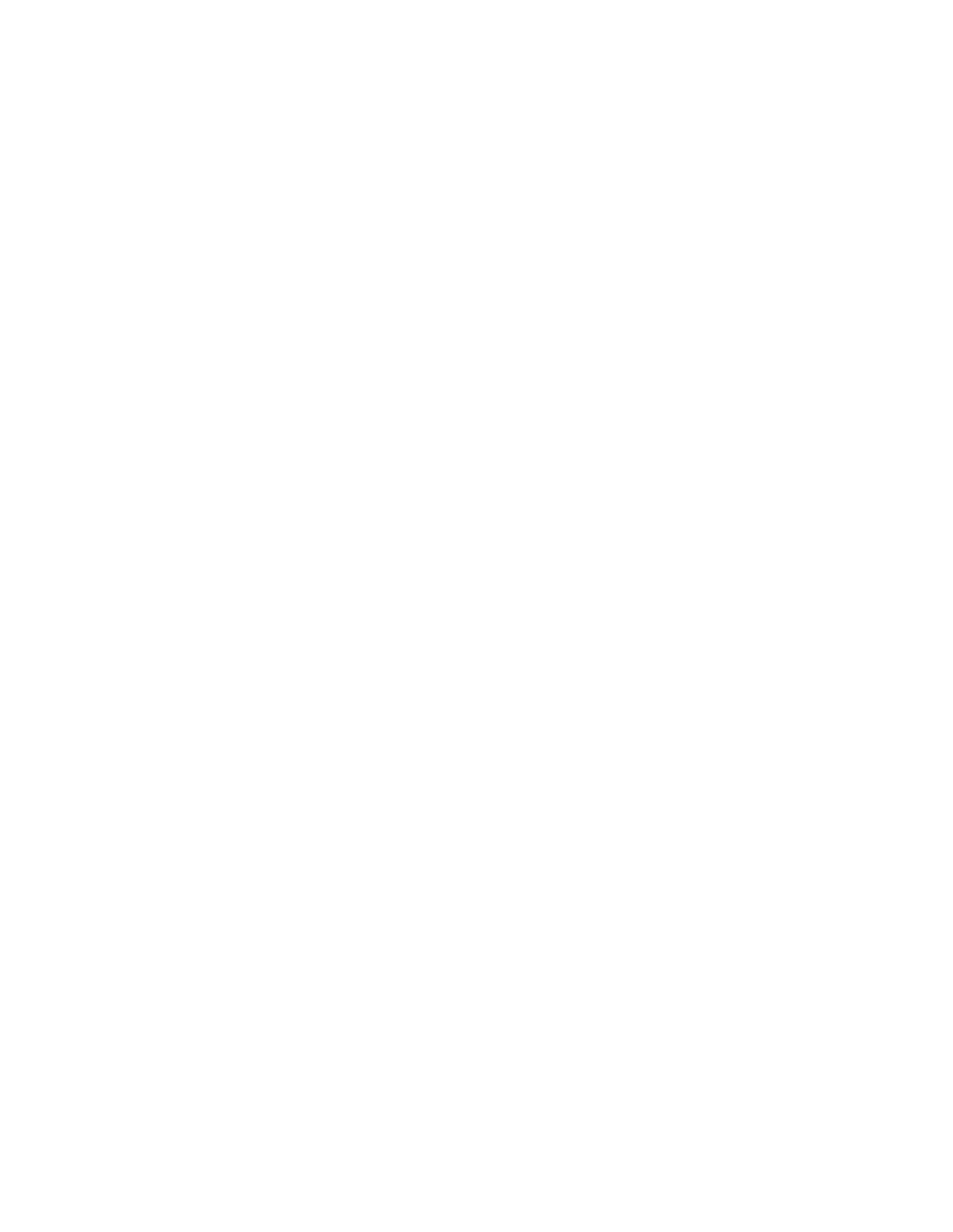## **References**

The Aspen Institute, Workforce Strategies Initiative, "A Resource Guide for College/Career Navigators or Those Interested in Starting a Navigator Program," Washington, D.C., 2017. As of January 5, 2022: [https://www.aspeninstitute.org/wp-content/uploads/2017/05/Annotated-Bibliography-Of-Resources-For-](https://www.aspeninstitute.org/wp-content/uploads/2017/05/Annotated-Bibliography-Of-Resources-For-Navigators.pdf)Navigators.pdf

Austin, Peter C., "Statistical Criteria for Selecting the Optimal Number of Untreated Subjects Matched to Each Treated Subject When Using Many-to-One Matching on the Propensity Score," *American Journal of Epidemiology*, Vol. 172, No. 9, November 2010, pp. 1092–1097.

Carson, E. Ann, and William J. Sabol, *Aging of the State Prison Population, 1993–2013*, Washington, D.C.: U.S. Department of Justice, Office of Justice Programs, Bureau of Justice Statistics, NCJ 248766, May 2016. As of December 22, 2021:

<https://bjs.ojp.gov/content/pub/pdf/aspp9313.pdf>

Chen, Charles P., and Brittany Shields, "Career Counselling Ex-Offenders: Issues and Interventions," *Australian Journal of Career Development*, Vol. 29, No. 1, 2020, pp. 36–43.

Choitz, Vickie, Louis Soares, and Rachel Pleasants, *A New National Approach to Career Navigation for Working Adults*, Washington, D.C.: Center for American Progress, March 2010. As of October 4, 2021: [https://cdn.americanprogress.org/wp-content/uploads/issues/2010/03/pdf/career\\_counseling.pdf](https://cdn.americanprogress.org/wp-content/uploads/issues/2010/03/pdf/career_counseling.pdf)

Community College Research Center, *Investing in Student Success at Community Colleges: Lessons from Research on Guided Pathways*, New York: Teachers College, Columbia University, April 2021. As of October 4, 2021: <https://ccrc.tc.columbia.edu/media/k2/attachments/policy-brief-guided-pathways.pdf>

Cramer, Lindsey, Mathew Lynch, Margaret Goff, Sino Esthappan, Travis Reginal, and David Leitson, *Bridges to Education and Employment for Justice-Involved Youth: Evaluation of the NYC Justice Corps Program*, Washington, D.C.: Urban Institute, May 2019. As of October 4, 2021: [https://www.urban.org/sites/default/files/publication/100308/bridges\\_to\\_education\\_and\\_employment\\_for\\_](https://www.urban.org/sites/default/files/publication/100308/bridges_to_education_and_employment_for_justice-involved_youth_0.pdf)

justice-involved\_youth\_0.pdf Denver Opportunity Youth Initiative, "Career Navigator Training," webpage, undated. As of January 5, 2022:

<https://denveroy.org/career-navigator-toolkit/> Duwe, Grant, and Michael Rocque, *The Predictive Performance of the Minnesota Screening Tool Assessing Recidivism Risk (MnSTARR): An External Validation*, St. Paul, Minn.: Minnesota Department of Corrections,

November 2019. As of December 29, 2021: [https://mn.gov/doc/assets/The%20Predictive%20Performance%20of%20the%20Minnesota%20Screening%20](https://mn.gov/doc/assets/The%20Predictive%20Performance%20of%20the%20Minnesota%20Screening%20Tool%20Assessing%20Recidivism%20Risk%20%28MnSTARR%29_An%20External%20Validation_tcm1089-411842.pdf) Tool%20Assessing%20Recidivism%20Risk%20%28MnSTARR%29\_An%20External%20Validation\_tcm1089- 411842.pdf

FHI 360, "College and Career Readiness: A Guide for Navigators," webpage, March 2019. As of January 5, 2022: <https://www.fhi360.org/resource/college-and-career-readiness-guide-navigators>

Fitzgerald, Erica L., Krista M. Chronister, Linda Forrest, and Lindsey Brown, "OPTIONS for Preparing Inmates for Community Reentry: An Employment Preparation Intervention," *Counseling Psychologist*, Vol. 41, No. 7, 2012, pp. 1–21. As of October 4, 2021:

<https://www.apa.org/education/ce/community-reentry.pdf>

Goodman, Sandy, *College and Career Navigator Trainer Manual*, Boston, Mass.: National College Transition Network, World Education, Inc., August 2014. As of January 5, 2022: <http://www.collegetransition.org/wp-content/uploads/2017/10/NavigatorManual-July2015.pdf>

Hughes, Timothy, and Doris James Wilson, *Reentry Trends in the United States*, Washington, D.C.: U.S. Department of Justice, Office of Justice Programs, Bureau of Justice Statistics, last revised August 20, 2003. As of October 4, 2021:

<https://bjs.ojp.gov/content/pub/pdf/reentry.pdf>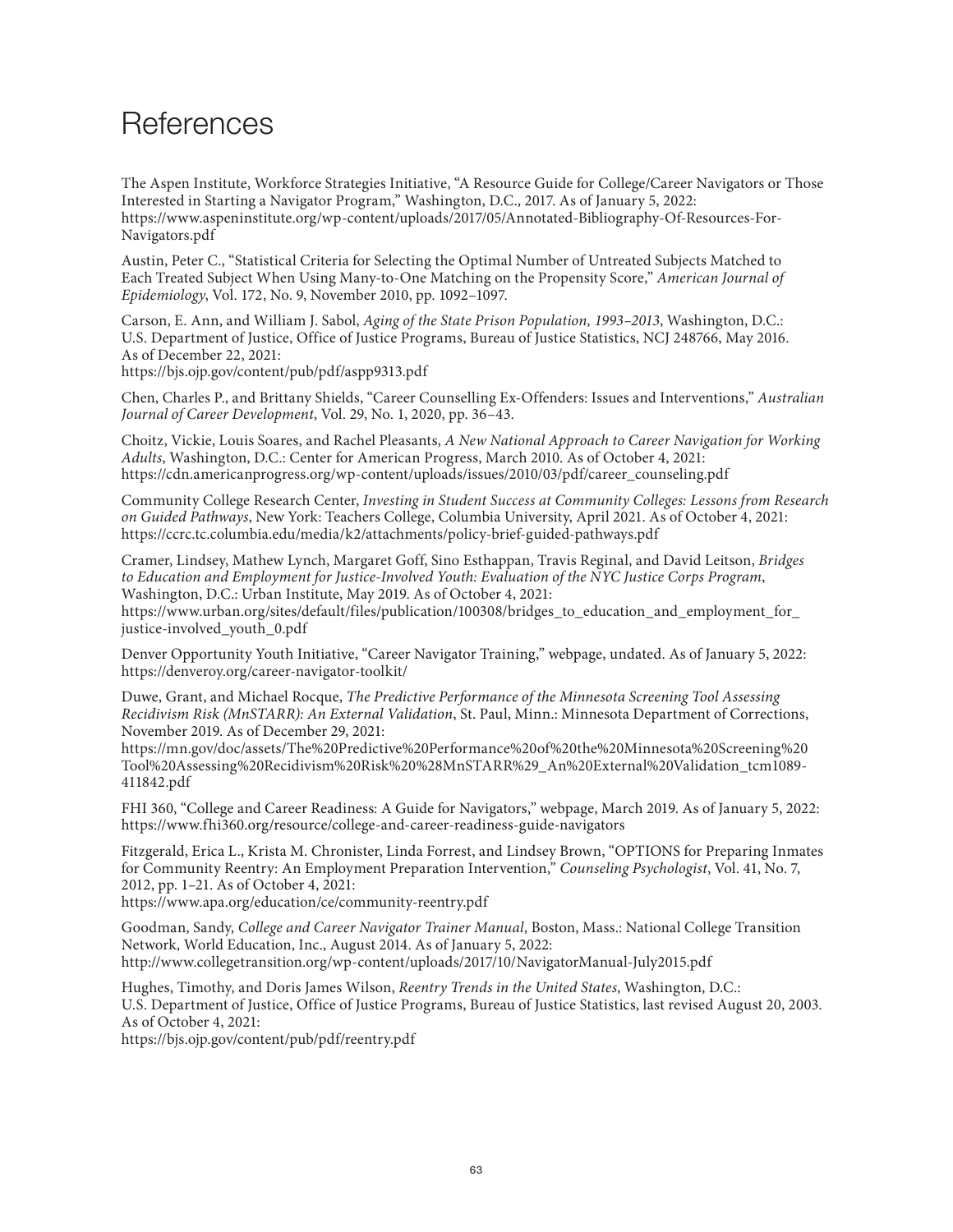Jenkins, Davis, Hana Lahr, and John Fink, *Implementing Guided Pathways: Early Insights from the AACC Pathways Colleges*, New York: Community College Research Center, Teachers College, Columbia University, April 2017. As of October 4, 2021:

<https://ccrc.tc.columbia.edu/media/k2/attachments/implementing-guided-pathways-aacc.pdf>

Jenkins, Davis, Hana Lahr, and Amy Mazzariello, *How to Achieve More Equitable Community College Student Outcomes: Lessons from Six Years of CCRC Research on Guided Pathways*, New York: Community College Research Center, Teachers College, Columbia University, September 2021. As of October 4, 2021: [https://ccrc.tc.columbia.edu/media/k2/attachments/equitable-community-college-student-outcomes-guided](https://ccrc.tc.columbia.edu/media/k2/attachments/equitable-community-college-student-outcomes-guided-pathways.pdf) -pathways.pdf

Kansas Department of Corrections, "Offender Workforce Development Specialist (OWDS)," webpage, last modified July 14, 2021. As of January 5, 2022: <https://www.doc.ks.gov/reentry/OWDS>

Knoth, Lauren, and Danielle Fumia, *Postsecondary Program Participation and Completion Patterns Among Individuals Incarcerated in Washington State Prisons*, Olympia, Wash.: Washington State Institute for Public Policy, Document Number 21-06-1901, June 2021. As of October 4, 2021: https://wsac.wa.gov/sites/default/files/

[PostsecondaryProgramParticipationandCompletionamongIndividualsIncarceratedinWashingtonPrisons.pdf](https://wsac.wa.gov/sites/default/files/PostsecondaryProgramParticipationandCompletionamongIndividualsIncarceratedinWashingtonPrisons.pdf)

Lewis-Charp, Heather, *Issue Brief: Moving Justice-Involved Individuals into Employment: Michigan's M-CAM Experience*, Oakland, Calif.: Social Policy Research Associates, September 2017. As of October 4, 2021: [http://www.spra.com/wordpress2/wp-content/uploads/2017/10/Moving-Justice-Involved-Individuals-into](http://www.spra.com/wordpress2/wp-content/uploads/2017/10/Moving-Justice-Involved-Individuals-into-Employment.pdf) -Employment.pdf

Minnesota Correctional Education Center, *Master Academic Plan, 2016–2018*, St. Paul, Minn., February 2016. As of January 5, 2022:

<https://www.leg.mn.gov/docs/2016/other/160812.pdf>

Minnesota Department of Corrections, "Adult Facilities," webpage, undated-a. As of December 28, 2021: <https://mn.gov/doc/facilities/>

Minnesota Department of Corrections, *Minnesota Screening Tool Assessing Recidivism Risk 2.0 (MnSTARR 2.0)*, undated-b. As of December 29, 2021:

[https://mn.gov/doc/assets/MnSTARR%202.0%20FAQ\\_tcm1089-389239.pdf](https://mn.gov/doc/assets/MnSTARR%202.0%20FAQ_tcm1089-389239.pdf)

Minnesota Department of Corrections, *Research in Brief: An Outcome Evaluation of MINNCOR's EMPLOY Program—March 2011*, St. Paul, Minn., March 2011. As of January 14, 2022: [https://mn.gov/doc/assets/03-11EMPLOYevaluationResearchinBrief\\_tcm1089-272767.pdf](https://mn.gov/doc/assets/03-11EMPLOYevaluationResearchinBrief_tcm1089-272767.pdf)

Minnesota Department of Corrections, *Performance Report 2020*, St. Paul, Minn., January 15, 2021. As of January 5, 2021:

[https://mn.gov/doc/assets/DOC%202020%20Performance%20Report%20%28final%29\\_tcm1089-466714.pdf](https://mn.gov/doc/assets/DOC%202020%20Performance%20Report%20%28final%29_tcm1089-466714.pdf)

MNDOC—*See* Minnesota Department of Corrections.

National Institute of Justice, "Program Profile: EMPLOY (Minnesota)," CrimeSolutions webpage, March 13, 2017. As of November 8, 2021: <https://crimesolutions.ojp.gov/ratedprograms/508#pd>

National Reentry Resource Center, *The Second Chance Act*, Washington, D.C.: U.S. Department of Justice, Bureau of Justice Assistance, April 2018. As of October 4, 2021: [https://csgjusticecenter.org/wp-content/uploads/2020/02/July-2018\\_SCA\\_factsheet.pdf](https://csgjusticecenter.org/wp-content/uploads/2020/02/July-2018_SCA_factsheet.pdf)

Northcutt Bohmert, Miriam, Brittany J. Hood, and Jessica Meckes, "Evaluating Recidivism and Job Quality Outcomes for Participants in the Hoosier Initiative for Reentry Employment (HIRE) Program," *Corrections: Policy, Practice and Research*, Vol. 2, No. 2, 2017, pp. 110–129. As of October 4, 2021: [https://clear.dol.gov/Study/Evaluating-recidivism-and-job-quality-outcomes-participants-Hoosier-Initiative-](https://clear.dol.gov/Study/Evaluating-recidivism-and-job-quality-outcomes-participants-Hoosier-Initiative-Reentry)Reentry

Prins, Esther, Carol Clymer, Blair Wilson Toso, Sheri Foreman Edler, Martin Loa, Mark Needle, Becky Raymond, and Alex Ziskind, *Career Pathways Programming for Lower-Skilled Adults and Immigrants: Report on Survey Findings*, University Park, Pa.: Institute for the Study of Adult Literacy, May 2017. As of October 4, 2021: <https://sites.psu.edu/adultpathways/files/2015/08/survey-findings-IES-v.-5-12nq28m.pdf>